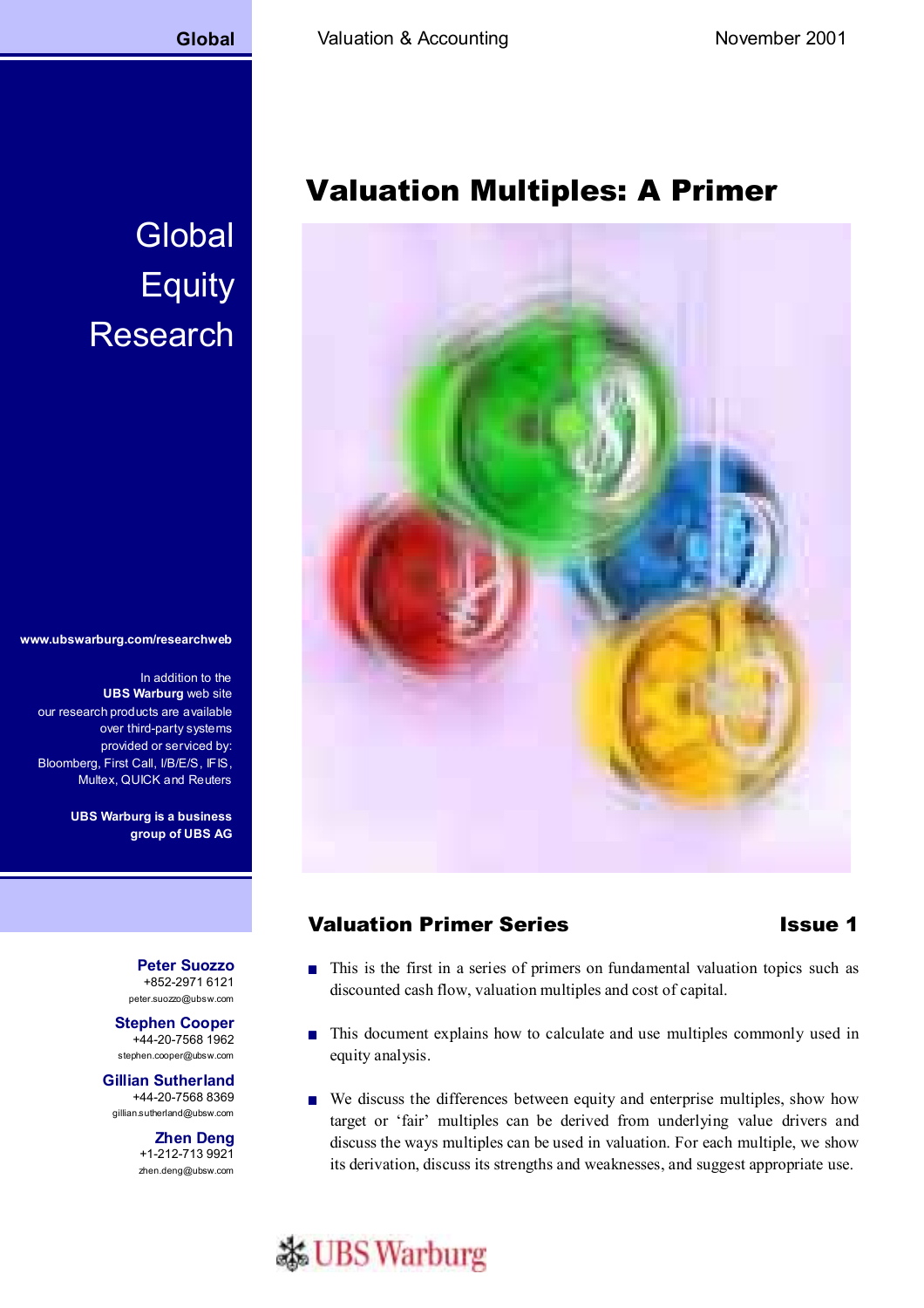# Contents and the contents of the contents of the contents of the content of the content of the content of the content of the content of the content of the content of the content of the content of the content of the content

| <b>Peter Suozzo</b>                                                          |                                                    |  |
|------------------------------------------------------------------------------|----------------------------------------------------|--|
| +852-2971 6121<br>peter.suozzo@ubsw.com                                      |                                                    |  |
| <b>Stephen Cooper</b><br>+44-20-7568 1962                                    |                                                    |  |
| stephen.cooper@ubsw.com                                                      |                                                    |  |
| <b>Gillian Sutherland</b><br>+44-20-7568 8369<br>gillian.sutherland@ubsw.com |                                                    |  |
| <b>Zhen Deng</b>                                                             |                                                    |  |
| +1-212-713 9921<br>zhen.deng@ubsw.com                                        |                                                    |  |
|                                                                              |                                                    |  |
|                                                                              |                                                    |  |
|                                                                              |                                                    |  |
|                                                                              |                                                    |  |
|                                                                              | - Assumptions Used in Target Multiple Formulas  17 |  |
|                                                                              |                                                    |  |
|                                                                              |                                                    |  |
|                                                                              |                                                    |  |
|                                                                              |                                                    |  |
|                                                                              |                                                    |  |
|                                                                              |                                                    |  |
|                                                                              |                                                    |  |
|                                                                              |                                                    |  |
|                                                                              |                                                    |  |
|                                                                              |                                                    |  |
|                                                                              |                                                    |  |

# **For research, valuation models and more on equity analysis go to the Global Valuation Group website... www.ubswarburg.com/research/gvg**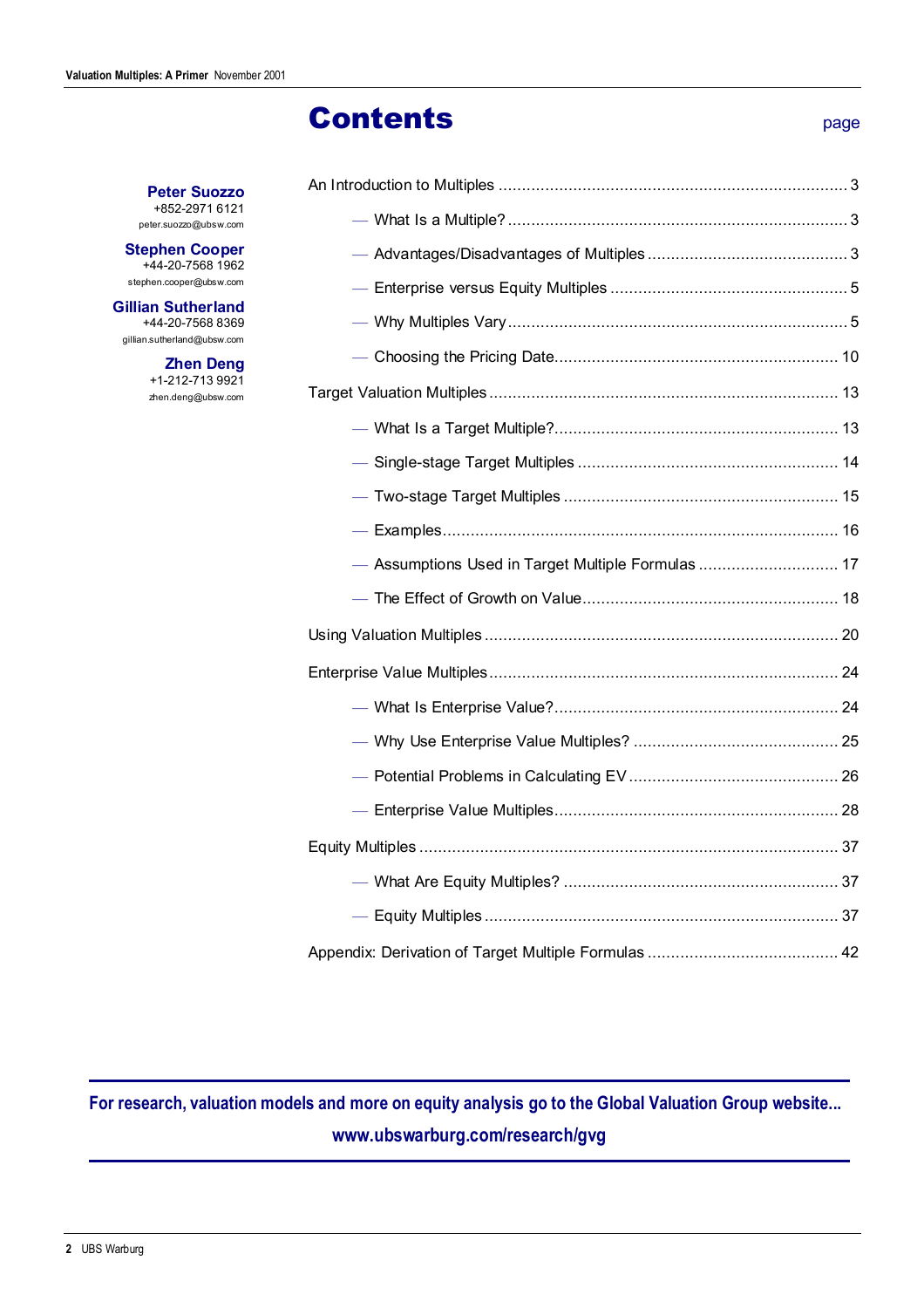# Section 1

# An Introduction to Multiples

This document is intended to be a reference manual for the calculation of commonly used valuation multiples. We explain how multiples are calculated and discuss the different variations that can be employed. We discuss the differences between equity and enterprise multiples, show how target or 'fair' multiples can be derived from underlying value drivers, and discuss the ways multiples can be used in valuation. For each multiple, we show its calculation and derivation from underlying DCF fundamentals, discuss its strengths and weaknesses, and suggest appropriate use.

This document will be maintained online and any changes will be posted to our website at **www.ubswarburg.com/research/gvg**.

# What Is a Multiple?

A valuation multiple is simply an expression of market value relative to a key statistic that is assumed to relate to that value. To be useful, that statistic – whether earnings, cash flow or some other measure – must bear a logical relationship to the market value observed; to be seen, in fact, as the driver of that market value.

There are two basic types of multiple – enterprise value and equity:

- **Enterprise multiples** express the value of an entire enterprise the value of all claims on a business – relative to a statistic that relates to the entire enterprise, such as sales or EBIT.
- **Equity multiples**, by contrast, express the value of *shareholders'* claims on the assets and cash flow of the business. An equity multiple therefore expresses the value of this claim relative to a statistic that applies to shareholders only, such as earnings (the residual left after payments to creditors, minority shareholders and other non-equity claimants).

# Advantages/Disadvantages of Multiples

**Disadvantages**. There are a number of criticisms levied against multiples, but in the main these can be summarised as:

- **Simplistic:** A multiple is a distillation of a great deal of information into a single number or series of numbers. By combining many value drivers into a point estimate, multiples may make it difficult to disaggregate the effect of different drivers, such as growth, on value. The danger is that this encourages simplistic – and possibly erroneous – interpretation.
- **Static:** A multiple represents a snapshot of where a firm is at a point in time, but fails to capture the dynamic and ever-evolving nature of business and competition.
- **Difficult to compare:** Multiples are primarily used to make comparisons of relative value. But comparing multiples is an exacting art form, because there are so many reasons that multiples can differ, not all of which relate to true

**Two basic types: enterprise and equity multiples**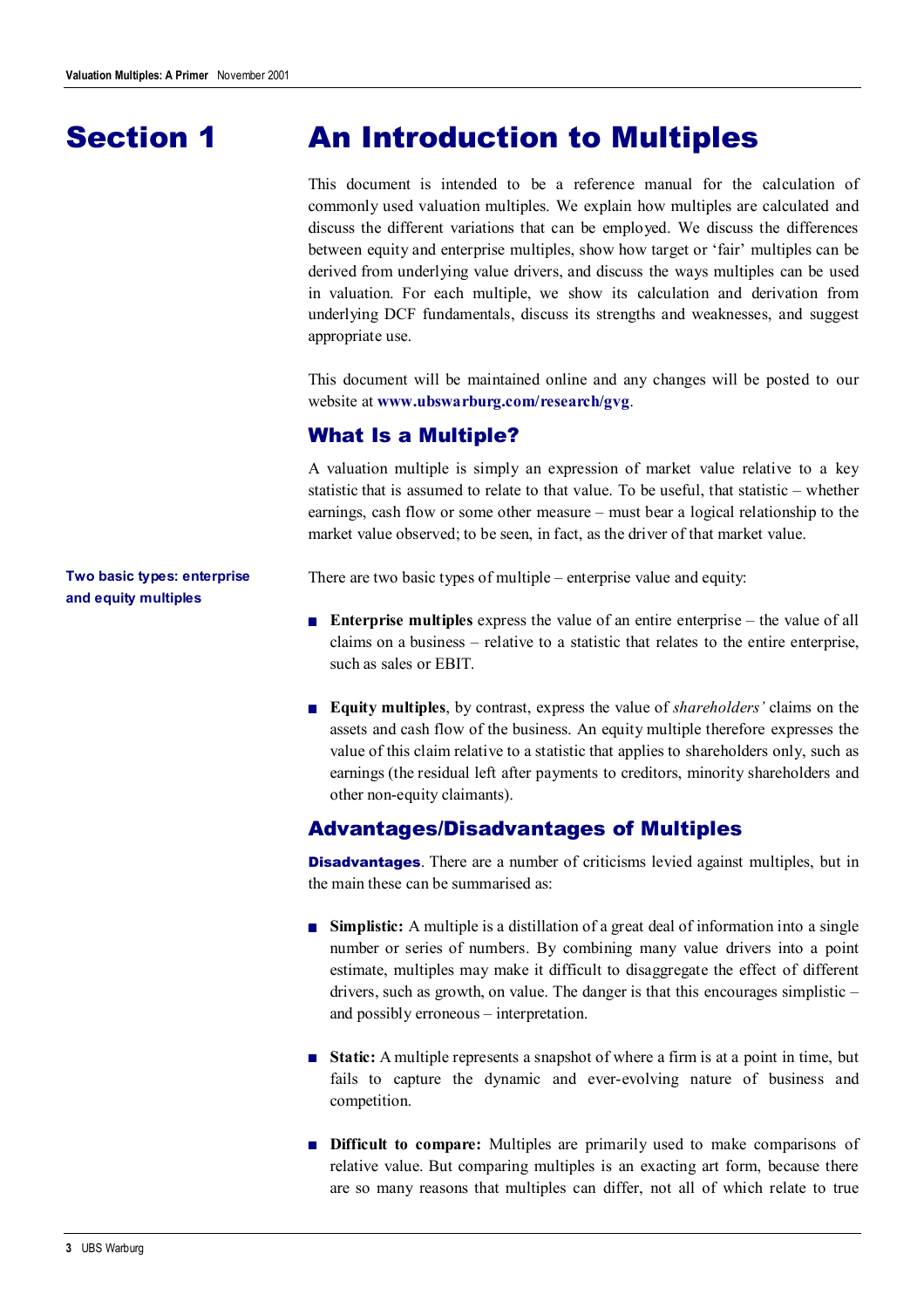**Usefulness, simplicity and relevance make multiples a popular valuation tool**

differences in value. For example, different accounting policies can result in diverging multiples for otherwise identical operating businesses.

**Advantages** Despite these disadvantages, multiples have several advantages.

- **Usefulness:** Valuation is about judgement, and multiples provide a framework for making value judgements. When used properly, multiples are robust tools that can provide useful information about relative value.
- **Examplicity:** Their very simplicity and ease of calculation makes multiples an appealing and user-friendly method of assessing value. Multiples can help the user avoid the potentially misleading precision of other, more 'precise' approaches such as discounted cash flow valuation or  $EVA<sup>1</sup>$ , which can create a false sense of comfort.
- **Relevance:** Multiples focus on the key statistics that other investors use. Since investors in aggregate move markets, the most commonly used statistics and multiples will have the most impact.

These factors, and the existence of wide-ranging comparables, help explain the enduring use of multiples by investors despite the rise of other methods.

| Advantages                                                                                                              | <b>Disadvantages</b>                                                                                                                                                                            |  |
|-------------------------------------------------------------------------------------------------------------------------|-------------------------------------------------------------------------------------------------------------------------------------------------------------------------------------------------|--|
| Useful – multiples can be robust tools that provide<br>useful information about relative value                          | Simplistic – combine many value drivers into a point<br>estimate. Difficult to disaggregate the effect of<br>different value drivers                                                            |  |
| Simple – ease of calculation and wide availability<br>of data make multiples an appealing method for<br>assessing value | Static – Multiples measure value at a single point in<br>time and do not fully capture the dynamic nature of<br>business and competition                                                        |  |
| Relevant - Multiples are based on key statistics<br>that investors use                                                  | Difficult to compare – Multiples differ for many<br>reasons, not all relating to true differences in value.<br>This can result in misleading 'apples-to-oranges'<br>comparisons among multiples |  |

#### **Table 1: Advantages and Disadvantages of Valuation Multiples**

Source: UBS Warburg

 $\overline{a}$ 

1 'Economic Value Added' is a registered trademark of Stern, Stewart & Co.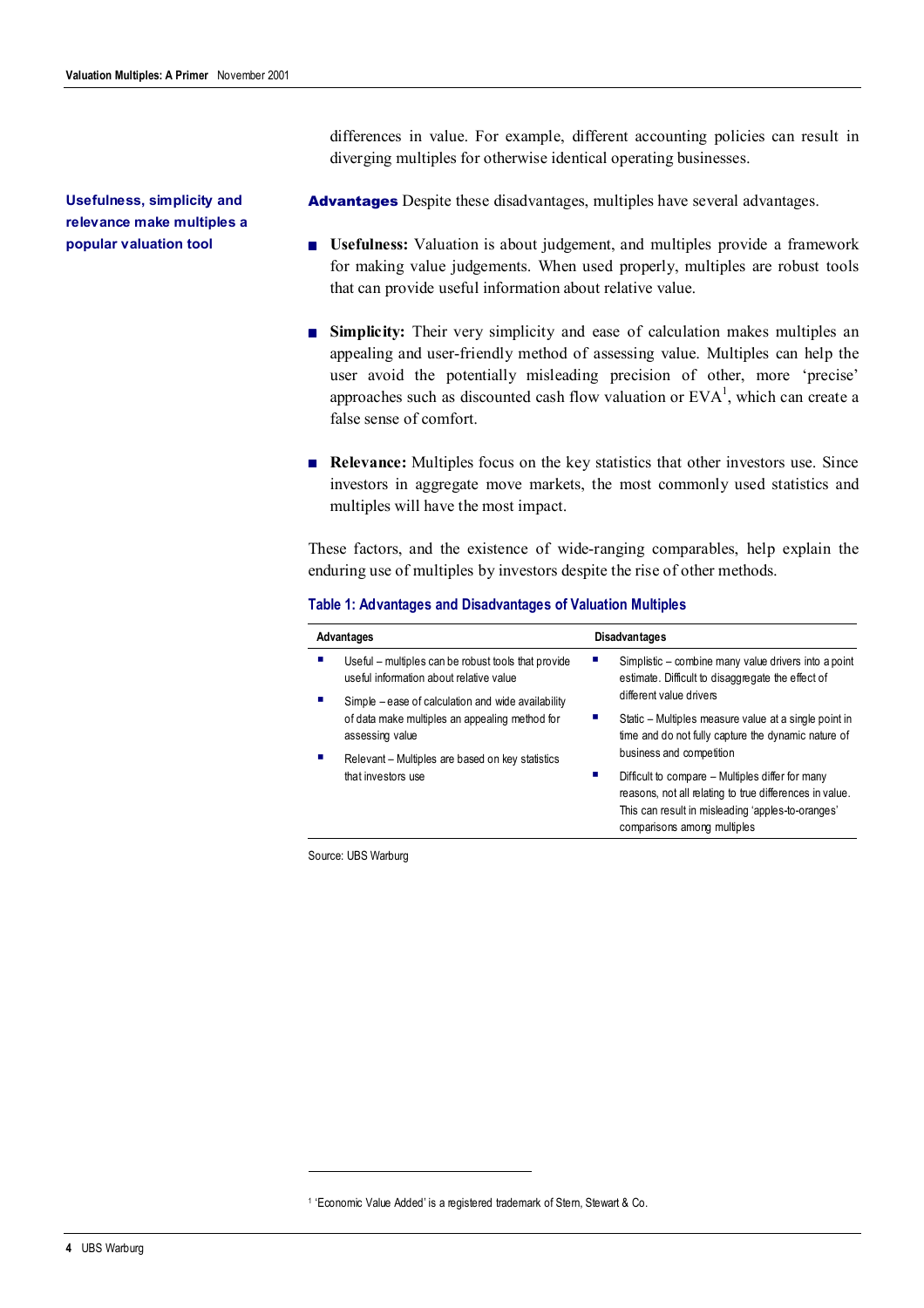# Enterprise versus Equity Multiples

In the table below we have summarised the relative advantages of using enterprise value (EV) versus equity multiples and vice versa. For more details please see page 25 below.

#### **Table 2: Enterprise Value versus Equity Multiples**

|   | Enterprise value multiples                                                                                       | <b>Equity multiples</b>                                                                                                               |  |
|---|------------------------------------------------------------------------------------------------------------------|---------------------------------------------------------------------------------------------------------------------------------------|--|
| п | Allow the user to focus on statistics where<br>accounting policy differences can be minimised<br>(EBITDA, OpFCF) | More relevant to equity valuation<br>More reliable (estimating enterprise value<br>ш<br>involves more subjectivity, especially in the |  |
|   | Avoid the influence of capital structure on equity<br>value multiples                                            | valuation of non-core assets)<br>More familiar to investors                                                                           |  |
| ш | More comprehensive (apply to the entire enterprise)                                                              |                                                                                                                                       |  |
| ш | Wider range of multiples possible                                                                                |                                                                                                                                       |  |
| ш | Easier to apply to cash flow                                                                                     |                                                                                                                                       |  |
| ш | Enables the user to exclude non-core assets                                                                      |                                                                                                                                       |  |

Source: UBS Warburg

# Why Multiples Vary

There are four primary reasons why multiples can vary:

- **Differences in the quality of the business (ie differences in value drivers)**
- **Accounting differences**
- **Fluctuations in cash flow or profit (ie they are unrepresentative of the future)**
- **Mispricing**

## 1. Differences in the Quality of the Business

All things equal, higher-quality businesses deserve higher valuation multiples. This is another way of saying that there are qualitative differences in the fundamental underlying drivers of valuation, such as quality of management, available investment opportunities, strategy and branding. These can be distilled down to four quantitative valuation drivers: return on capital, cost of capital, growth and duration of growth.

As investors, we are interested in how to allow for differences in these value drivers. How much is growth worth? What is the impact of a change in return on capital? We consider these issues in *Target Valuation Multiples*, starting on page 13.

## 2. Accounting Differences

Differences in accounting policies that do not affect cash flow do not affect value. But accounting policy differences do affect profit multiples and, as a result, differences in multiples can paint a misleading picture of relative valuation.

For example, consider two identical companies with 20 of goodwill on the balance sheet and 10 in pre-goodwill profit. Company A does not amortise goodwill while Company B amortises over 10 years (amortisation of 2 per year).

**Differences in accounting policies that do not affect cash flow do not affect value**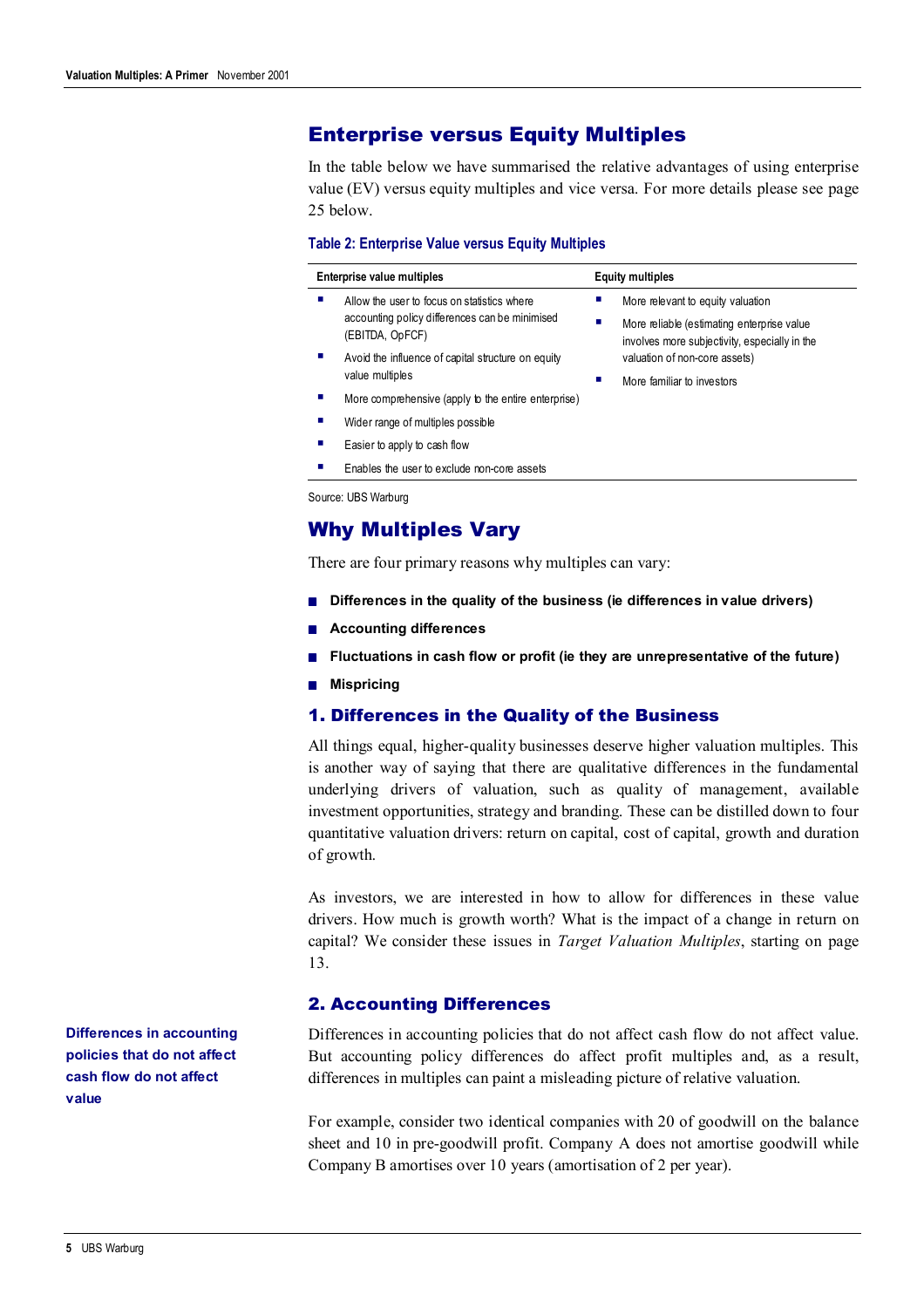|                            | Company A | Company B |
|----------------------------|-----------|-----------|
| Net income                 | 10        |           |
| Share price                | 200       |           |
| Price to earnings multiple | 20x       |           |

#### **Table 3: Goodwill Amortisation and Earnings Multiples**

Source: UBS Warburg

Since both companies have identical cash earnings they have the same value and should trade at the same share price (same number of shares assumed). This implies an earnings multiple of 25x for Company B. But it clearly would be wrong to conclude that Company A is cheaper than Company B. In fact, there is no information content whatsoever in the difference between the two multiples.

There are many different factors that cause differences in profit measurement; a recent study comparing US GAAP with international accounting standards identified over 250 such differences. Not all of these affect profit measurement, and many would not have a material effect, but accounting differences are clearly not a trivial issue. However, it appears that a few key issues dominate – depreciation, goodwill (and other aspects of business combinations), provisioning and deferred tax, to name some of the most important. **Accounting differences are not a trivial issue**

> While it is virtually impossible to completely eliminate the impact of different accounting methodologies, there is still much that the analyst can do to mitigate their impact and produce data relevant to equity analysis. In particular, one can:

- **Restate accounting data to a common format**
- **Focus on key statistics that are less affected by accounting differences**

#### Restating Accounting Data

In Table 4 below we examine some of the adjustments to accounting data that can be made to ensure greater data comparability.

#### **Table 4: Key Adjustments to Ensure Comparable Presentation**

| Item                  | Issue                                                                                                                                                                                                                                                                                                                                                                                | Adjustment                                                                                                                                                                                                                                                                                                                                                                                                                                                                                                                                                          |
|-----------------------|--------------------------------------------------------------------------------------------------------------------------------------------------------------------------------------------------------------------------------------------------------------------------------------------------------------------------------------------------------------------------------------|---------------------------------------------------------------------------------------------------------------------------------------------------------------------------------------------------------------------------------------------------------------------------------------------------------------------------------------------------------------------------------------------------------------------------------------------------------------------------------------------------------------------------------------------------------------------|
| Depreciation          | A major item in many company accounts and one where there<br>can be significant differences in accounting policies. Depreciation<br>can be largely unrelated to economic consumption of an asset.<br>Note also that depreciation can be affected by asset revaluation.<br>Revaluation is permitted under IAS and a number of national<br>accounting policies, but not under US GAAP. | Some UBSW sector teams standardise the depreciation charge,<br>but for the database as a whole we take a different approach.<br>All UBSW analysts are required to estimate 'maintenance capital<br>expenditure'. This is a 'standardised depreciation' measure that<br>has the advantage of being cash flow-based and forward-looking,<br>as well as unaffected by accounting differences.<br>Maintenance capital expenditure is a component of UBSW<br>operating free cash flow, a key component to our approach to<br>cross-border equity analysis (see page 32). |
| Goodwill amortisation | Differences in goodwill accounting affect profit measures, asset<br>values and related ratios such as return on capital.<br>We consider the issue of goodwill more fully in our report Equity<br>Analysis InsideOut No 2: Goodwill in Equity Analysis, July 2001.                                                                                                                    | While we believe goodwill is an important asset that should be<br>charged against profit in appropriate periods, systematic<br>amortisation does not provide any useful information to investors<br>and may even be misleading.<br>Goodwill amortisation should be excluded from performance<br>statistics including operating income, net income and EPS.<br>However, the investment of capital in good will should be included<br>in capital employed (including previously amortised and written-<br>off goodwill) for ROIC calculations.                        |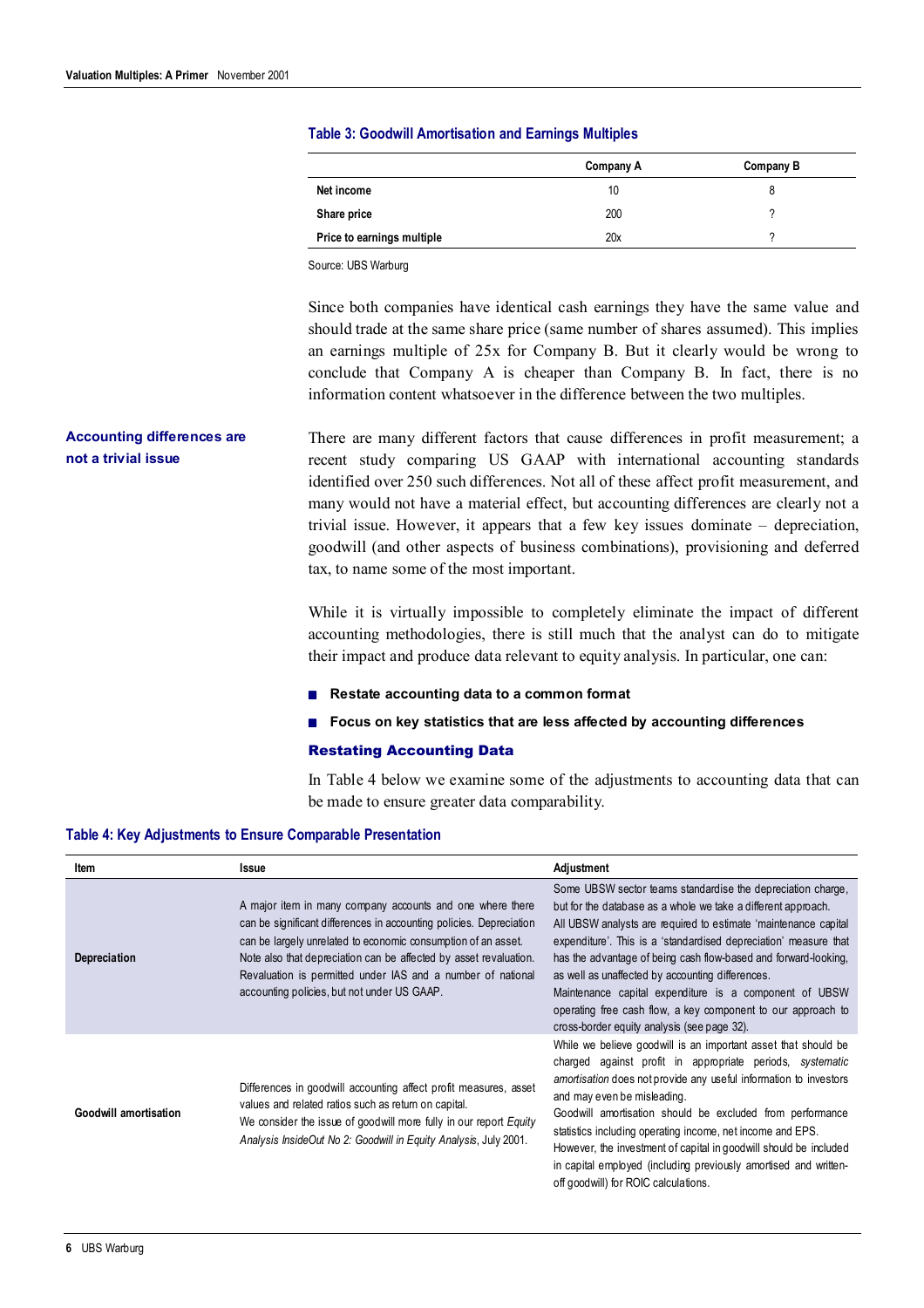| Item                                            | <b>Issue</b>                                                                                                                                                                                                                                                                                                                                                                                                                                                                                                                                                                                         | Adjustment                                                                                                                                                                                                                                                                                                                                                                                                                                                                                                                                                                                                                                                                                           |
|-------------------------------------------------|------------------------------------------------------------------------------------------------------------------------------------------------------------------------------------------------------------------------------------------------------------------------------------------------------------------------------------------------------------------------------------------------------------------------------------------------------------------------------------------------------------------------------------------------------------------------------------------------------|------------------------------------------------------------------------------------------------------------------------------------------------------------------------------------------------------------------------------------------------------------------------------------------------------------------------------------------------------------------------------------------------------------------------------------------------------------------------------------------------------------------------------------------------------------------------------------------------------------------------------------------------------------------------------------------------------|
| <b>Provisions</b>                               | IAS 37 defines provisions as liabilities of uncertain timing or<br>amount which should be recognised when an enterprise has<br>incurred a present obligation that will result in a probable, reliably<br>estimable outflow of resources.<br>In a number of markets (notably in continental Europe) standards<br>are more generous in permitting companies to make provisions<br>that may not meet IAS criteria                                                                                                                                                                                       | Where material, non-conforming provisions should be reversed<br>out of the profit and loss account.<br>For a more detailed discussion of provision accounting, see our<br>report Valuation and Accounting Briefing No. 2: Provision<br>Accounting, December 1998.                                                                                                                                                                                                                                                                                                                                                                                                                                    |
| Pensions and post-retirement<br>health benefits | For companies with defined contribution plans, no adjustments<br>are necessary. For companies with defined benefit plans (both<br>pension and post-retirement health plans, for which the<br>accounting is similar), some adjustments may need to be made.<br>In most accounting systems all pension charges, including the<br>impact of surpluses and deficits and the interest cost of<br>obligations, are treated as operating items, which we believe is<br>incorrect.<br>For a more detailed discussion, see our report Equity Analysis<br>InsideOut No. 6: Pension Obligations, November 2001. | EBIT should reflect only ongoing service costs. Remove financial<br>items such as the spread between the return on pension assets<br>and the interest cost of the corresponding obligation, and non-<br>operating gains and losses as a result of surpluses and deficits.<br>Allocation of prior gains/losses should be removed from<br>performance measures.<br>The unfunded portion of a post-retirement obligation (or a net<br>funded deficit) should be added to enterprise value, whilst any<br>funded recoverable surplus should be deducted. The interest<br>cost relating to this liability should be removed from EBIT<br>measures used in conjunction with enterprise value in valuation. |
| Leases                                          | There are major international differences in the treatment of<br>leases in company accounts, mainly involving differences in the<br>classification of capital (finance) leases. A capitalised lease is an<br>on-balance sheet debt obligation with a corresponding interest<br>charge; the leased asset is considered purchased. An operating<br>lease, by contrast, does not create a liability; the leased asset is<br>considered rented, not purchased, and the leasing cost is treated<br>as an operating, not financing expense.                                                                | Comparability would be improved, particularly with respect to<br>balance sheet and enterprise value ratios, by consistently<br>capitalising all lease obligations. Capitalisation is possible, but as<br>disclosure is inconsistent adjustments may be highly subjective.<br>As a result we do not automatically adjust for leases in our<br>database unless leasing is highly material; the airlines sector is a<br>good example of where adjustments are made.                                                                                                                                                                                                                                     |
| Income from associates                          | Equity accounting is used almost universally to account for<br>associates. This means that the group's share of associate net<br>income is included in the group income statement. However, the<br>manner in which this is achieved can differ from country to<br>country.                                                                                                                                                                                                                                                                                                                           | It is important to ensure consistent treatment, particularly in the<br>measurement of EBIT. Generally, associates are classified as<br>peripheral assets and are therefore excluded from UBSW 'core<br>EBIT figures.                                                                                                                                                                                                                                                                                                                                                                                                                                                                                 |
| <b>Unusual items</b>                            | Unusual or non-recurring gains and losses are given a variety of<br>names such as extraordinary, exceptional or abnormal.<br>Unfortunately both the type of item included in this category and<br>its presentation in the income statement varies.                                                                                                                                                                                                                                                                                                                                                   | All such 'exceptional' items should be excluded from EBIT and<br>adjusted net income figures. These 'exceptionals' would include<br>gains and losses on capital transactions and all truly one-off<br>operating items such as the cost of restructuring.                                                                                                                                                                                                                                                                                                                                                                                                                                             |

Source: UBS Warburg

# **Some accounting statistics are more comparable than others…**

**…but most are incomplete or subjective in other ways and should be used with care**

# Focus on Key Statistics Less Affected by Accounting Differences

Since it is not possible to eliminate all accounting differences, investors and analysts should also seek to use valuation statistics that are least likely to be distorted by accounting. This essentially means focusing more on cash flow, rather than profit data, and where profit measures are used, taking them from higher up the income statement. However, keep in mind that there is a danger that key aspects of company performance can be missed when this is done; these statistics should be interpreted with care and preferably not in isolation.

■ **Cash flow:** The advantage of cash flow as a basis for valuation is that, when calculated properly, it is entirely independent of accounting methodology. The problem, though, is that, particularly on a historical basis, cash flow naturally varies and a single year's cash flow is not necessarily a good basis for predicting the future. This is mitigated by using forecast cash flows since this volatility diminishes, but even so cash flow is more suited to DCF valuations than to performance measures and valuation multiples.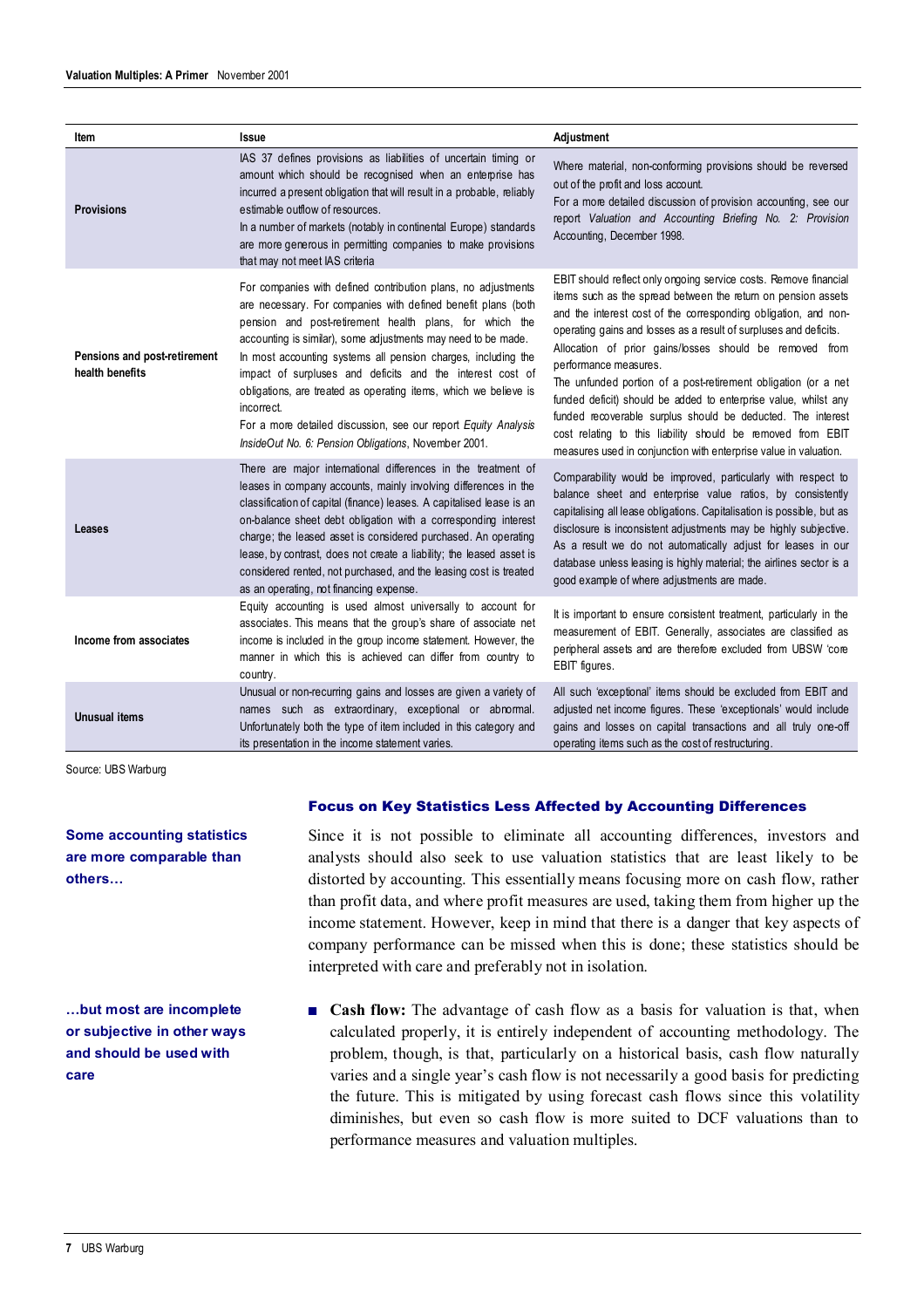- **Revenue:** Revenue has often been advocated as a suitable basis for analysis and valuation on the grounds that it is largely comparable across different accounting systems. There are two problems with this:
	- Sales are not as unaffected by accounting policies as is commonly thought; they can be substantially affected by different interpretations of accounting standards, although the problems are not as acute as for profit measures (see the discussion of the enterprise value/sales multiple on page 28).
	- **—** Revenue is an incomplete measure of performance given its lack of focus on profitability and cash flow. Revenue as a performance measure and basis for valuation should be a last resort if other more relevant profit measures are unavailable or unreliable.
- **EBITDA:** EBITDA has become the most common measure of performance and value that supposedly overcomes the problem of accounting differences. This is partly true, in that the measure is unaffected by differences in depreciation methods, goodwill accounting and deferred tax. Although there are other accounting problems that do affect EBITDA (revenue and cost recognition issues, pensions accounting, etc), it provides a useful and comparable measure.

A crucial failing of EBITDA, however, is that it ignores the very real costs of capital expenditure and taxation that should (and do) affect value.<sup>2</sup>

■ **Operating free cash flow (OpFCF):** OpFCF is a modified version of EBITDA designed to retain the benefits EBITDA provides in accounting comparability but avoid the problem of ignoring differences in capital intensity (capex).

 $OpFCF = EBITDA - maintenance capex - maintenance increase/(decrease)$  in net working capital. 'Maintenance capex' is the amount an analyst estimates must be spent on fixed assets to maintain the profitability and competitive position of the company in real terms. It is cash-based, forward-looking and unaffected by accounting, unlike the related depreciation charge. OpFCF is, therefore, a more relevant measure to use in analysis and valuation, although less reliable due to the estimations required (see page 32).

# 3. Fluctuations in Profits

 $\overline{a}$ 

Multiples are only meaningful if the profit statistic used is representative of the future. Profit fluctuations can have a substantial impact on multiples. Consider a company that has a steady earnings trend but takes a one-off restructuring charge:

**OpFCF is not perfect but is our preferred approach to improving comparability**

<sup>2</sup> The problems of EBITDA are explored in more detail in our publications *EBITDA Multiples and Capital Intensity*, February 1999, and *...But it Looks Cheap on EV/EBITDA*, September 1999, available at ubswarburg.com/research/gvg.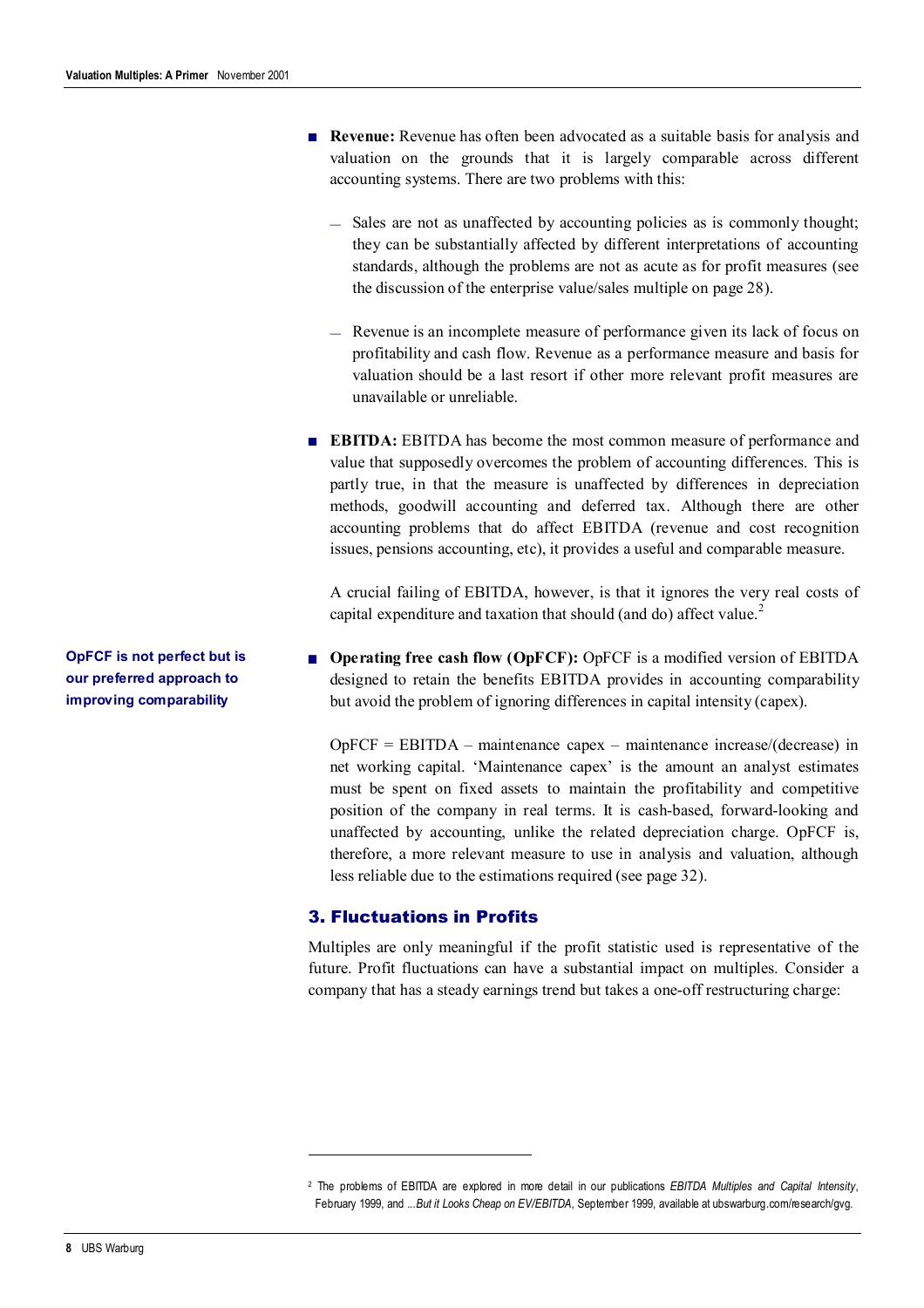**…notably for cyclicals, for which cash flow can be**

**highly volatile**

|                               | 1999  | 2000  | 2001  | 2002E | 2003E |
|-------------------------------|-------|-------|-------|-------|-------|
| Earnings                      | 10    | 12    | 14    |       |       |
| Average price                 | 200   | 220   | 260   |       |       |
| Historical priced PE multiple | 20.0x | 18.3x | 18.6x |       |       |

# **Table 5: Fluctuating Earnings and the PE Multiple**

Source: UBS Warburg

Since earnings will recover in 2003, it is unlikely that the price will collapse in 2002 simply because of a temporary drop in earnings; investors will 'look through' 2002 earnings and the earnings multiple for 2002 is therefore likely to be very high. A naive comparison of this multiple with that of peers or the sector will not be illuminating and is unlikely in itself to provide an opportunity to identify mispricing. **Single-point multiples can be misleading…**

> The market appears to price cyclical earnings efficiently. A real-life example is provided by General Motors, the US automobile manufacturer (see Chart 1 below). Automobile manufacturers, with their high fixed costs, have notoriously cyclical earnings. During the Volcker anti-inflationary recession of 1980-1982 and again during the Gulf War recession of 1990-1991, earnings fell and then turned negative (largely because of restructuring provisions), but rose sharply as the economy recovered.

> The spot PE ratio for these periods is not very informative. GM's PE ratio rose from approximately 8x into the high 90s in late 1980 before earnings recovered, and similarly rose into the mid 30s in 1994. For a cyclical company such as GM, earnings at any given time are probably not a good proxy for future cash flow; a normalised figure better represents the company's earnings power.



**Chart 1: General Motors Price/Earnings Multiple versus Earnings per Share**

Source: Primark Datastream Note: shaded areas = US recessions

**Investors value lookthrough cash flows**

Investors recognise this. GM's share price during the period mirrors the upward secular trend in earnings rather than the peaks and valleys (Chart 2). On average, after removing outliers, GM has traded at a normalised PE ratio averaging 9x.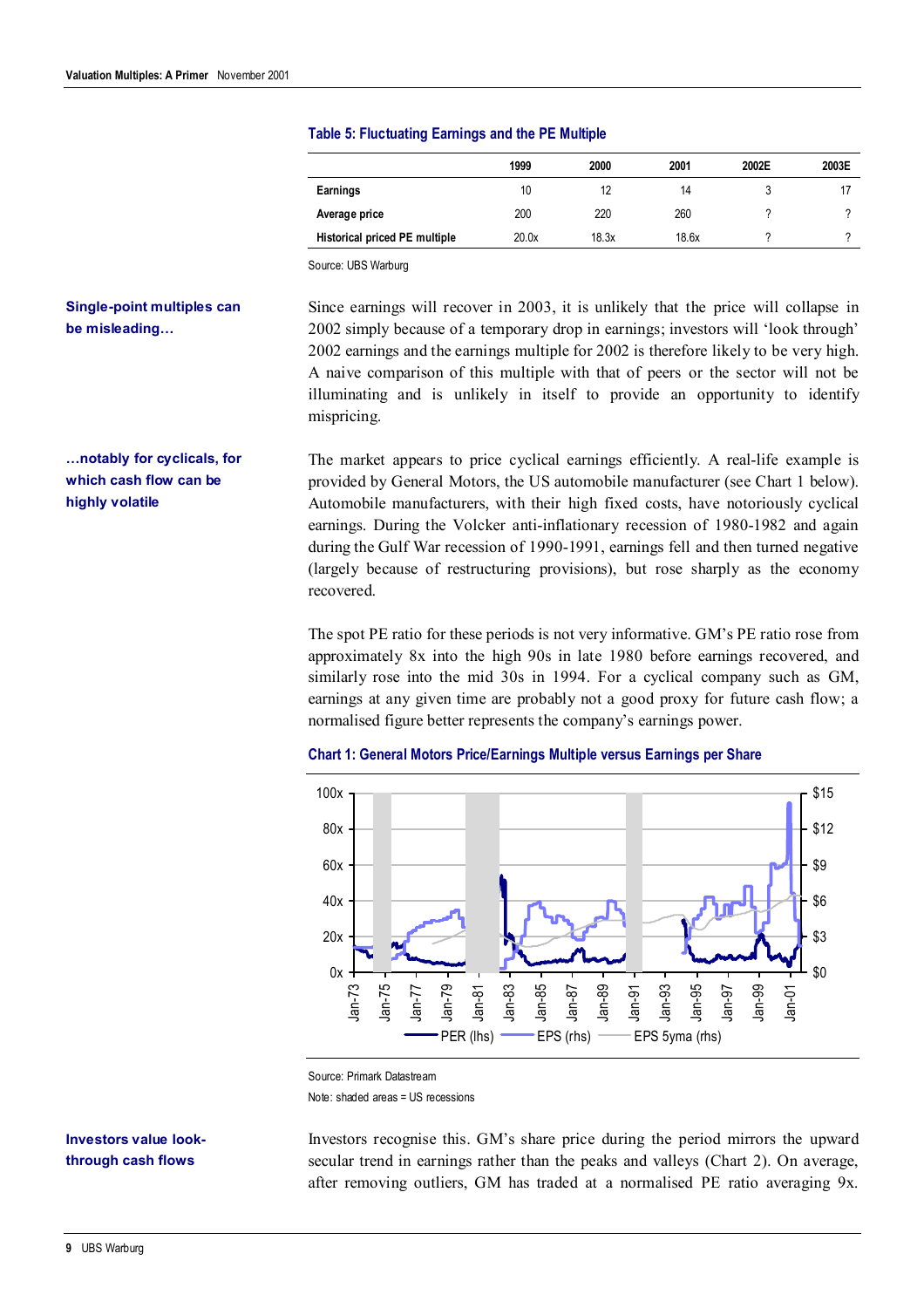Investors have been willing to pay a certain multiple of a normalised, growing earnings stream, but not much more on average because of the volatility of GM's realised earnings. The result has been a fairly steady climb in GM's share price through several business cycles, in line with the secular earnings trend.





Source: Primark Datastream

#### Dealing with Profit Fluctuations

A multiple is only meaningful if the profit on which it is based is indicative of future profit potential. Where this is not the case, one should:

- exclude exceptional items if using historical profits; or
- **use forecast rather than historical profits.**

If current/subsequent years' profits are still unrepresentative of the longer term, then one should (a) use normalised profit or cash flow; or (b) consider using 'forward-priced' multiples. We discuss forward-priced multiples below.

# 4. Mispricing

If differences in multiples are not fully explained by differences in business quality, accounting differences or profit fluctuations, then the stock may simply be mispriced. It is the analyst's task to identify mispricing; the analyst's skill is in distinguishing between differences arising from underlying fundamentals – and therefore justified – and those arising from mispricing.

# Choosing the Pricing Date

Which pricing date should one use when calculating a multiple? There are three valid alternative prices that can be used in multiples – historical, current and forward. In practice a fourth, partial-forward approach is applied to enterprise values, but is less than ideal.

**Three pricing dates can be used to calculate a multiple**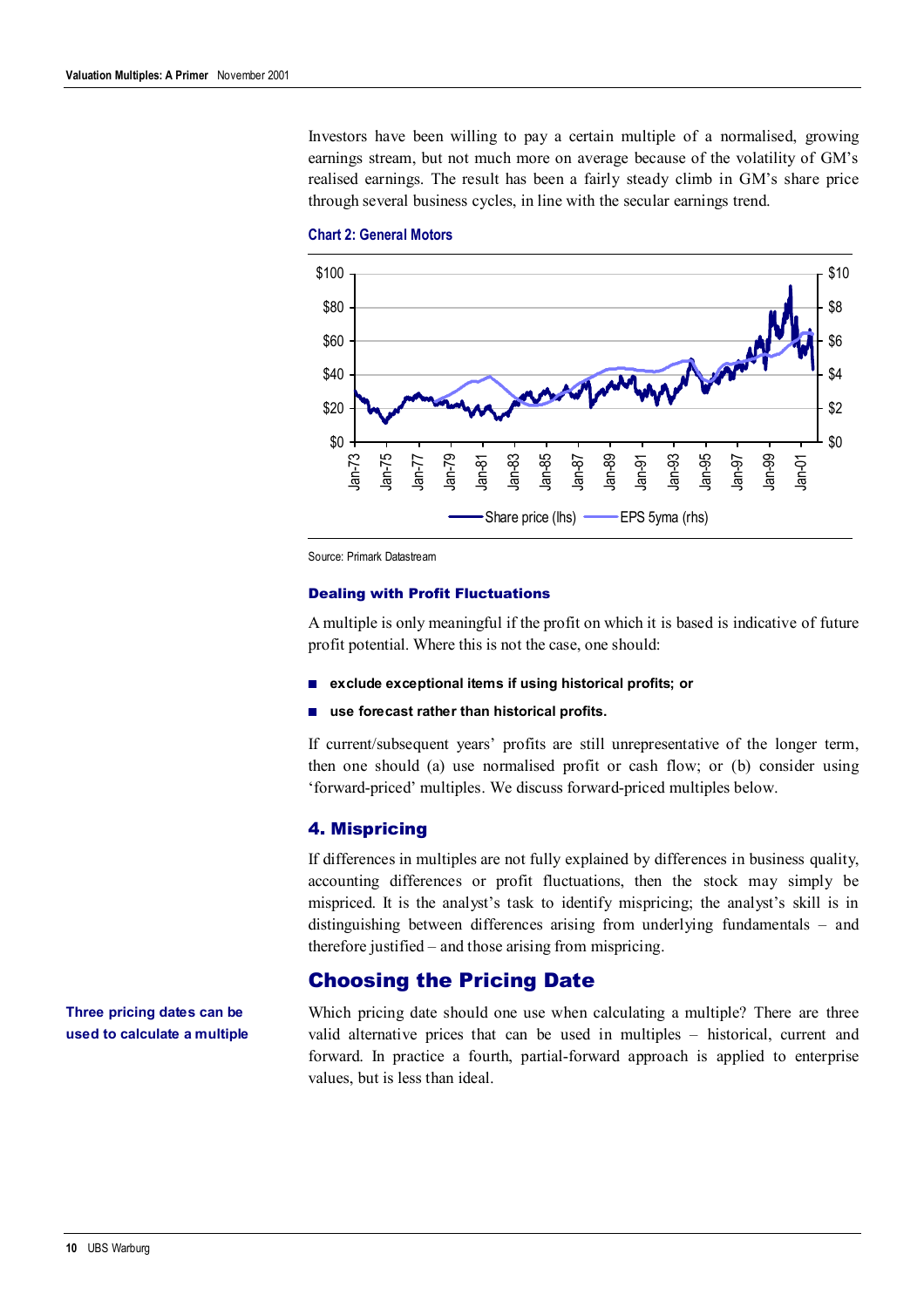| <b>Pricing basis</b> | Calculation                                                                        | Profit or cash flow used                                             | Use in valuation                                                                                              |
|----------------------|------------------------------------------------------------------------------------|----------------------------------------------------------------------|---------------------------------------------------------------------------------------------------------------|
| <b>Historical</b>    | Average price or enterprise<br>value for a period                                  | Historical profit for the<br>same period                             | Establishes a historical trading<br>range                                                                     |
| Current              | Current price or enterprise<br>value                                               | Any historical or forecast<br>profit                                 | Investigation of current value - best<br>to use current year forecast profit                                  |
| Forward              | Forward price or enterprise<br>value                                               | Forecast profit for a<br>period related to the<br>forward price date | Investigation of current value -<br>superior to current-priced multiple<br>for forecasts beyond one year      |
| Partial-<br>forward  | Current market cap plus<br>forecast net debt (applies<br>to enterprise value only) | Forecast profit for a<br>period related to the<br>forward price date | Investigation of current value but the<br>partial-forward price is inconsistent<br>and difficult to interpret |

#### **Table 6: Alternative Pricing Bases for Multiples**

Source: UBS Warburg

- **Historical-priced multiples:** Comparison of historical price or enterprise value with historical profits (cash flow, etc). 'Historical' price is generally the average for year. Historical-priced multiples are used to establish a trading range.
- **Current-priced multiples:** Comparison of current price or enterprise value with historical or forecast profits – generally one year of historical and two years of forecast profits. Current-priced multiples are used to investigate current value. Current-priced multiples based upon current-year earnings can be compared with historical- and forward-priced multiples.
- **Forward-priced multiples:** Comparison of a forward price or enterprise value with forecast profits. Forward-priced multiples are used to investigate current value. Effectively a forward-priced multiple is a partial DCF valuation expressed as a multiple. Forward-priced multiples are particularly useful for growth stocks, especially where the current profit or cash flow is negative, and they can be compared over time, unlike current-priced multiples. A forward price is that price necessary for an investor to earn a satisfactory return on the investment, ie a current price adjusted for the cost of carry:

### **Forward price @ t<sub>1</sub> = (Price at t<sub>0</sub>) × (1+cost of capital) – investor cash flow @ t<sub>1</sub>**

The concept behind the use of forward multiples is that companies are more comparable when they have reached a mature phase and differences between them are most likely to be the result of true differences in value rather than where they sit on the lifecycle curve.<sup>3</sup>

**Forward multiples are based on the concept that companies are more comparable at maturity**

 $\overline{a}$ 

<sup>3</sup> For a more detailed discussion, see our report *Forward-priced Multiples*, September 1998, available at ubswarburg.com/research/gvg.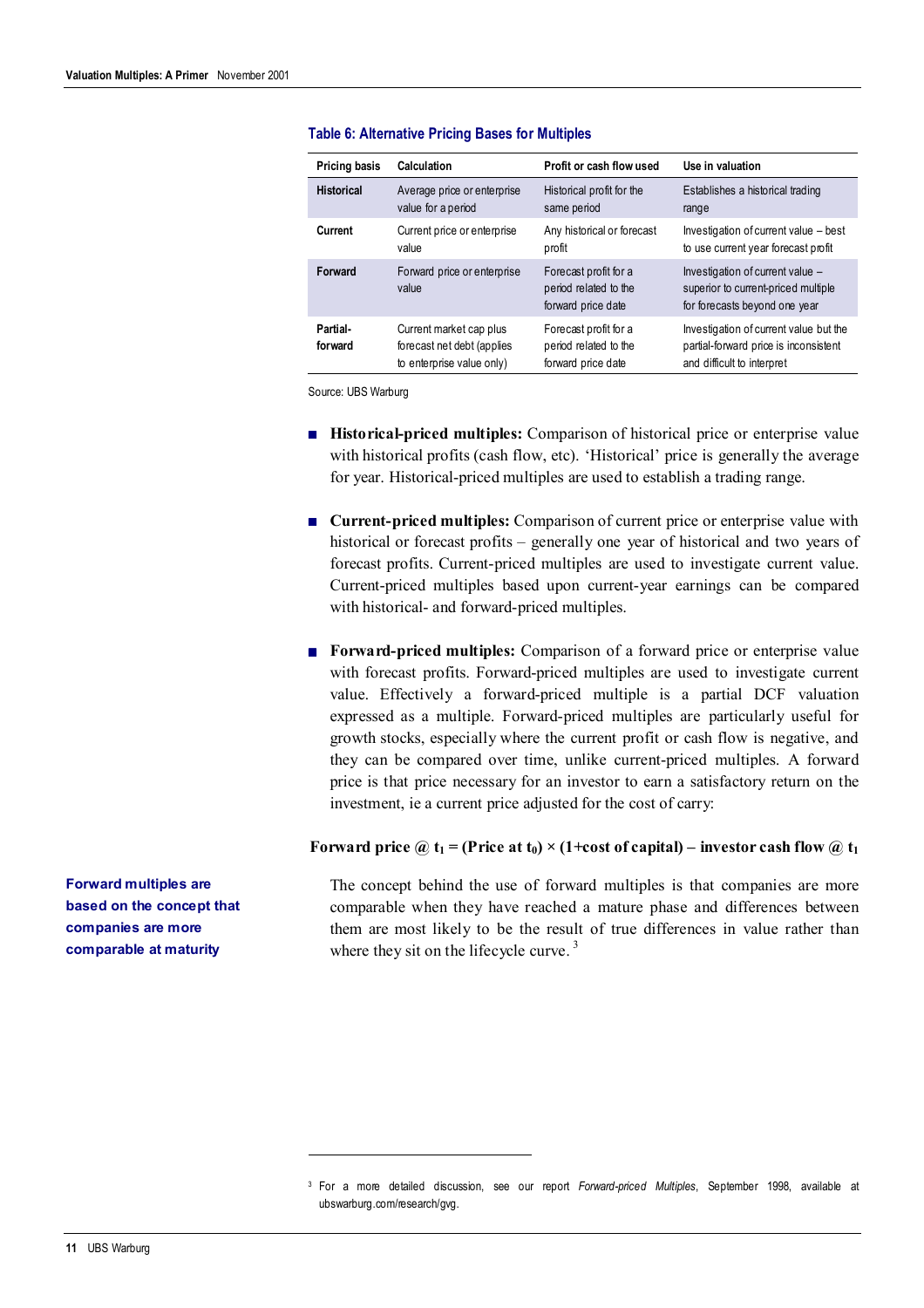



Source: UBS Warburg

■ **Partial-forward multiples:** In a partial-forward approach, a current equity value is combined with a forecast net debt figure in calculating enterprise value to be compared with forecast profit and cash flow measures. Other components of enterprise value, such as minorities and pension provisions, may be included at either forecast or current value. While this approach does not have the consistency of the pure forward-priced method above, it does take account of at least part of the future cash flow that affects value. For example, a company that is forecast to have lower cash flow than another in the coming years would have a higher net debt and therefore a higher partial-forward EV. Poor cash flow is effectively penalised by a higher multiple.

**Note: Standard enterprise value multiples that appear in UBS Warburg research reports are historically priced for historical periods and partiallyforward priced for forecast periods.**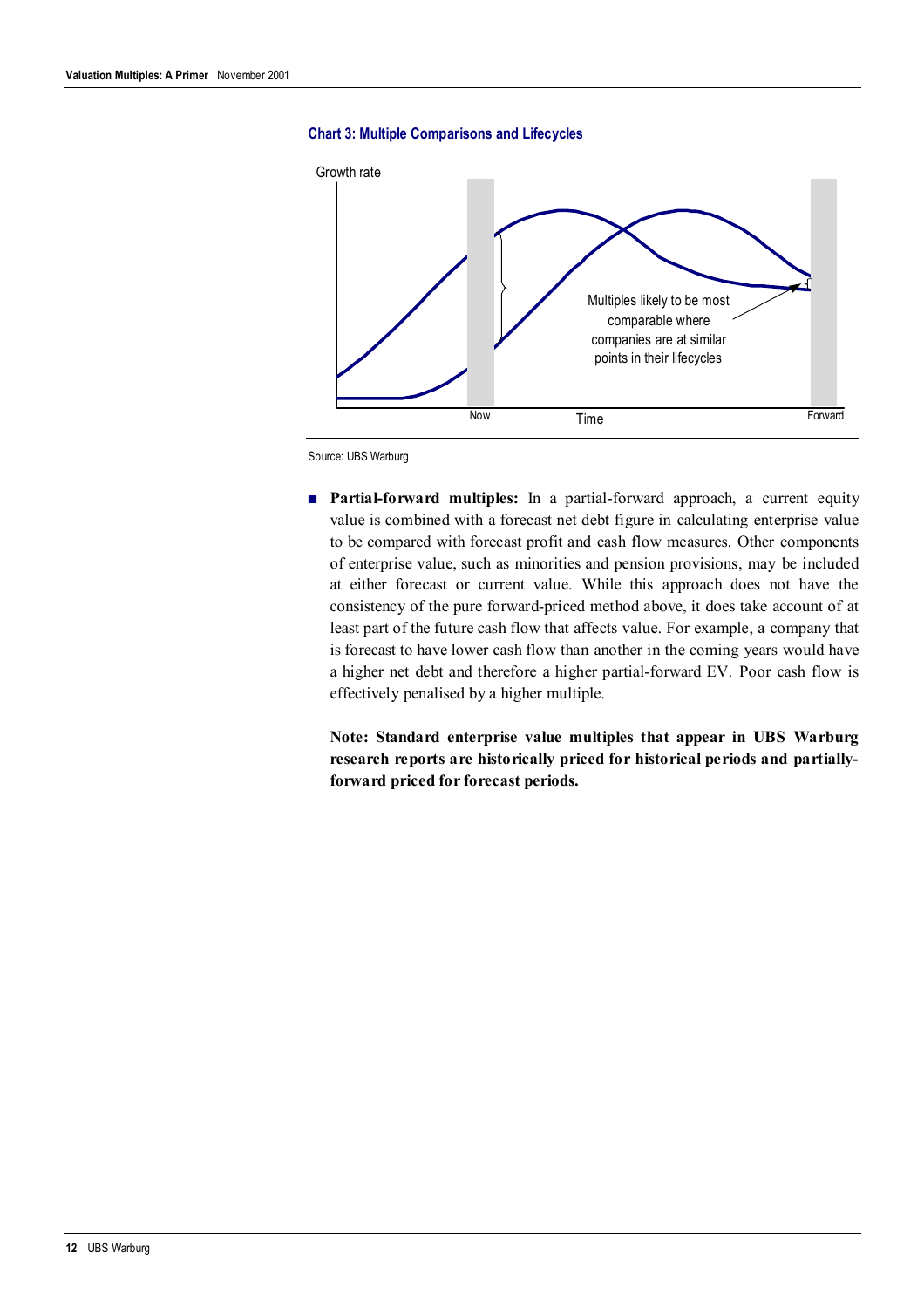# Target Valuation Multiples Section 2

Multiples are primarily used for relative comparisons: for a stock relative to its historical trend, relative to other companies, relative to its sector, and so forth. But it is also possible to derive a 'fair' or target multiple.

# What Is a Target Multiple?

A target multiple is the maximum multiple (of earnings, EBITDA, etc) that you could pay, given certain underlying value drivers,  $4$  and receive a fair return on your investment. 'Fair return' in this context means your required return on either equity or capital, depending on which measure you are applying.

A fair multiple is that multiple paid which results in the investment having a net present value of zero, ie, the reciprocal of the internal rate of return: 1/IRR.

**Example** With perfect foresight, what multiple could you have paid for Microsoft in 1990 and still have received a fair return on your investment?

*Ex post*, we estimate that you could have paid an EV/sales multiple of 42x in 1990.

The calculation is simple: we assume a cost of equity of 14.5% based on the tenyear Treasury note rate at that time of 9.5% plus a 5% equity risk premium, and discount back today's price (adjusted for cumulative dividends) at that rate to 1990, giving us a 'fair' price curve. That is, the 'fair' share price at the end of each year equals the previous year's share price  $\times$  1.145. We then divide sales for each period by the 'fair' price at the end of that period to get a fair EV/sales multiple.

An investor with perfect foresight could have paid 42x sales, more than eight times the price at that time, and received an average 14.5% return through today. (The fortunate investor who bought in 1990 and held received a 44% compound return.)





Source: UBS Warburg

 $\overline{a}$ 

4 Primarily return on capital (or equity), cost of capital (or equity), growth and duration of growth.

**A fair multiple results in a net present value of zero**

**High multiples can be fair multiples…**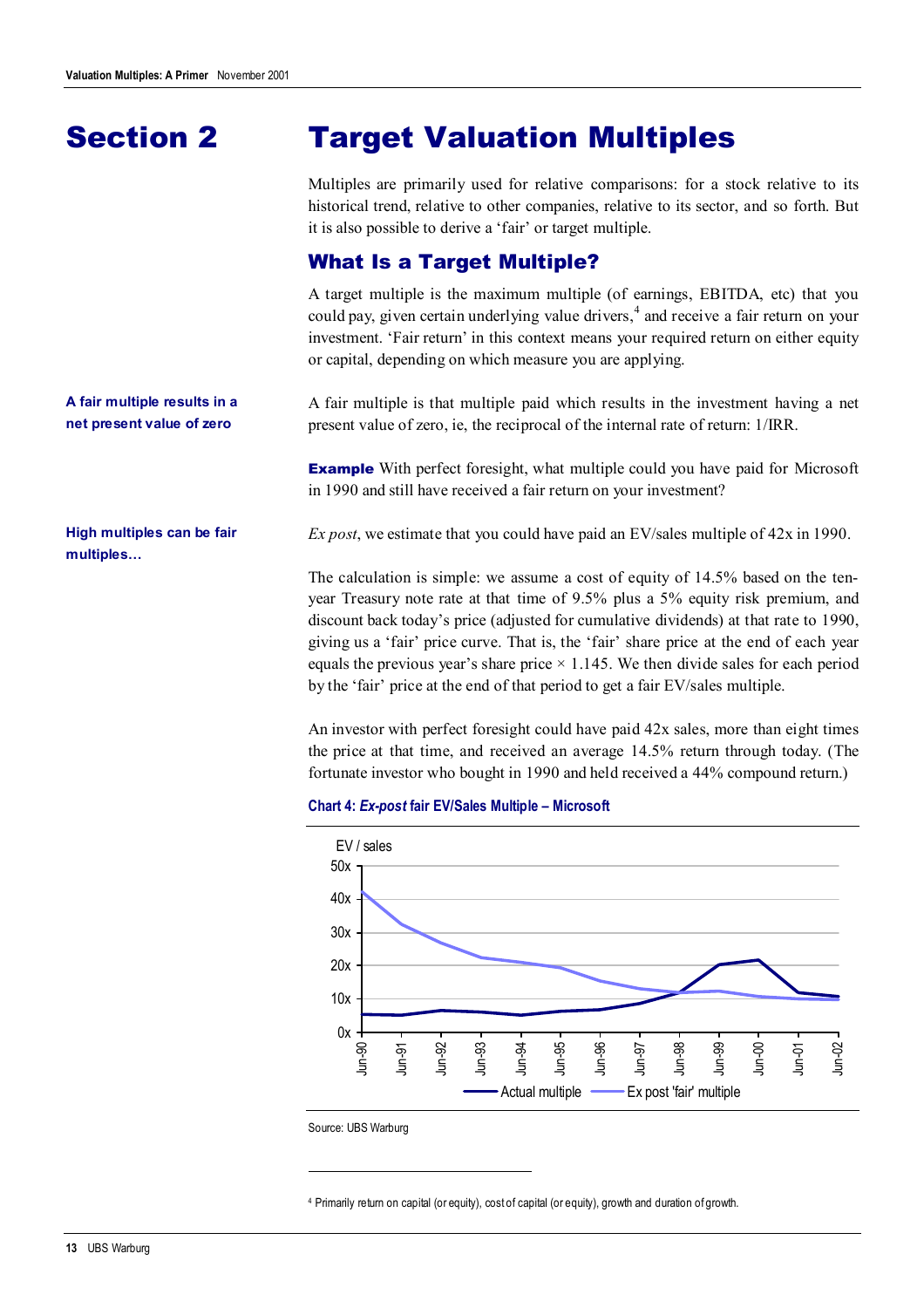**…if supported by the underlying value drivers** We do not need to know what the actual value drivers were in order to estimate a retrospective fair multiple, as we can work backward from a known share price.

But it is precisely those value drivers – particularly Microsoft's high return on capital and high growth rate requiring minimal reinvestment – that drove the share price. In 1990 Microsoft's future success was neither apparent nor impounded in the share price. But an investor who did see Microsoft's potential and translated that potential into value driver estimates would have been willing to pay a much higher multiple.

These fair or target multiples can be calculated, based on underlying drivers of return on capital, cost of capital and growth, using a discounted cash flowequivalent approach. The Global Valuation Group's 'target multiple' model can be used to quickly obtain a range of target multiples for a different input values. This model can be found at **www.ubswarburg.com/research/gvg**.

### **Chart 5: UBS Warburg Global Valuation Group Target Multiple Calculator**



Source: UBS Warburg

# Single-stage Target Multiples

We have summarised key multiples and their underlying formulas below. A derivation of the key formulas can be found in the Appendix.

A word of caution, however! These are based on limiting assumptions and should be used with care. For example, margins, depreciation, taxation and rate of investment are all assumed to remain constant, and growth is assumed to continue into perpetuity. As a result, multiples obtained using these formulas are likely to over- or understate fair value.

These formulas are most useful in identifying which factors have the greatest impact on a multiple for which you already have a value.

**The target multiple calculator model, along with other models, can be found at: www.ubswarburg.com/research/gvg**

*Ex-ante* **fair multiples can be derived from underlying value drivers**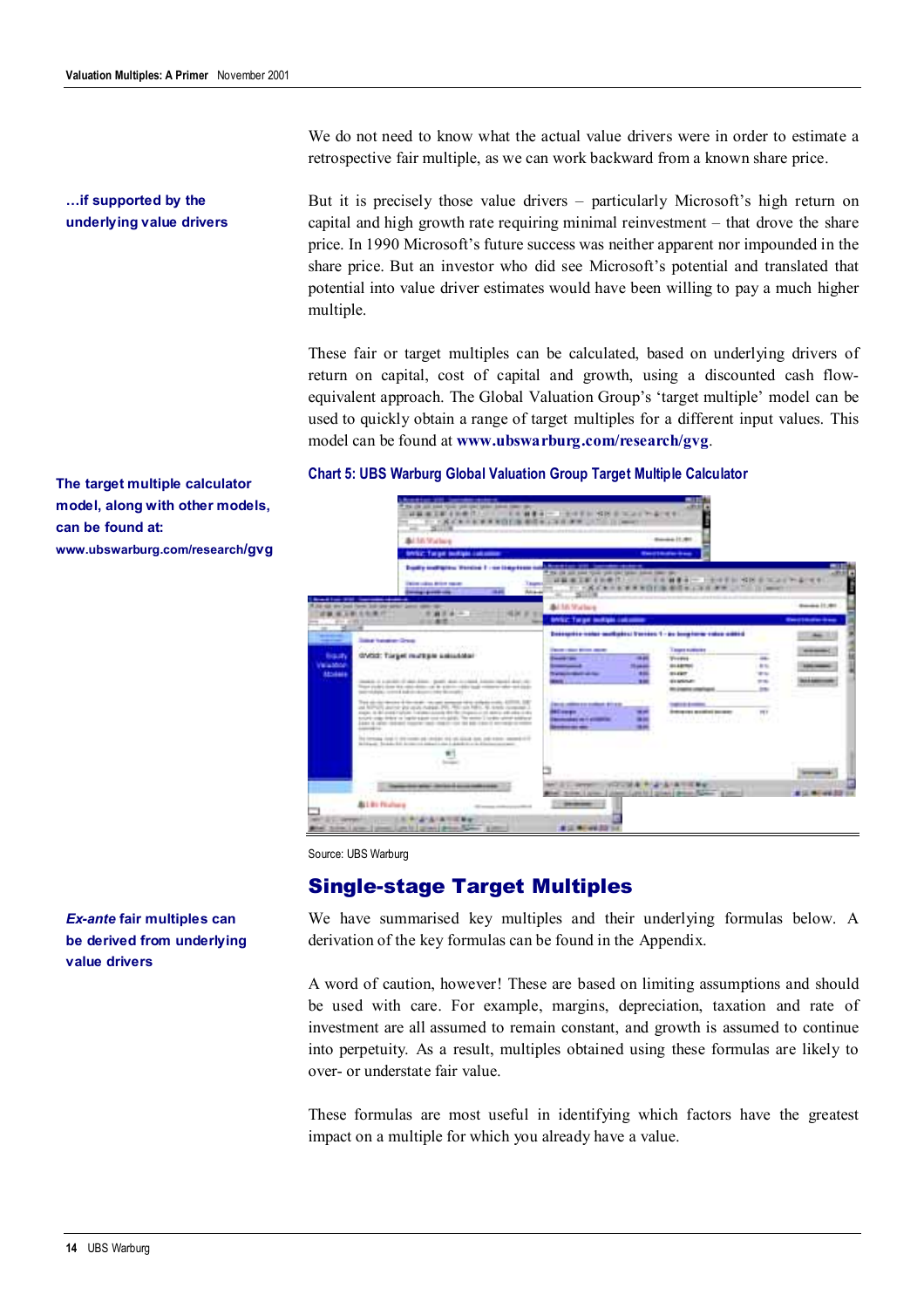| <b>Multiple</b>          | <b>Basic formula</b>                                                                                                          |
|--------------------------|-------------------------------------------------------------------------------------------------------------------------------|
| EV / sales               | $\frac{ROIC \cdot g}{ROIC \times (WACC - g)} \times (1-T) \times M$                                                           |
| EV / EBITDA              | ROIC - g<br>ROIC x (WACC - g) x (1 - T) x (1 - D)                                                                             |
| EV/EBIT                  | $rac{ROIC - g}{ROIC \times (WACC - g)} \times (1-T)$                                                                          |
| <b>EV/NOPLAT</b>         | ROIC-g<br>$\overline{ROICx(WACC-g)}$                                                                                          |
| EV / invested capital    | $\left(\frac{ROIC - g}{ROIC x (WACC - a)}$ x ROIC $or \frac{ROIC - g}{WACC - a}$                                              |
| EV / capacity unit       | $\frac{EV}{Unit} = \frac{ROIC \cdot g}{ROIC \times (WACC - a)} \times \frac{NOPLAT}{Unit}$                                    |
| <b>Price to earnings</b> | $ROE - g$<br>$\overline{\text{ROE} \times (\text{COE} - g)}$                                                                  |
| Price to book value      | $\left(\frac{\text{ROE}-g}{\text{ROE} \times (\text{COE}-g)} \times \text{ROE}\right)$ or $\frac{\text{ROE}-g}{\text{COE}-g}$ |
| PE to earnings growth    | $ROE-g$<br>$\frac{100 \times g \times \text{ROE} \times (\text{COE} - g)}{g}$                                                 |

**Table 7: 'Fair' or Target Multiples**

Source: UBS Warburg

Note: ROIC and ROE = incremental post-tax return on incremental total investment and equity, respectively; g = assumed long-term growth rate; WACC = weighted average cost of capital; COE = cost of equity; T = effective tax rate; D = depreciation and amortisation as a % of EBITDA; M = operating margin

# Two-stage Target Multiples

The assumption in the formulas above that value-adding growth will continue into perpetuity is suspect. Competitive pressures and the size effect invariably check growth rates. To cope with this, we can use a two-stage model, constituting:

- 1. An initial growth period with a specified level of growth and return on equity over a limited time horizon, followed by
- 2. A terminal phase in which no further value is added (that is, cash flows are discounted at the cost of capital in perpetuity).

The two-stage version of the PE target multiple formula is:

$$
\frac{P}{E} = \frac{ROE - g}{ROE \times (COE - g)} \times \left(1 - \frac{(1+g)^n}{(1+COE)^n}\right) + \frac{1}{COE} \times \frac{(1+g)^n}{(1+COE)^n}
$$

Initial growth period Perpetuity, no additional value added, discounted back to today

**More realism is introduced by using a two-stage approach**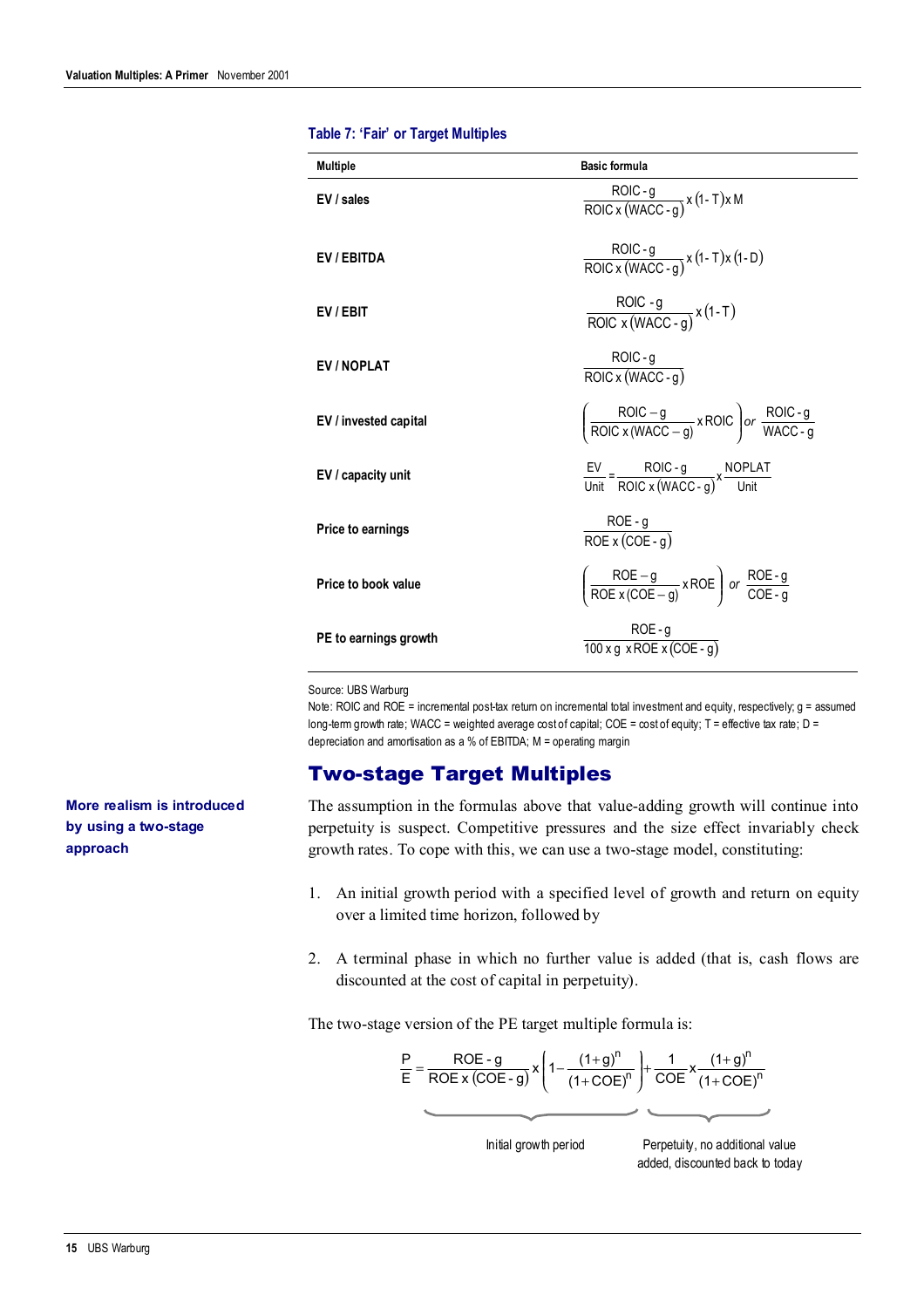**Fair value multiples should be based on = 1/cost of capital**

**Surplus return over cost of capital generates value; higher growth = more value**

**All things equal, finite growth means a lower multiple than in the perpetual-growth case** Two-stage formulas are used in the Global Valuation Group (GVG) target multiple model. The derivation of the two-stage formula can be found in the Appendix.

# Examples

- **Simple model, no value added:** Suppose you are in investor with a required return on equity (cost of equity) of 10%, contemplating investing in a company with a return on equity of 10% and a growth rate of 5% into perpetuity. There is no value added (that is, the company does not generate any surplus return above your cost of equity), and therefore the rate of growth is irrelevant. This investment is identical to a bond paying 10% in perpetuity, and the maximum you would pay is (1/.10) or 10x the coupon. The fair PE multiple is 10x regardless of the company's growth rate.
- **Simple model, value added:** Now consider a company with a return on equity of 12% and a growth rate of 5% to perpetuity. Because the company generates a return above your cost of equity, you will pay a higher PE ratio; the higher the growth rate, the more value added and the higher the PE you will pay. The fair PE ratio in this instance is:

$$
\frac{P}{E} = \frac{.12 - .05}{.12 \, (.10 - .05)} = 12x
$$

■ **Two-stage model, value added in first stage:** Now let's assume that instead, the company grows at 5% pa but for ten years only. Thereafter any cash flows are discounted at the cost of equity of 10%. In this case the fair PE ratio is

$$
\frac{P}{E} = \frac{.12 - .05}{.12(.10 - .05)} \times \left(1 - \frac{1.05^{10}}{1.10^{10}}\right) + \frac{1}{.10} \times \frac{1.05^{10}}{1.10^{10}} = 4.3 + 6.3 = 10.6 \times
$$

which is between the 10x multiple of the simple no-value added case and the 12x multiple of the perpetuity value-added case. This is the basic formula used in the GVG target multiple model.

The first term is the value added in stage one, and the second term the value added in the stage two. The second term is the unitary value of the terminal cash flow (ie  $1 \times 1.05^{10}$ ) converted to a perpetuity (ie divided by 0.10) and then discounted back to the present (divided by  $1.10^{10}$ ).

The factor in brackets is the weight assigned to the first stage multiple. Its corresponding weight is assigned to the perpetuity multiple; the sum of the two weights equals one. The longer the growth period, the larger the first term; the higher the growth rate, the larger the second term.

In effect, this model states a discounted cash flow calculation as a multiple.

■ **Two-stage model, value added both stages:** The formula can be further extended to allow for value-adding growth in the perpetuity or second stage. This formula is stated as

$$
\frac{P}{E} = \frac{ROE \cdot g}{ROE \times (COE \cdot g)} \times \left(1 - \frac{(1+g)^n}{(1+COE)^n}\right) + \frac{ROE_{LT} \cdot g_{LT}}{ROE_{LT} \times (COE_{LT} \cdot g_{LT})} \times \frac{(1+g)^n}{(1+COE)^n}
$$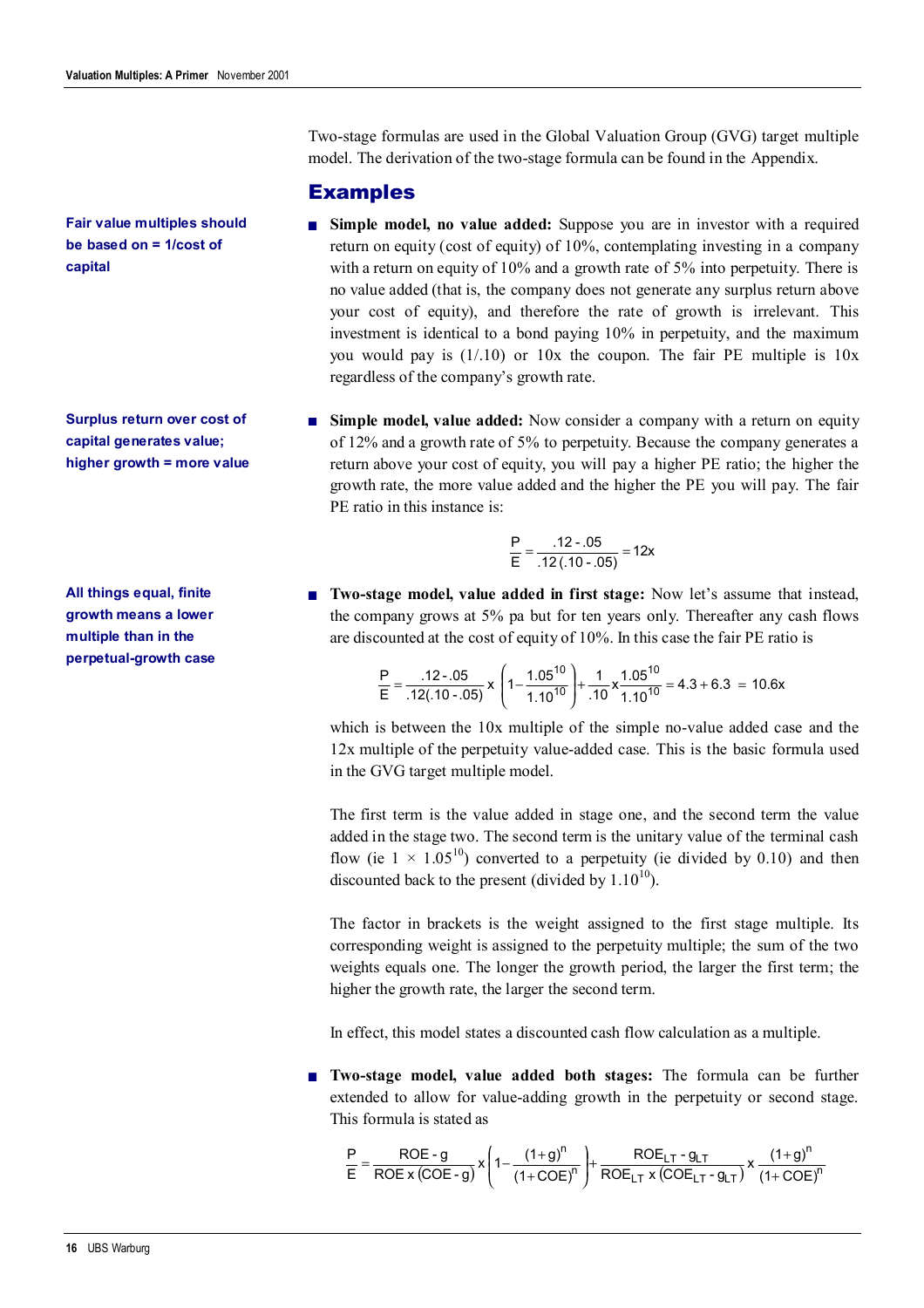**These formulas restate a discounted cash flow calculation as a multiple**

**Different valuation approaches using similar assumptions should give the same answer**

**Higher quality businesses/ lower required capital reinvestment result in a higher surplus return**

**Growth drivers assumed to be constant over the growth period**

where  $ROE_{LT}$  = the long-term return on equity,  $COE_{LT}$  = the investor's long-term required return on equity and  $g_{LT}$  = the long-term (steady state) growth rate.

Note that the discount factor in the final term is based on the *first-stage* growth rate and cost of equity. The numerator grosses up the current unitary cash flow (that is, 1) to a terminal cash flow at the end of the initial growth period, using the initial-period growth rate. This is then multiplied by a cash flow exit multiple (the PE formula using long-term value drivers) to give us the terminal value at the end of the first stage. This terminal value is then discounted back to today using the current cost of equity.

In other words, the two terms of the equation are equivalent to the explicit forecast period and terminal value in a discounted cash flow calculation.

Applying the same assumptions as above, and assuming that return on equity and cost of equity remain the same but growth falls to 2% pa, fair value PE is:

$$
\frac{P}{E} = \frac{.12 - .05}{.12(.10 - .05)} \times \left(1 - \frac{1.05^{10}}{1.10^{10}}\right) + \frac{.09 - .02}{.09(.08 - .02)} \times \frac{1.05^{10}}{1.10^{10}} = 4.3 + 8.1 = 12.5 \times
$$

Although the growth rate has fallen, even this lower growth adds value  $(12.5x 10.6x = 1.9x$  earnings) because the return on equity is higher than the required return.

What should be apparent is that **different valuation approaches using similar assumptions should give the same answer**. A multiple-based valuation approach is simply another way of formulating a discounted cash flow valuation, where the same assumptions are used in both.

# Assumptions Used in Target Multiple Formulas

The assumptions used in these formulas must be given careful thought to ensure that they are consistent. The user should also be aware of the limitations of these formulas.

- **Excess return on capital:** This is the difference between the return on capital (or equity) and the weighted average cost of capital (or cost of equity): cost of capital  $+$  excess return  $=$  return on capital. For capital-intensive companies in competitive industries that do not have strong franchises, use a figure close to the cost of capital. The higher the quality of the business and the lower its (tangible asset) capital intensity, the greater this premium should be.
- **Cost of capital:** The standard weighted average cost of capital (or cost of equity). This is the long-term required return of investors in the company and should reflect estimates of long-term risk and long-term target level of gearing.
- **Growth rate:** This is the annual compound growth forecast for the growth period. This rate is assumed to apply to revenues, profit and cash flow during this period since the model assumes that margins, depreciation, taxation and the rate of investment all remain constant.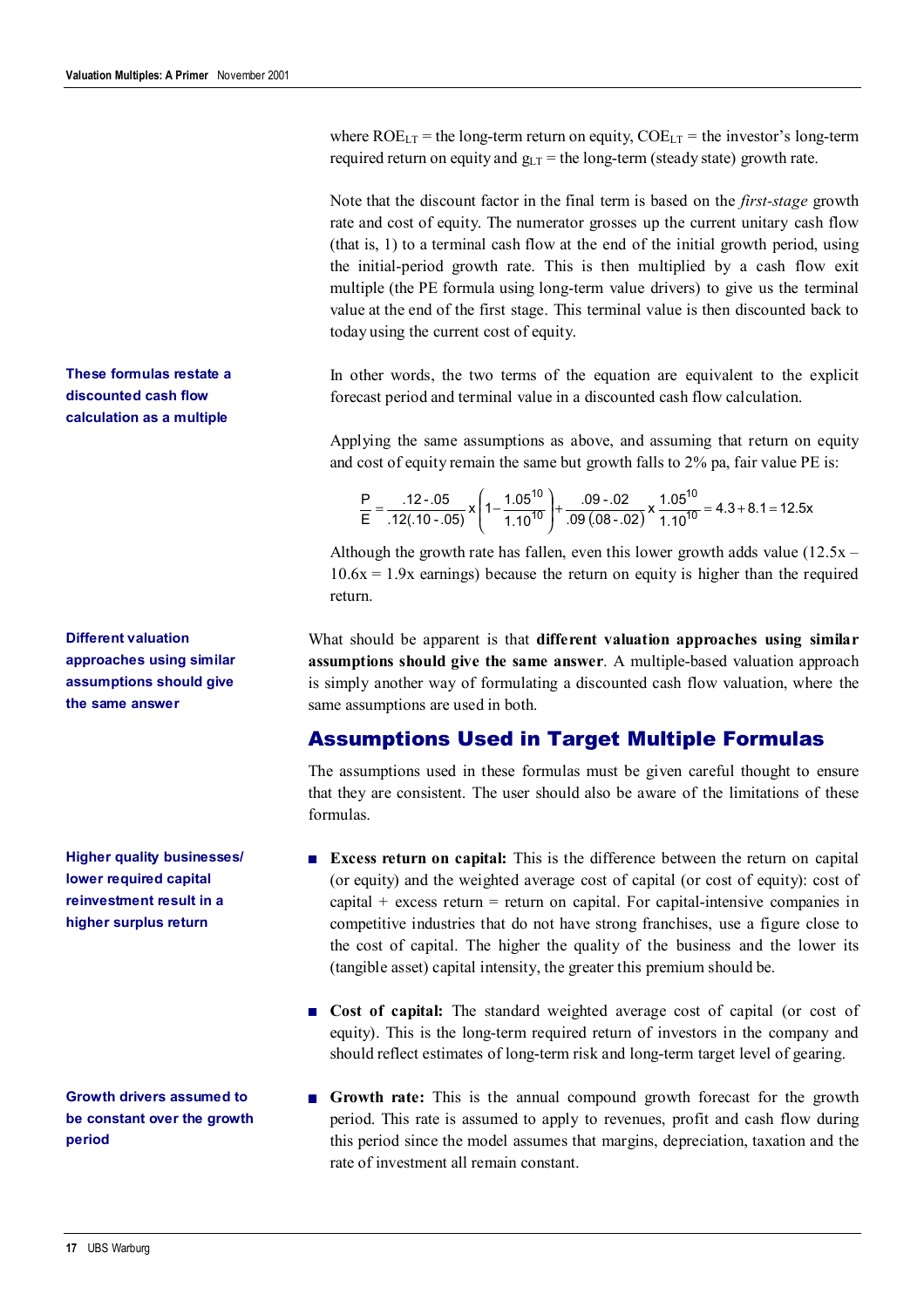■ **Growth period:** The estimated period over which the initial growth rate and the excess return on capital are expected to persist. In the simpler version of the model, it is assumed that at the end of the initial growth period the excess return on capital changes to zero (in the GVG target multiple model this can be modified in the two-stage model for which value is added in both stages).

# The Effect of Growth on Value

If asked which value driver has the greatest impact on multiples, analysts and investors are likely to answer 'growth'. This is broadly true, but the impact of growth depends on its source and nature. There are several different sources of growth and each will have a different effect on value creation and thus share prices.

The four primary sources of growth are:

- **Growth due to reinvestment at the cost of capital**
- **Growth due to reinvestment at a premium to the cost of capital**
- **Growth due to inflation**
- **Growth due to efficiency gains**<sup>5</sup>

**Reinvestment at the cost of capital** Growth as a result of reinvestment at the cost of capital does not add value, and neither the share price nor the PE ratio is affected. In this case the PE formula reduces to:

> COE 1

Reinvestment at a premium to the cost of capital Growth as a result of reinvestment at an incremental return higher than the cost of capital will produce value-adding growth. (Conversely, if the company reinvests at an incremental return that is below the cost of capital, value is destroyed.) The formula is the same as that for the single-stage PE target multiple discussed above:

$$
\frac{\mathsf{ROE} \cdot g}{\mathsf{ROE} \times (\mathsf{COE} \cdot g)}
$$

**Inflationary growth** Growth resulting from a general increase in the price level (which produces higher earnings) results in a lower multiple (although not necessarily lower value, because of the higher nominal value of earnings). This is because the replacement value of fixed assets and working capital rises, requiring more investment to fund that increase in value.

$$
\frac{\text{ROE}_r - g_r}{(\text{ROE}_r + \Pi) \times (\text{COE}_r - g_r)}
$$

The subscript 'r' denotes real rather than nominal.  $\Pi$  = inflation

 $\overline{a}$ 

**Efficiency gains can be a valuable source of growth** **Efficiency gains** Productivity gains not requiring additional investment, such as those resulting from cost control or higher market share, are a valuable source of growth. Even small gains can produce large increases in the PE ratio.

**Growth is seen to have the greatest impact on value…**

**…but this depends on the source of growth**

**Reinvestment may or may not add value depending on excess return on capital**

**Inflation-driven growth results in a** *lower* **multiple**

<sup>5</sup> For a more detailed discussion of the impact of growth on multiples, see our report *Price Earnings Growth: A PEG for Your Valuations*, November 1997, available at ubswarburg.com/research/gvg.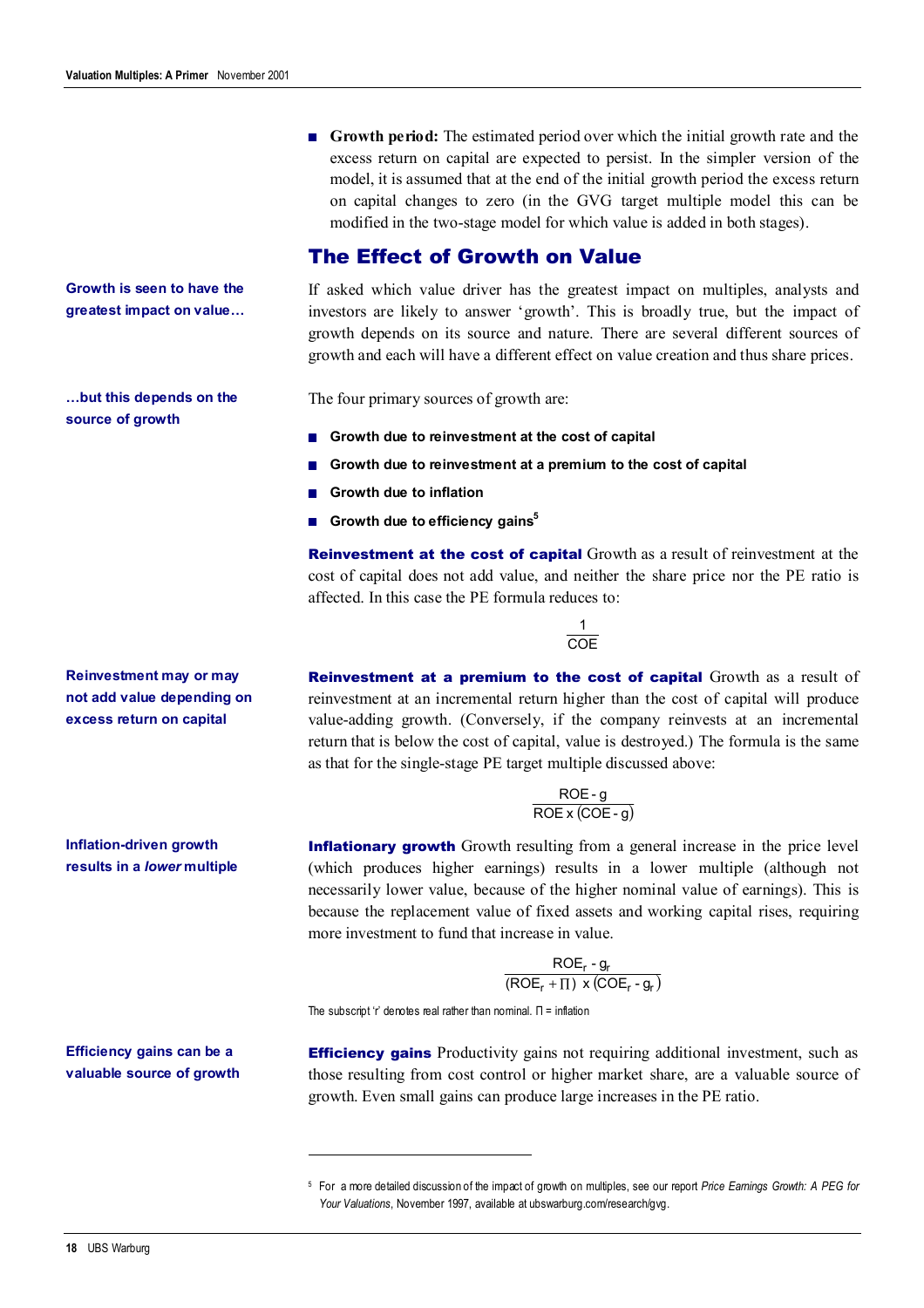$ROEx(COE-g)$  $ROE - (g - g_{eff})$ 

 $g =$  total forecast growth;  $g_{\text{eff}} =$  growth achieved from efficiency gains

**In reality efficiency gains are likely to be eroded quickly**

Implicit in the above formula is the assumption that efficiency gains are achieved in perpetuity. Because efficiency gains are likely to be eroded fairly quickly, a more realistic multiple would lie between this multiple and the fair value PE ratio under an assumption of normal reinvestment.

The chart shows sensitivity of multiples to growth rates for different growth types.

# **Chart 6: Effect of Different Sources of Growth on the PE Ratio**



Source: UBS Warburg

Note: Assumes perpetual growth arising from: (1) perpetual efficiency gains = the long-term growth rate; (2) and (5) reinvestment at a 3% premium/discount to COE; (3) reinvestment at COE; (4) inflationary growth only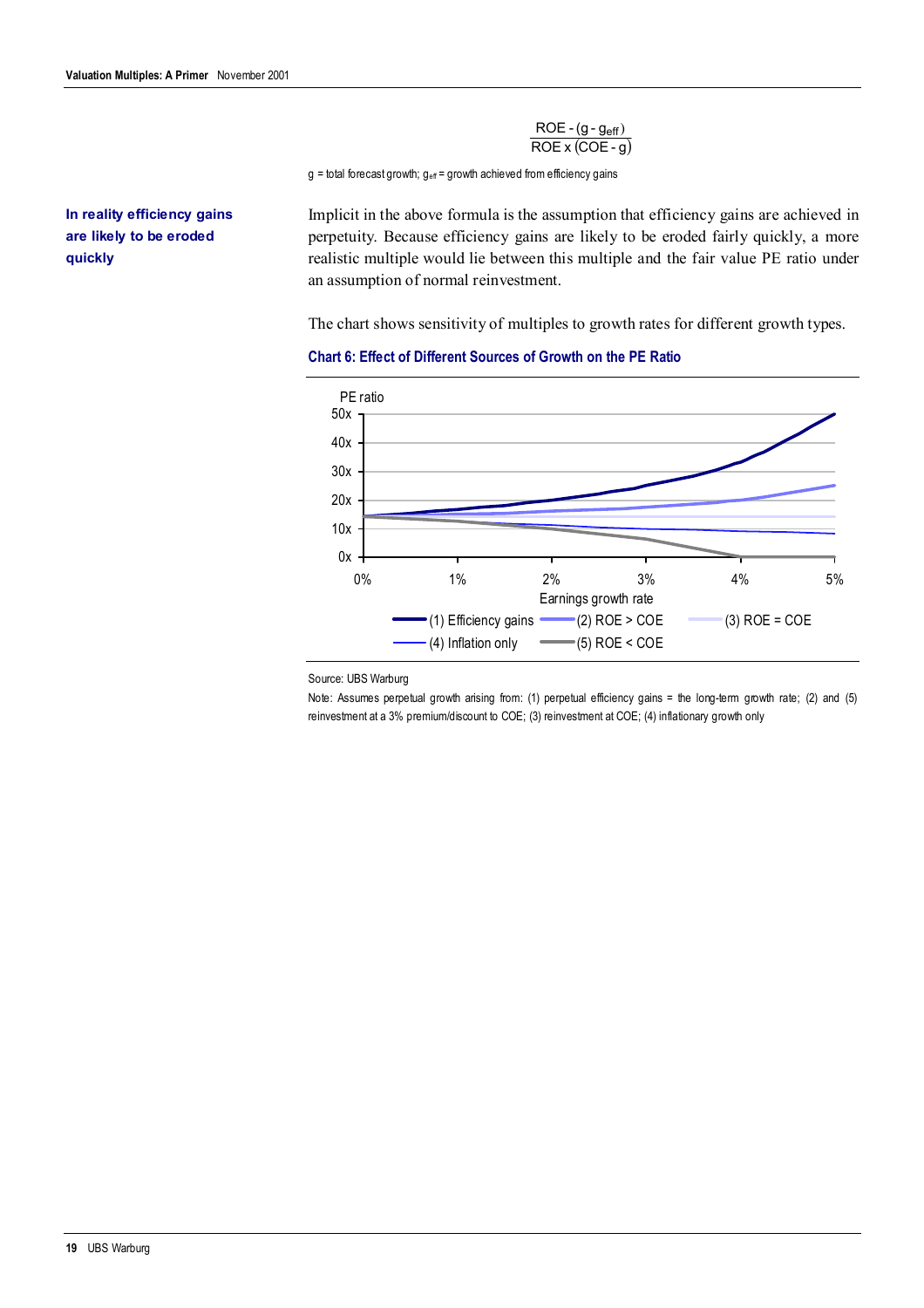# Section 3

# Using Valuation Multiples

# Relative Valuation – Observed Multiple versus Comparable

There are several ways one can apply multiples in valuation. The common approach is to compare the current multiple to a historical multiple measured at a comparable point in the business cycle and macroeconomic environment. An alternate approach is to compare current multiples to those of other companies, a sector or a market, and compare the current spread between them to a historical spread.

# Relative Valuation – Observed Multiple versus Target Multiple

**Where is the current multiple relative to a 'fair' or target multiple?**

However, one can also compare a stock's current multiple to a calculated fair or target multiple. At different points in the business cycle the 'fair' and observed multiples are likely to differ. In Chart 7 below, the current multiple cycles around the fair multiple, with the multiple at any point in the cycle mean-reverting over time to the long-term fair multiple. A simple investment strategy would be to sell when the current multiple is above the fair multiple and buy when it is below.

## **Chart 7: Relative Valuation – a Stylised Example**



Source: UBS Warburg

# Linking Multiples and Value Drivers

A more common way to look at multiples is to plot them relative to various value drivers. The most frequent comparisons are multiples versus growth in an underlying statistic and multiples to return on capital.

■ **Multiple to growth:** This includes such comparisons as PE ratio to earnings growth (the PEG ratio), EV/EBITDA to EBITDA growth and so forth. A low multiple to growth indicates potential undervaluation.

But not all growth adds value, as we discuss above; this type of comparison ignores profitability, which determines whether growth adds or subtracts value. One should at the least consider long-term growth potential, the sustainability of short-term growth and cash flow reinvestment required to generate growth.

**Multiples are commonly plotted relative to growth or return on capital**

**Care must used in comparing multiples to growth rates, as not all growth adds value**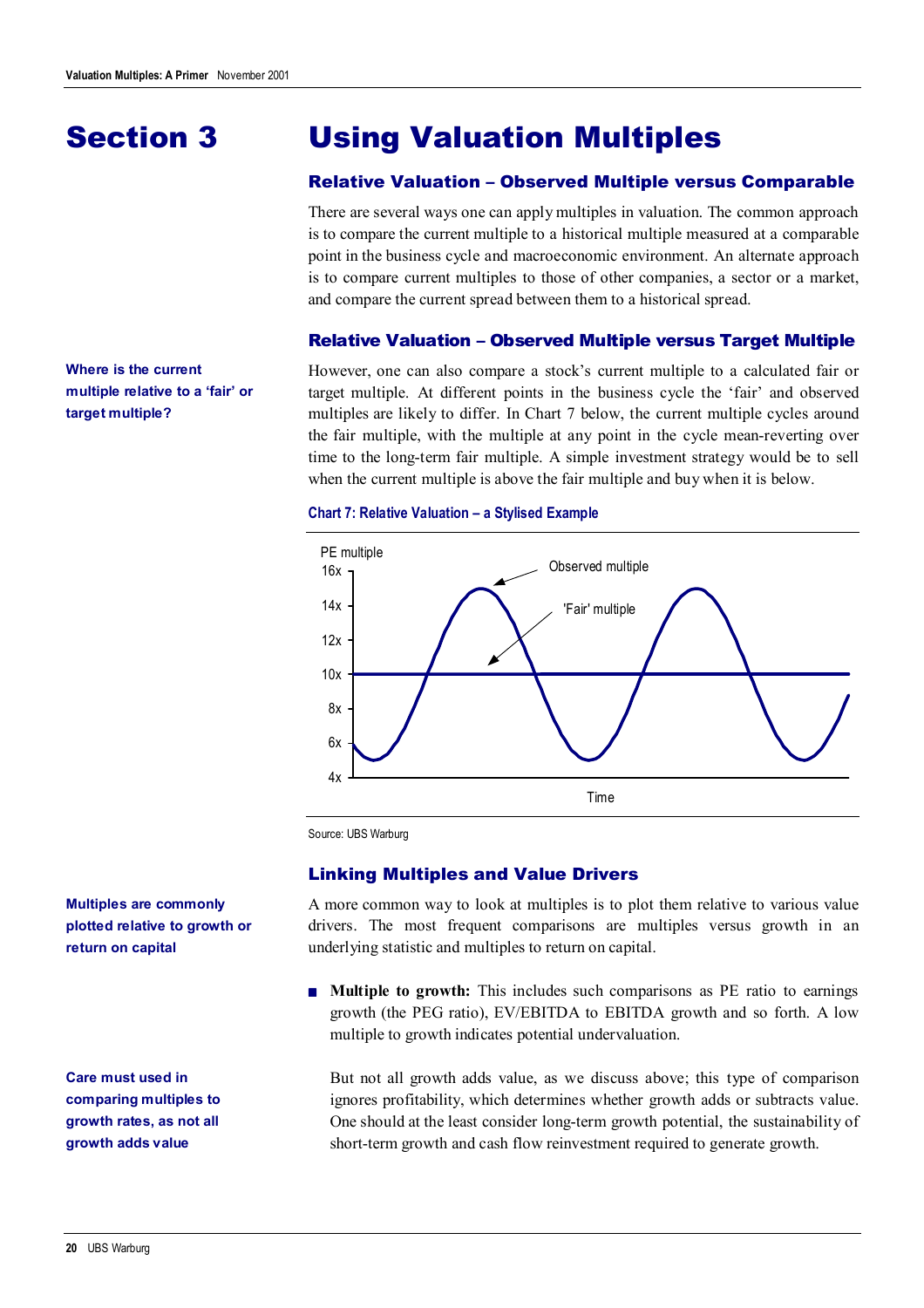



Source: UBS Warburg

A caveat This type of plot presumes a linear relationship between multiples and growth. But a non-linear relationship is more likely (see Chart 6 on page 19). This suggests that these relationships may not be statistically significant and you may not be able to confidently 'eyeball' stock values relative to the regression line. The actual relationship will depend on other factors such as return on capital. You should be careful not to apply a simple multiple-to-growth relationship (see *Price/Earnings Growth*, page 39) or you risk overvaluing high-growth stocks and undervaluing low-growth stocks. This is particularly true of low-growth companies – note that zero-growth companies will not trade at a zero multiple!

■ **Multiple to return on capital:** This includes such comparisons as P/BV compared to ROE, EV/invested capital compared to return on capital, or, alternatively, a comparison of the return on capital to the cost of capital. Essentially this is a decomposition of a price to earnings or EV/net operating profit multiple. The line on the chart usually represents a regression line or, alternatively, it could be drawn to represent a certain multiple.

#### **Chart 9: Multiple to Return on Capital**



Source: UBS Warburg

**The linkage between multiples and profitability makes for more meaningful comparisons**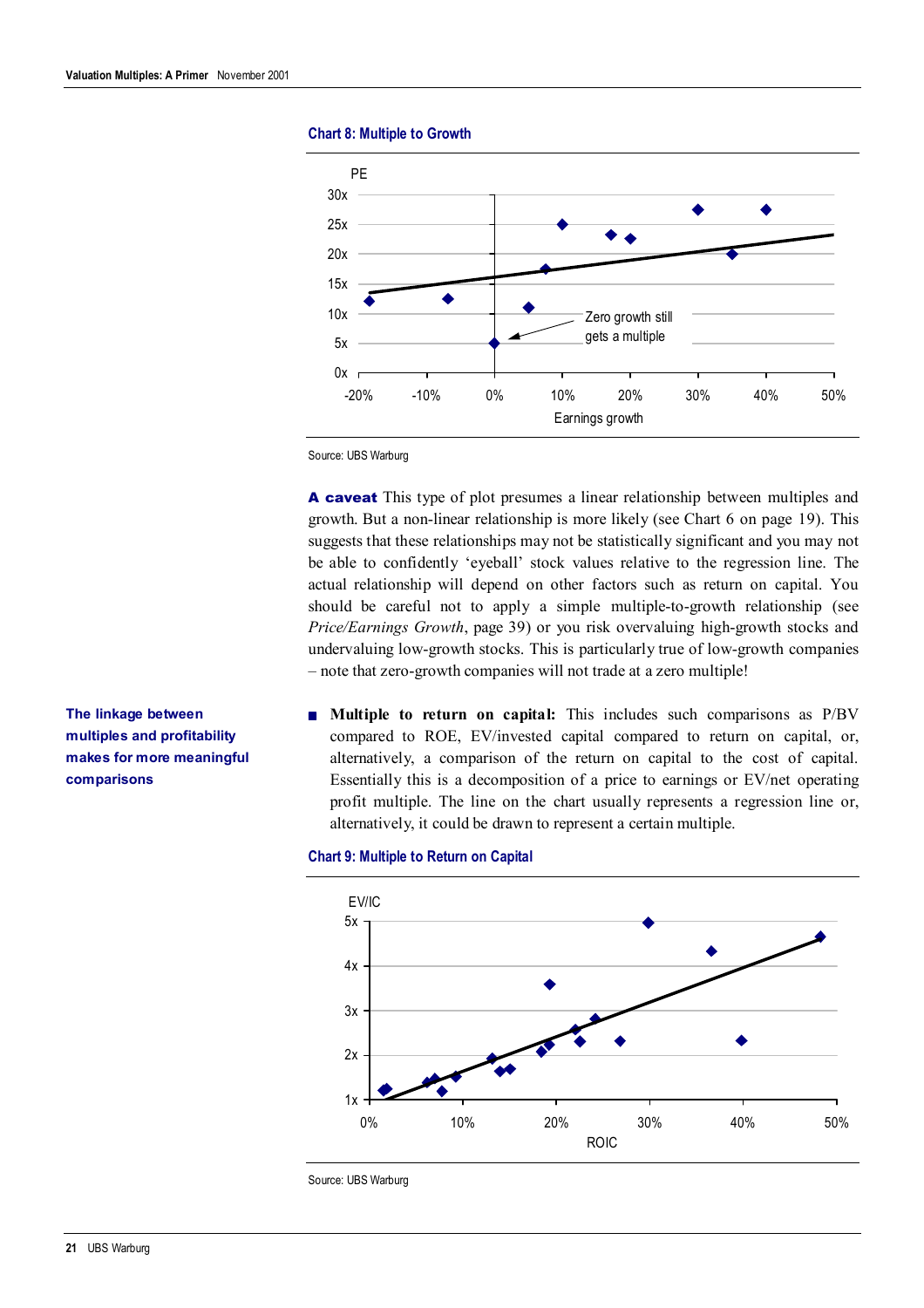■ **Asset multiple to excess return multiple:** A variant of the above chart is to compare an asset-based multiple (such as enterprise value/invested capital or price/book) to return on capital or equity or to an 'excess return multiple'. (In the example, this is return on equity divided by cost of equity, scaled by growth. See the formula for target price to book value on page 38, below.)

This approach provides a clear picture of over- and undervaluation, since it directly ties the market's valuation of an asset to the excess return earned over and above the cost of that asset, in a linear fashion. All key value drivers are shown and related to market value in a single chart.



## **Chart 10: Asset Multiple to Excess Return Multiple**

Source: UBS Warburg

■ **Multiple to interest rate:** A less common approach is to compare a yield measure with interest rates or the cost of capital. The earnings yield ratio is the most commonly used of this type of comparison. Another approach is to compare a multiple to the reciprocal of the cost of capital, eg PE:(1/cost of equity) or EV/NOPLAT:(1/WACC).

# Choosing the Right Multiple

This is a matter of individual judgement and common sense. Multiples used should be relevant and useful and result in the least overlap. Economy of effort is also important: there is an inevitable trade-off between cost/time involved in adjusting multiples and improved comparability. We recommend that multiples be tested for statistical significance, using at least one business cycle of time-series data.

For example, the UBS Warburg European telecom team favours using EV to operating free cash flow (see page 32 and charts below) over EV/EBITDA when looking at multiples versus growth because they feel that the relationship over time has been more significant and is more useful in predicting future performance.

**Multiples should be useful, relevant and economical**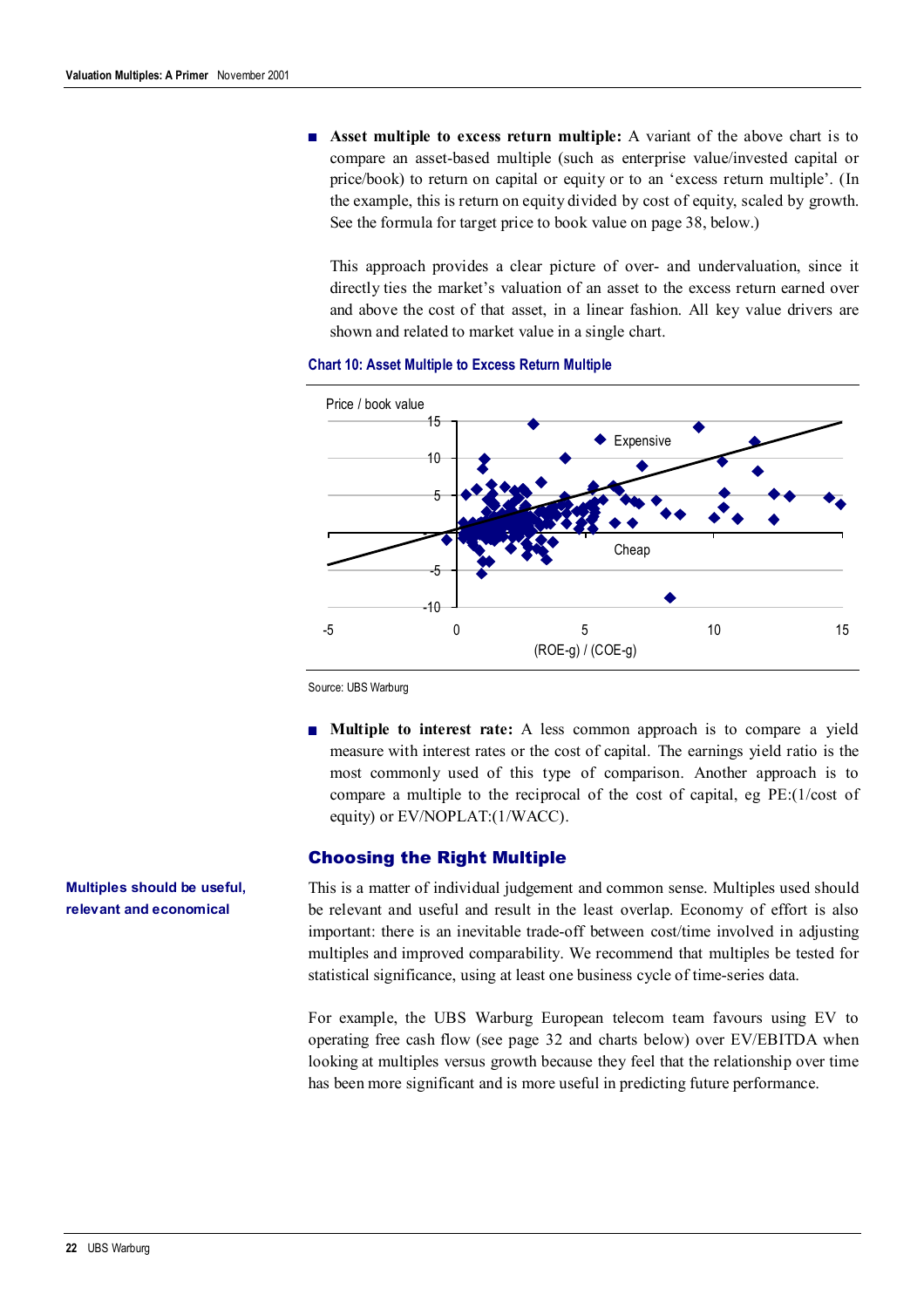# **Chart 11: European Telecom Sector – 'babycoms' – EV/EBITDA Chart 12: European Telecom Sector – 'babycoms' – EV/OpFCF**





Source: UBS Warburg Source: UBS Warburg Source: UBS Warburg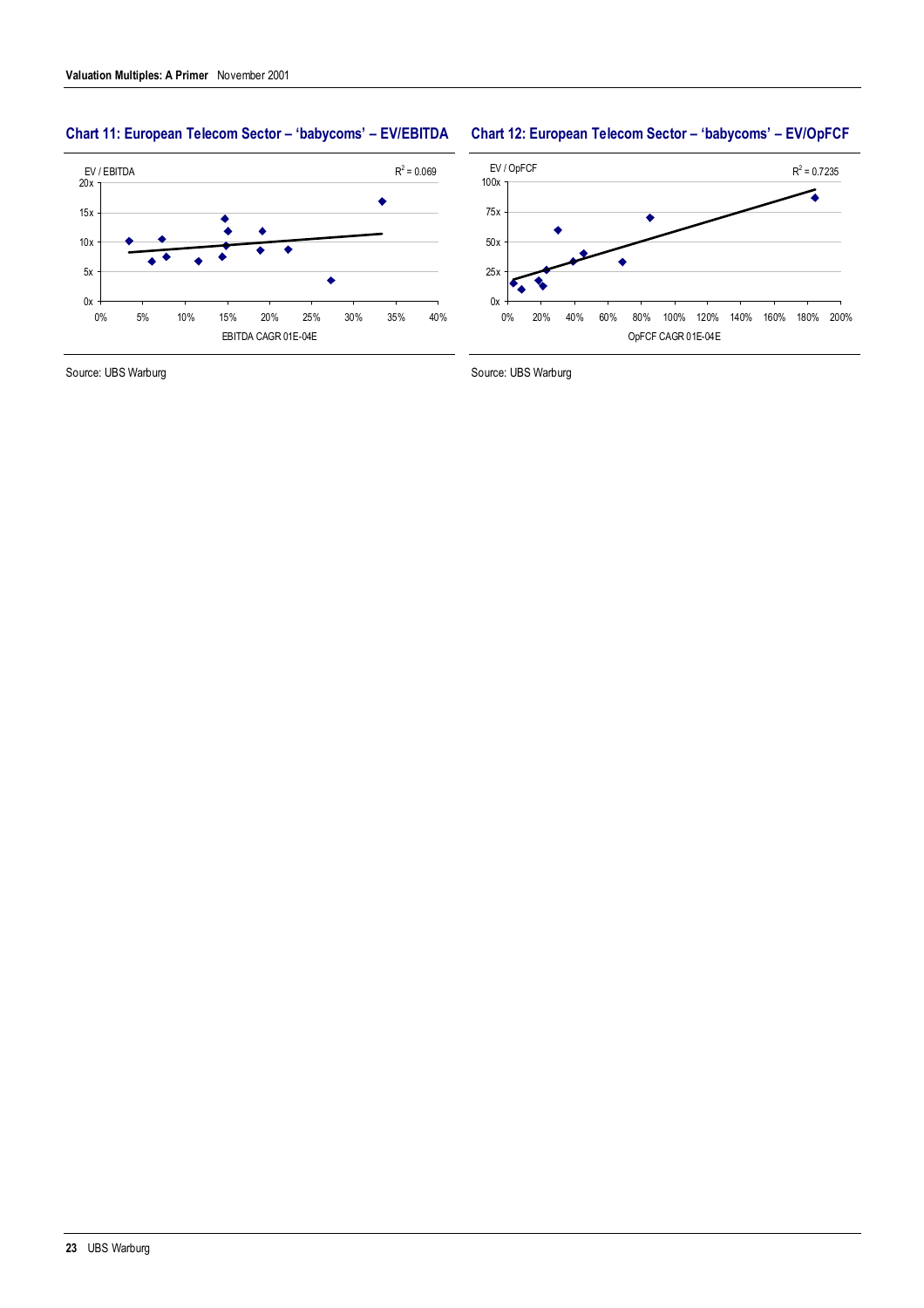# Section 4

**The right to an enterprise's cash flow or the value of claims on that cash flow**

# Enterprise Value Multiples

# What Is Enterprise Value?

- Enterprise value or EV is the cost of buying the right to the whole of an enterprise's core cash flow.
- It is equal to the estimated value of the operations of an enterprise as represented by the value of the various claims on cash flow and profit.
- EV equals market capitalisation plus seasonally adjusted net debt (see page 26), pension provisions, the value of minorities and other provisions deemed debt.

#### **Chart 13: Enterprise Value Components**



Source: UBS Warburg

# **Three types of EV: total, operating and core**

Enterprise value comes in three flavours: total, operating and core EV, as described below. UBS Warburg valuation measures are based on core enterprise value.

#### **Table 8: Description of the Various Types of Enterprise Value**

| Type          | <b>Description</b>                                                                                                                                                                                                                                         |
|---------------|------------------------------------------------------------------------------------------------------------------------------------------------------------------------------------------------------------------------------------------------------------|
| <b>Total</b>  | The value of all the activities of the business. Includes the value of investments and associates,<br>and non-core assets                                                                                                                                  |
| less          | Estimated market value of non-operating assets (investment and usually associates)                                                                                                                                                                         |
| $=$ Operating | The value of all operating activities. Total enterprise value less non-operating assets at market<br>value                                                                                                                                                 |
| less          | Non-core assets (non-operating assets and operating assets not a core activity of the business)                                                                                                                                                            |
| $=$ Core      | Total enterprise value less the value of non-core assets – those operations not regarded as part of<br>core activities and which are desirable to exclude from the calculation of valuation multiples                                                      |
|               | Non-core assets include non-operating assets but may also include other trading operations<br>п<br>which are very different in nature to the core activities of the enterprise                                                                             |
|               | п<br>The exclusion of non-core assets makes the calculation of enterprise value more subjective<br>(in most cases there is no market-determined value for the non-core assets) but it does<br>result in more meaningful and comparable valuation multiples |

Source: UBS Warburg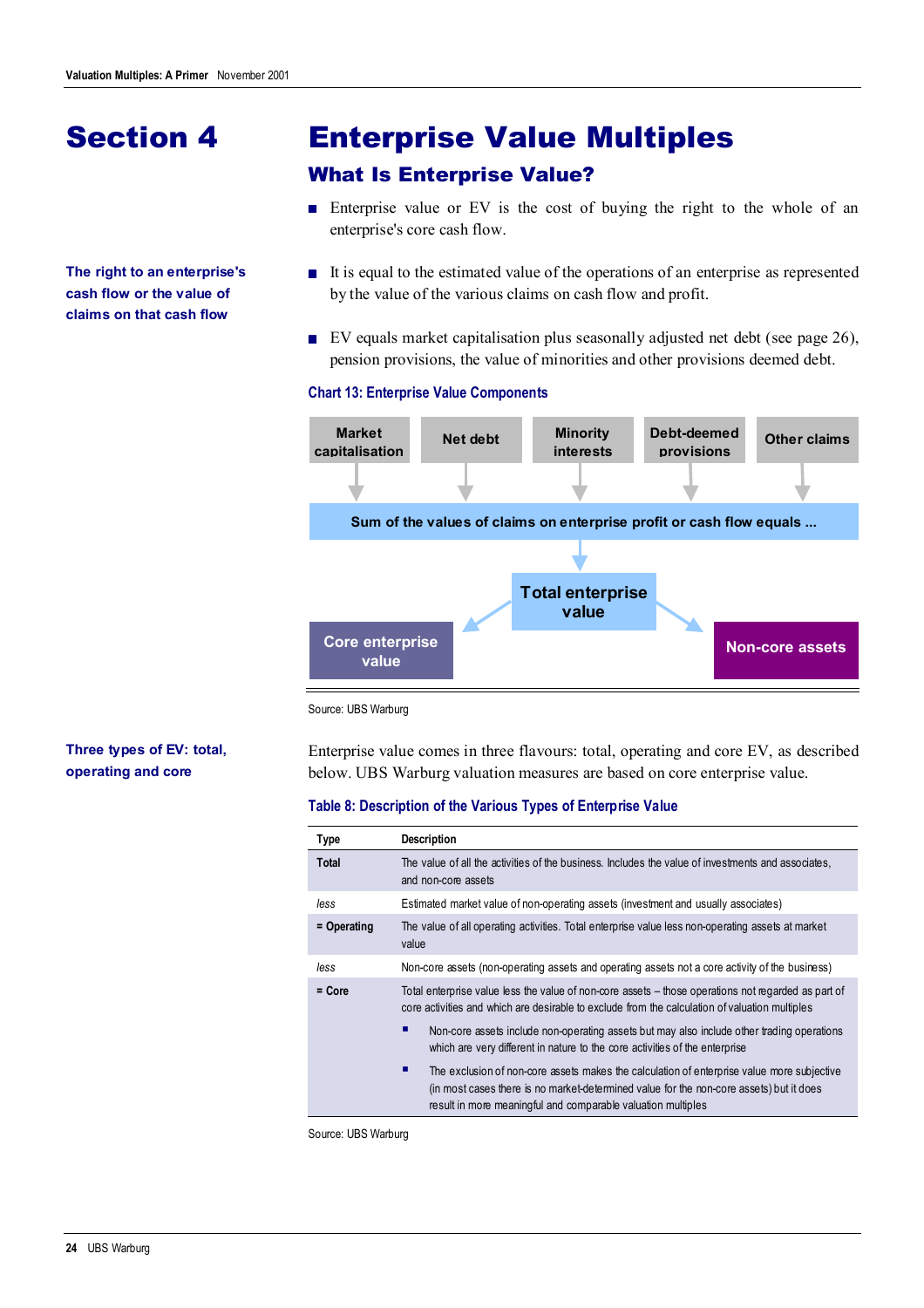# **Chart 14: Enterprise Value Typology**



Source: UBS Warburg

# Why Use Enterprise Value Multiples?

As summarised in Table 2 above, there are a number of reasons for using enterprise rather than equity multiples.

- **Comprehensiveness:** Enterprise value measures the business as a whole. As a result, enterprise multiples are more comprehensive than equity multiples, which focus only on the value of the equityholders' claims.
- Less affected by capital structure: EV multiples are less affected by capital structure differences, as they measure the unlevered value of an enterprise.
	- **—** In the table below (based on actual figures), Company B trades at a priceearnings ratio above that of Company A but in line with the sector average. However, the PE ratio is significantly distorted by B's high net cash balance, which accounts for almost half of market capitalisation. Both Company A and the sector as a whole, by contrast, are levered approximately 30%.
	- **—** Stripping out the excess cash balance, B trades at low relative multiple of EBITDA to 'core' EV. B's core business is valued at a significant discount to those of its peers. This discount may be justified, but its existence is significant. The analyst should investigate and understand the discrepancy.

### **Table 9: Benefits of Using Enterprise Value – Leverage**

|                                        | <b>Sector</b>            | Company A                | Company B |
|----------------------------------------|--------------------------|--------------------------|-----------|
| PE                                     | 14.3                     | 10.9                     | 14.6      |
| <b>EV/EBITDA</b>                       | 8.8                      | 8.1                      | 3.0       |
| Net cash as % of market capitalisation | $\overline{\phantom{a}}$ | $\overline{\phantom{0}}$ | 46%       |
| Net debt as % of total EV              | 28%                      | 31%                      |           |

Source: UBS Warburg

■ **Less affected by accounting differences:** EV multiples allow for the use of statistics, such as EBITDA, that are less affected by accounting differences.

**Enterprise value multiples more comparable than equity multiples**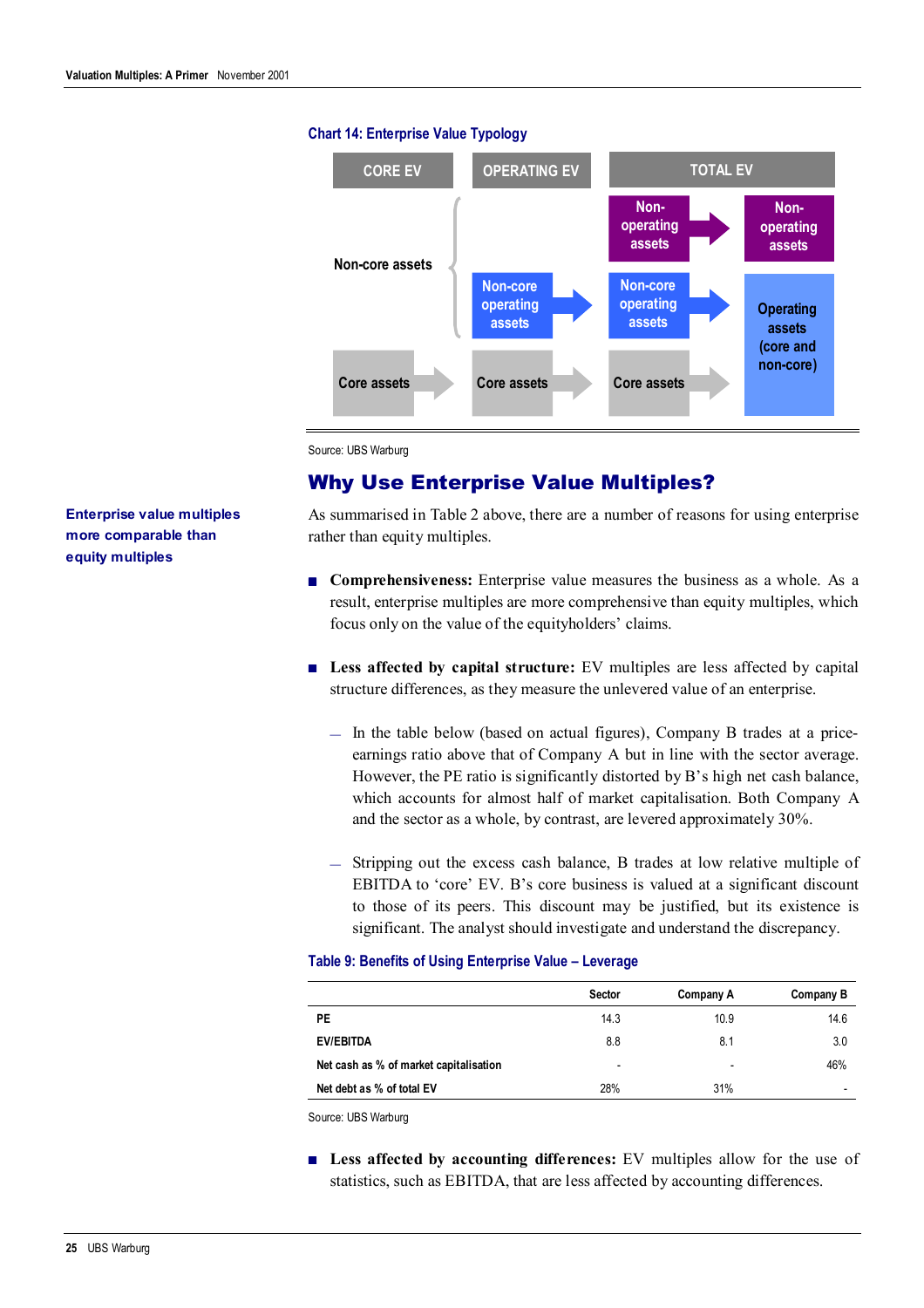■ **Less distorted by non-core assets:** EV multiples allow the exclusion of noncore assets, whereas the statistics used in equity multiples incorporate the net assets and earnings attributable to non-core assets.

As a result, enterprise value multiples are more comparable among companies than equity multiples.

# Potential Problems in Calculating EV

A number of potential problems arise in the calculation of enterprise value.<sup>6</sup>

- **Is enterprise value complete?**
- **Is enterprise value measured at market values?**
- **Does net debt reflect seasonal variations and changes in group composition?**
- Have non-operating and non-core assets been treated correctly?

#### 1. Completeness

Enterprise value should include all claims on the company, not just market capitalisation and net debt. This includes claims relating to deemed debt (provisions having the characteristics of interest-bearing debt, such as unfunded pension liabilities), options, preferred shareholdings and minority interests.

# 2. Use of Market Values

Enterprise value should include the value of claims at market, not book values. Debt should be adjusted to reflect market value. Minority shares in a subsidiary should be quoted at market value; otherwise a valuation multiple should be applied to earnings or net assets. Quoted options should be valued at market and, where unquoted, at fair value ideally, or as a minimum at intrinsic value.

## 3. Seasonality

 $\overline{a}$ 

EV should reflect an average level of debt which is adjusted to reflect seasonal variations and for changes in the composition of the group. This is important, as net debt is usually the largest component of EV after market capitalisation, and using the stated balance sheet amount can result in large errors.

# 4. Treatment of Non-operating and Non-core Assets

Non-operating assets are investments and other activities that do not form part of the firm's trading (day-to-day business) operations. Non-core assets include nonoperating and any other trading activities that are so different in nature that failure to exclude them from core EV would seriously distort multiples. Income produced by non-core assets is not part of core EBIT.

Non-operating assets typically include net cash balances, other investments and, usually, associates. Non-operating associates should be deducted from total

**EV calculations have pitfalls for the unwary**

**EV should include all claims on the company, not just market cap and net debt**

**EV should reflect an average level of net debt**

<sup>6</sup> For a more detailed discussion of issues involved in calculating enterprise value, see our report *Valuation and Accounting Briefing No. 1: Enterprise Value*, December 1998 (reprinted November 2000), available at ubswarburg.com/research/gvg.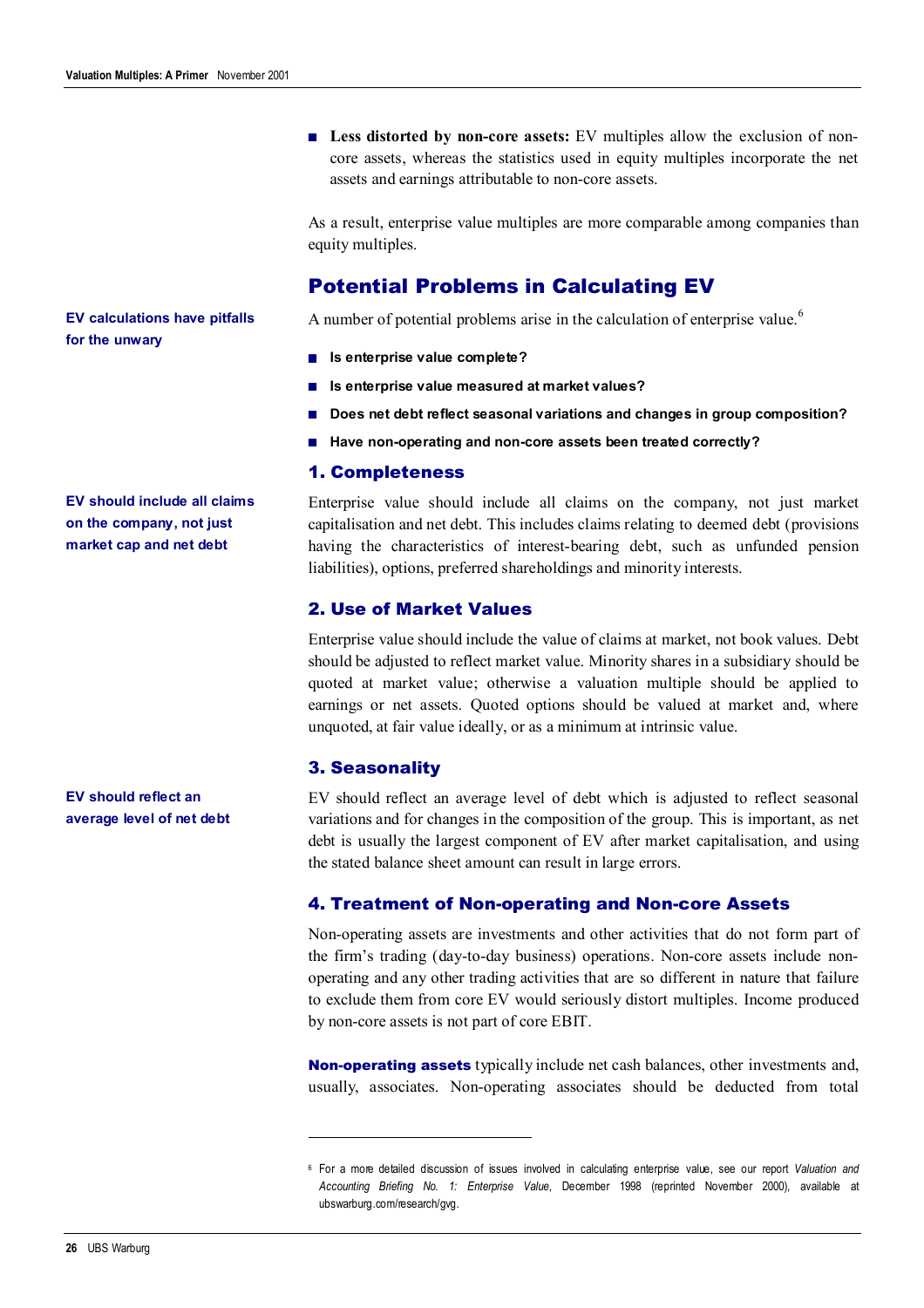**If operating associates' contributions are included, adjustments may be needed**

**It is generally best to treat associates as nonoperating (excluded) assets…**

**…but include associate profit if using total (not core) EV**

enterprise value at market value (if necessary, estimated by applying a group earnings multiple to the group's share of associate income).

But associates may straddle the operating/non-operating line. Where associates are considered part of operating activities, this can lead to problems with multiples:

- If the post-interest profit of the associate is included in EBIT then the result is a mixed multiple, with both pre- and post-interest earnings combined in the denominator.
- But if the associate profit included in EBIT is pre-interest this is not often available in accounts – then the parent share of associate net debt should be included in the parent's enterprise value.
- In calculating EBITDA multiples, the group's share of associate depreciation and amortisation must be added back to EBITDA.

It is generally best to treat associates as non-operating assets (effectively investments) in calculating operating and core enterprise value. This means excluding the associate share of profit from core and operating EBIT (thus the respective multiples are core EV/core EBIT and operating EV/operating EBIT).

But if total EV is used, then associate profit must be included in EBIT when calculating EV/EBIT. Ideally, the parent share of associate pre-interest operating profit should be included in total EBIT. However, this figure is generally not available outside the UK, so a practical alternative is to use the parent share of *pretax* profit grossed up for estimated tax. We look at an example below.

### **Table 10: Associates Example – Nestlé**

| Profit & Loss extract                | FY 00   | <b>Notes</b>                                              |  |
|--------------------------------------|---------|-----------------------------------------------------------|--|
| Operating income                     | 9.600   | п<br>EBIT in this example does not equal operating income |  |
| Net interest                         | (746)   | Total EBIT must include share of pre-tax profit of<br>ш   |  |
| Non-operating income/(expense)       | (99)    | associates                                                |  |
| Profit before tax                    | 8,755   | $9,600 + 395/(1 - 0.33) = 10,190$                         |  |
| Taxation $@33\%$                     | (2,761) | Non-operating expenses must be examined: are they         |  |
| Equity in net earnings of associates | 395     | truly exceptional?                                        |  |
| Goodwill amortisation                | (414)   |                                                           |  |
| Net income before minorities         | 5.975   |                                                           |  |
| <b>Minorities</b>                    | (212)   |                                                           |  |
| Net income                           | 5,763   |                                                           |  |

Source: UBS Warburg

**Non-core operating assets tend to be few, typically operations to be divested or discontinued**

Non-core assets include both non-operating assets plus any trading operations deemed to be non-core (see chart on page 25.) Non-operating assets are a subset of non-core assets. Typically there are few trading operations that would be treated as non-core; these might be operations to be discontinued or divested.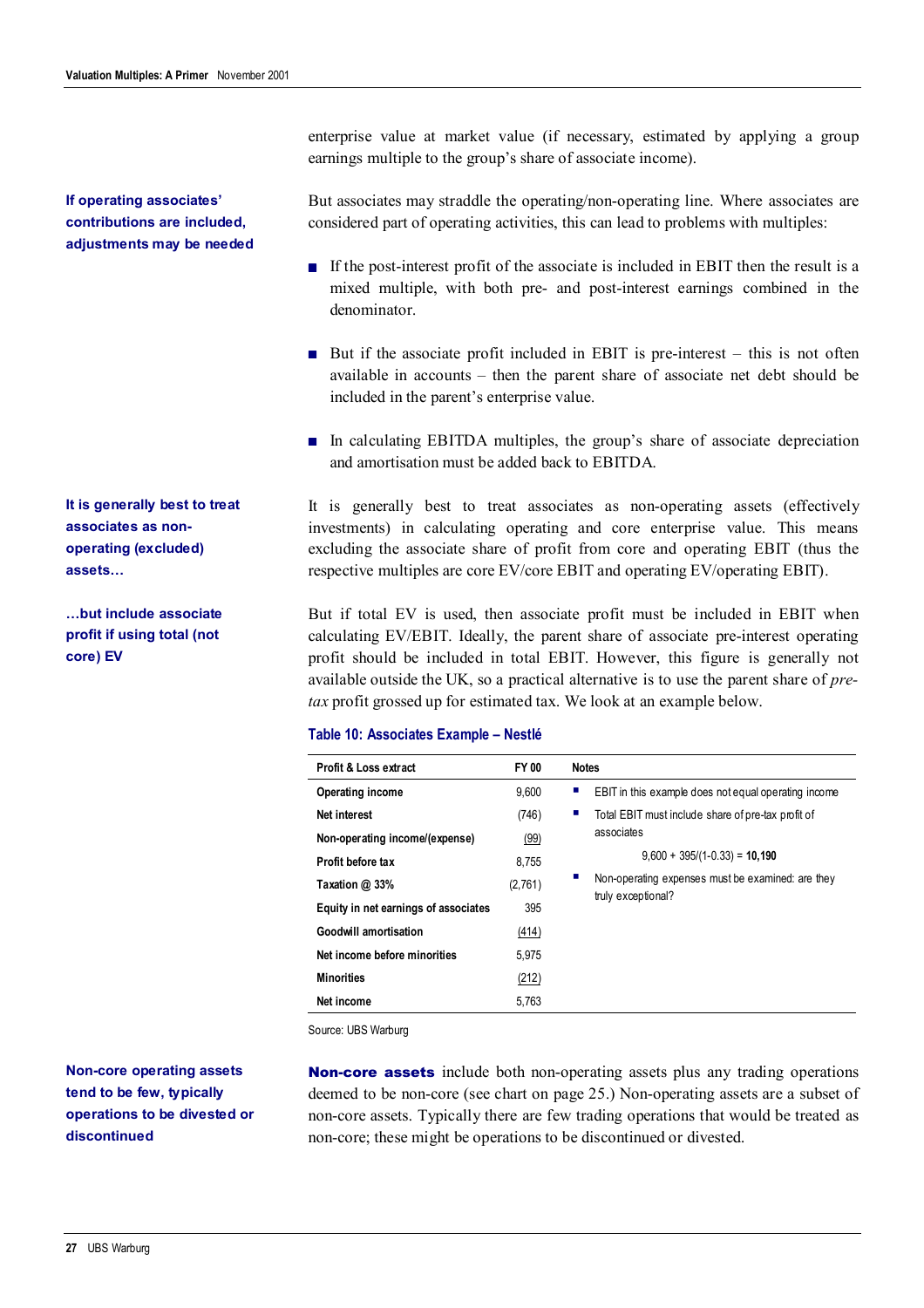**The multiple denominator must represent a flow to all claimants**

# Enterprise Value Multiples

There are many different enterprise value multiples that can be calculated, depending on the circumstances. What is most important is that the denominator represent a flow to all claimants on enterprise cash flow.

Adjustments should be made to both enterprise value and the denominator where necessary (and possible) to ensure that apples are being compared with apples.

# EV/Sales

**Definition: Core EV/sales.** 

**Formula**:  $\frac{EV}{Sales} = \frac{ROIC \cdot g}{ROIC \times (WACC \cdot g)} \times (1-T) \times M$ 

# When to use it

- EV/sales is a crude measure, but least susceptible to accounting differences; it is equivalent to its equity counterpart, price to sales, where a company has no debt.
- EV/sales is useful when accounting differences among comparables are extreme, or where profit or cash flow figures are unrepresentative or negative. It is frequently used for unprofitable or cyclical firms where there are problems in measuring profit or cash flow further down the P&L. As a proxy for cash flow, sales has the virtue of being stable and relatively unaffected by accounting policies.
- EV/sales is also useful in identifying restructuring potential. Net margin is a key driver of this measure; low profitability (low net margin) would result in a low value for a given level of sales.
- Be careful that the sales figure is representative; generally EV/sales should not be used for companies with variable, periodic sales, such as property developers.

**Caveats** There are three caveats in using this multiple:

- Sales volatility: EV/sales is frequently applied to technology firms, which are likely to have negative cash flow and/or earnings while they are in their initial growth phase. But these companies frequently have highly volatile sales as well.
- **Revenue recognition policies:** Sales are not unaffected by accounting policies. Sales can be substantially affected by different interpretations of accounting standards in such areas as:
	- **—** Use of gross versus net revenue in recording sales on agency transactions
	- **—** Treatment of sales where a customer has the right of return
	- **—** Long-term contracts accounted for under percentage of completion or completed contract methods

**Crude but least susceptible to accounting differences**

# **Useful in identifying restructuring potential**

**Sales can be affected by accounting policies**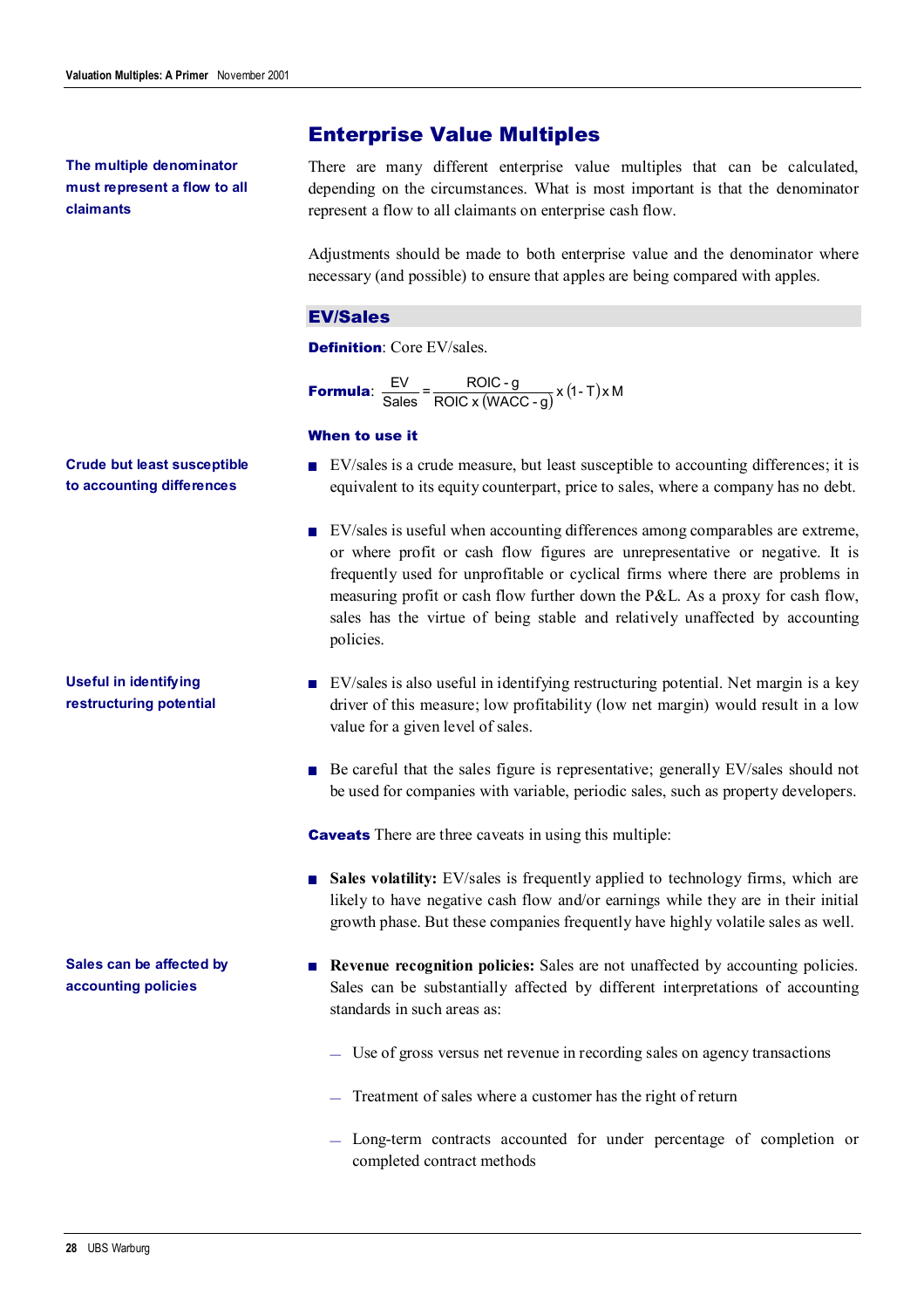**Sales multiples cannot be compared where operating margins differ**

**EBITDA does not include the cost of replacing capital** Care must be taken in ensuring that, when making comparisons using this multiple, sales are determined on a consistent basis.

■ **Margin differences**. Sales multiples cannot be directly compared across businesses where operating margins differ. Rough comparability can be obtain by adjusting the sales multiple to

> Benchmarkcompany operating margin (Benchmark company salesmultiple) x (target company salesmultiple)

where the target company is the one being valued.

### EV/EBITDA

**Definition:** Core EV/earnings before associates, interest, tax, depreciation, amortisation, non-cash changes in provisions and before reported exceptional items.

**Formula:**  $\frac{EV}{EBITDA} = \frac{ROIC \cdot g}{ROIC \times (WACC \cdot g)} \times (1-T) \times (1-D)$ 

# When to use it

 $\overline{a}$ 

- EBITDA is a proxy for operating cash flow, and EV/EBITDA probably the most popular EV multiple – is a price to cash flow multiple. Its popularity stems from the fact that it is unaffected by differences in depreciation policy and appears unaffected by differences in capital structure.
- However, while EBITDA is closer to cash flow than other profit measures it is not a true cash flow, as it does not incorporate either asset depreciation or capital expenditure. Also, EBITDA is a pretax measure, whereas management can potentially add value through skilled tax management.
- EV/EBITDA is affected by a firm's level of capital intensity (measured as depreciation as a percentage of EBITDA). All things being equal, higher capital intensity results in a lower EV/EBITDA multiple.<sup>7</sup>

<sup>7</sup> For further discussion, see our report *Valuation and Accounting Briefing No. 3: EBITDA Multiples and Capital Intensity*, February 1999, available at ubswarburg.com/research/gvg.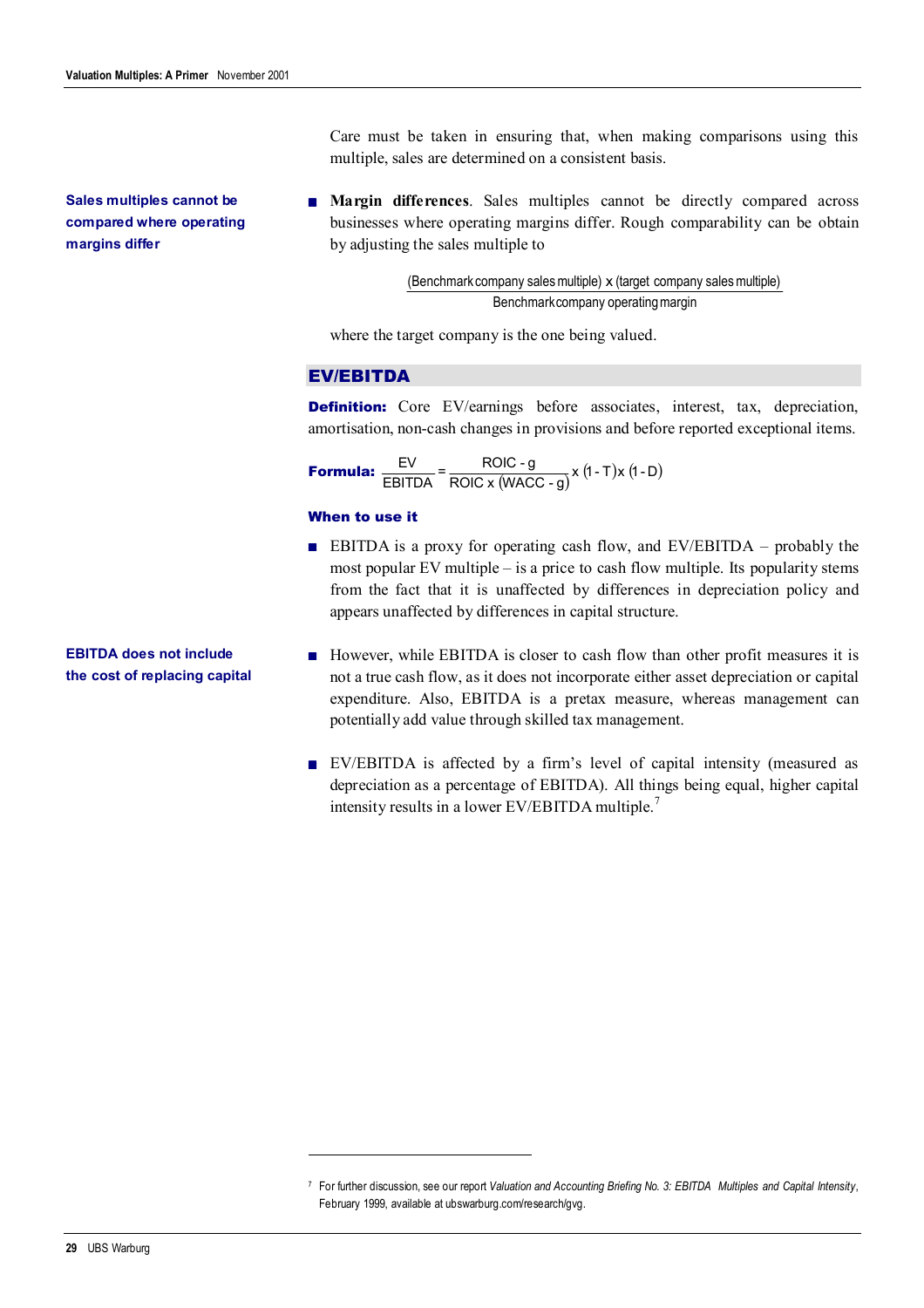

**Chart 15: Theoretical Relationship between EV/EBITDA and Capital Intensity**

Source: UBS Warburg

Note: These relationships were derived from the GVG target multiple model using an ROIC of 11.5%, a WACC of 7.5%, a 10-year medium-term growth period and a tax rate of 31%.

- EV/EBITDA is most useful in comparing companies with a selected peer group that has a comparable level of capital intensity; comparisons of a stock with a sector average can also be useful as long as there is not a large variation in capital intensity within the sector.
- On the other hand, comparisons of a stock with the market, comparisons across sectors and comparisons of a sector with the market are unlikely to be meaningful.
- In the charts below, we contrast the European retail and oil sectors. The more diverse retail sector displays a wide range of capital intensities, whereas the oil sector displays a greater degree of homogeneity, in part reflecting the truly global nature of the oil and gas business.



**Use with comparables having similar levels of**

**capital intensity**

Source: UBS Warburg Source: UBS Warburg Source: UBS Warburg

■ EV/EBITDA multiples could be used for relative valuation of oil companies, but without adjustment would be less meaningful for the retail sector. EV/operating free cash flow may be a more useful valuation multiple in this case (see page 32).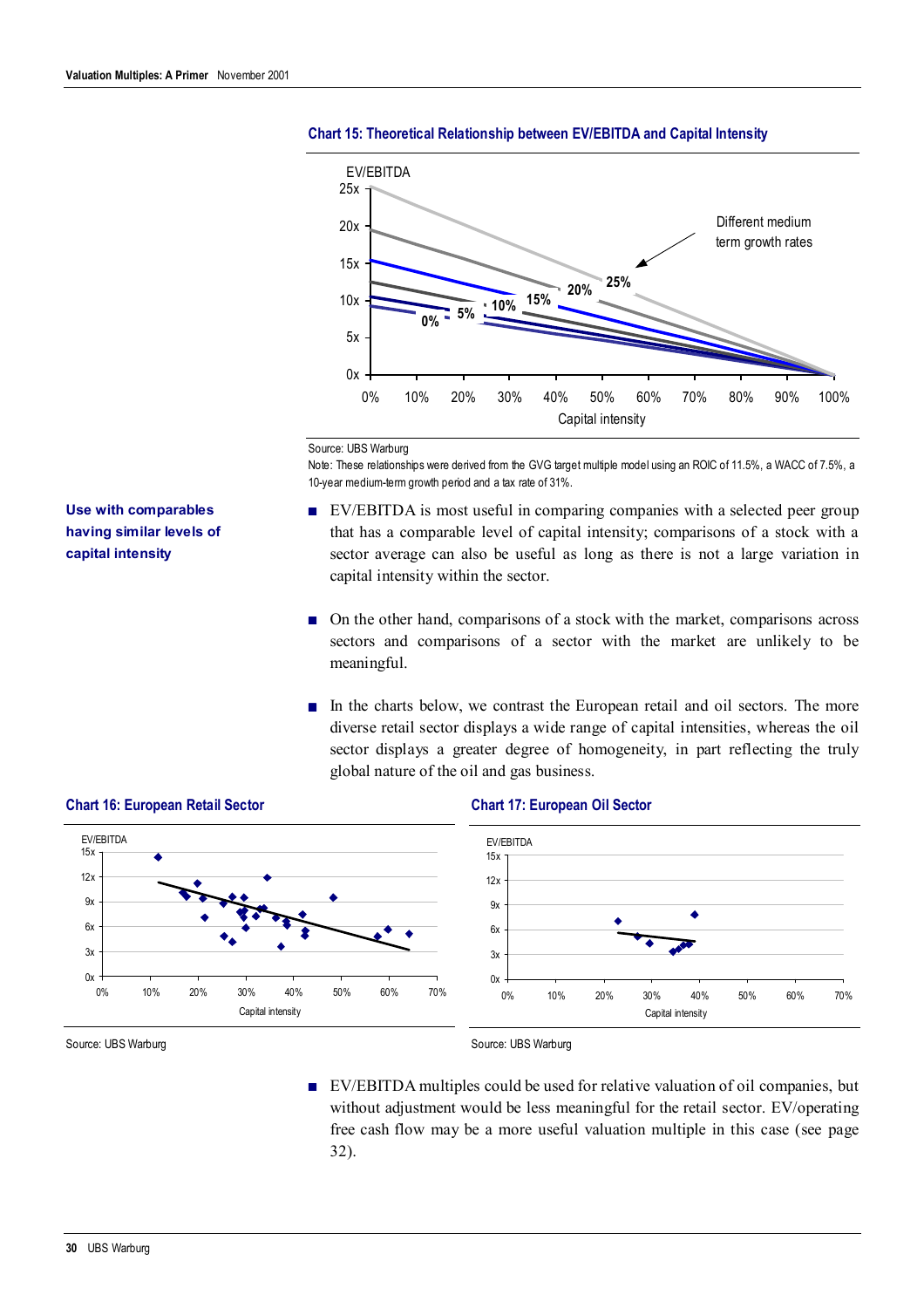$\blacksquare$  EV/EBITDA cannot be used when current cash flow is negative. Use normalised EBITDA, or a forward multiple, instead.

# EV/EBIT

**Definition:** Core EV/core earnings before goodwill amortisation (but after amortisation of other intangibles), associates, interest and taxes. It is stated pre reported exceptional or extraordinary items.

Alternatively, this multiple may be defined as total EV/total EBIT (instead of core EV/core EBIT).

**Formula:**  $\frac{EV}{EBIT} = \frac{ROIC \cdot g}{ROIC \times (WACC \cdot g)} \times (1-T)$ 

## When to use it

- EBIT is a post-goodwill figure. However, we believe that goodwill amortisation is not an economic charge and should properly be added back to operating profit.
- EBIT is a better measure of 'free' (post-maintenance capital spending) cash flow than EBITDA, and is more comparable where capital intensities differ.
- EBIT is, however, affected by accounting policy differences for depreciation. EV/EBIT is most useful where there are relatively small differences in accounting treatment of depreciation among comparables.
- Alternatively, you can normalise depreciation. The example below demonstrates how a simple depreciation adjustment would work.

### **Table 11: Adjusting EBIT for Differing Depreciation Policies**

| Gross fixed assets               | 300   | Unadjusted posttax EBIT       | 32 |
|----------------------------------|-------|-------------------------------|----|
| Depreciable life                 | 10    | Add back: excess depreciation | 10 |
| Actual depreciation (no salvage) | $-30$ | <b>Adjusted posttax EBIT</b>  | 42 |
| Normal depreciable life          | 15    |                               |    |
| Normalised depreciation          | $-20$ |                               |    |
| <b>Excess depreciation</b>       | -10   |                               |    |

Source: UBS Warburg

 $\overline{a}$ 

Note: We have not adjusted net profit for the 'additional' tax that theoretically would be paid as a result of lower depreciation expense. First, depreciation for tax purposes is typically calculated separately from book depreciation. Second, tax is a real expense that cannot be affected by analytical adjustments.

■ Note that the goodwill adjustment does not apply to financial statements reported under US GAAP. Recently-published Financial Accounting Statement 142, *Goodwill and Other Intangible Assets*, stipulates that effective 1 January 2002 (for calendar year companies), goodwill is no longer to be amortised.  $8$ 

**Most useful where comparables' depreciation policies are similar**

<sup>8</sup> For a detailed discussion of goodwill and its treatment in equity valuation, as well as recent developments in accounting for goodwill under US GAAP, see our report *Equity Analysis InsideOut No. 3: Goodwill in Equity Analysis*, July 2001, available at ubswarburg.com/research/gvg.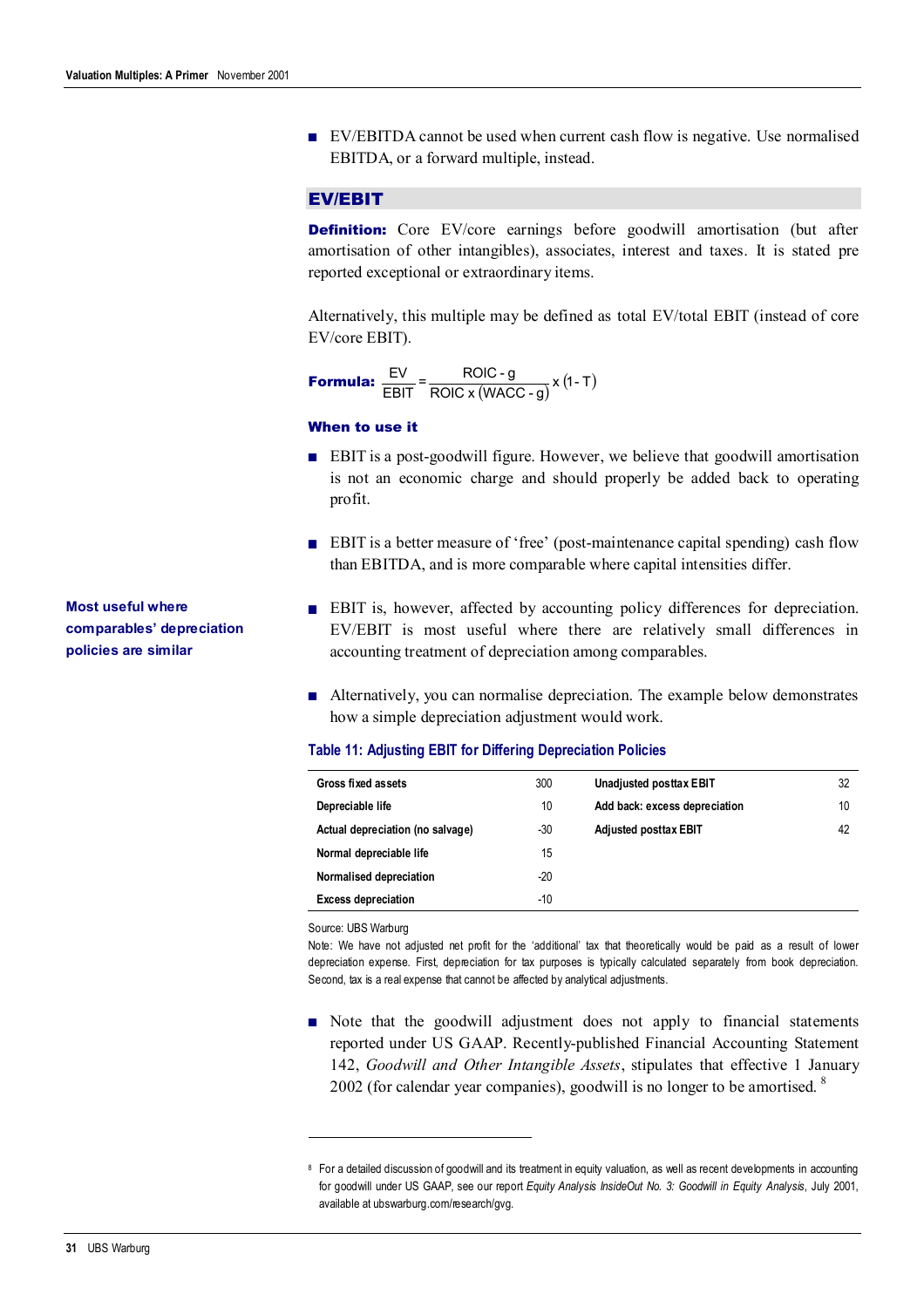# EV/NOPLAT

**Definition:** Core EV/normal operating profit less adjusted tax.

**NOPLAT is often stated after adjustments to better reflect economic profit**

NOPLAT is post-tax EBIT. However, as commonly used, NOPLAT (or NOPAT) refers to EBI after adjustments to accounting profit to better reflect economic profit.

Some adjustments include adding back goodwill amortisation, LIFO reserve increase, implied interest expense on operating leases, increases in bad debt and capitalised R&D, and the adjustment of reported tax to a cash basis.<sup>9</sup>

**Formula:**  $\frac{EV}{NOPLAT} = \frac{ROIC \cdot g}{ROIC \times (WACC \cdot g)}$ 

# When to use it

- NOPLAT is a more sophisticated and complete form of EBIT that allows for differences in tax efficiency and effective tax rates. If the company were all equity-financed, NOPLAT would equal earnings.
- However, the calculation of NOPLAT introduces a measure of subjectivity. This makes it harder to compare to other parties' calculations of NOPLAT.
- The NOPLAT multiple is effectively a degeared PE and is a perfectly reasonable statistic to use provided it is measured on a consistent basis across companies. EV/NOPLAT can be used as a substitute for EV/EBIT.

# EV/OpFCF

**Definition:** Core EV/operating free cash flow (OpFCF). ROIC is calculated using OpFCF in the numerator.

OpFCF is core EBITDA less charges for capital usage and for the effect of inflation on working capital needs. OpFCF should be measured before goodwill amortisation. A calculation of operating free cash flow is shown below.

**Table 12: Components of Operating Free Cash Flow**

| Item                                     | <b>Note</b>                                                                                                                                                                                                                                                          |
|------------------------------------------|----------------------------------------------------------------------------------------------------------------------------------------------------------------------------------------------------------------------------------------------------------------------|
| Earnings before interest and taxes       | Before non-core earnings (associates, investments and other)                                                                                                                                                                                                         |
| Plus: depreciation                       | Per cash flow statement                                                                                                                                                                                                                                              |
| Less: maintenance capital spending       | Estimated annual reinvestment requirement                                                                                                                                                                                                                            |
| Less/plus: net working capital inflation | Estimated annual reinvestment requirement (working capital is<br>current cost, so this would normally equal expected inflation in<br>working capital items). Working capital is assumed to be at an<br>appropriate level relative to sales; adjustment may be needed |

**Equals: operating free cash flow**

Source: UBS Warburg

 $\overline{a}$ 

**Formula:** 
$$
\frac{EV}{OpFCF} = \frac{ROIC \cdot g}{ROIC \times (WACC \cdot g)} x (1-T)
$$

<sup>9</sup> Stewart, G.B. III, *Quest for Value*, Harper Collins (1991).

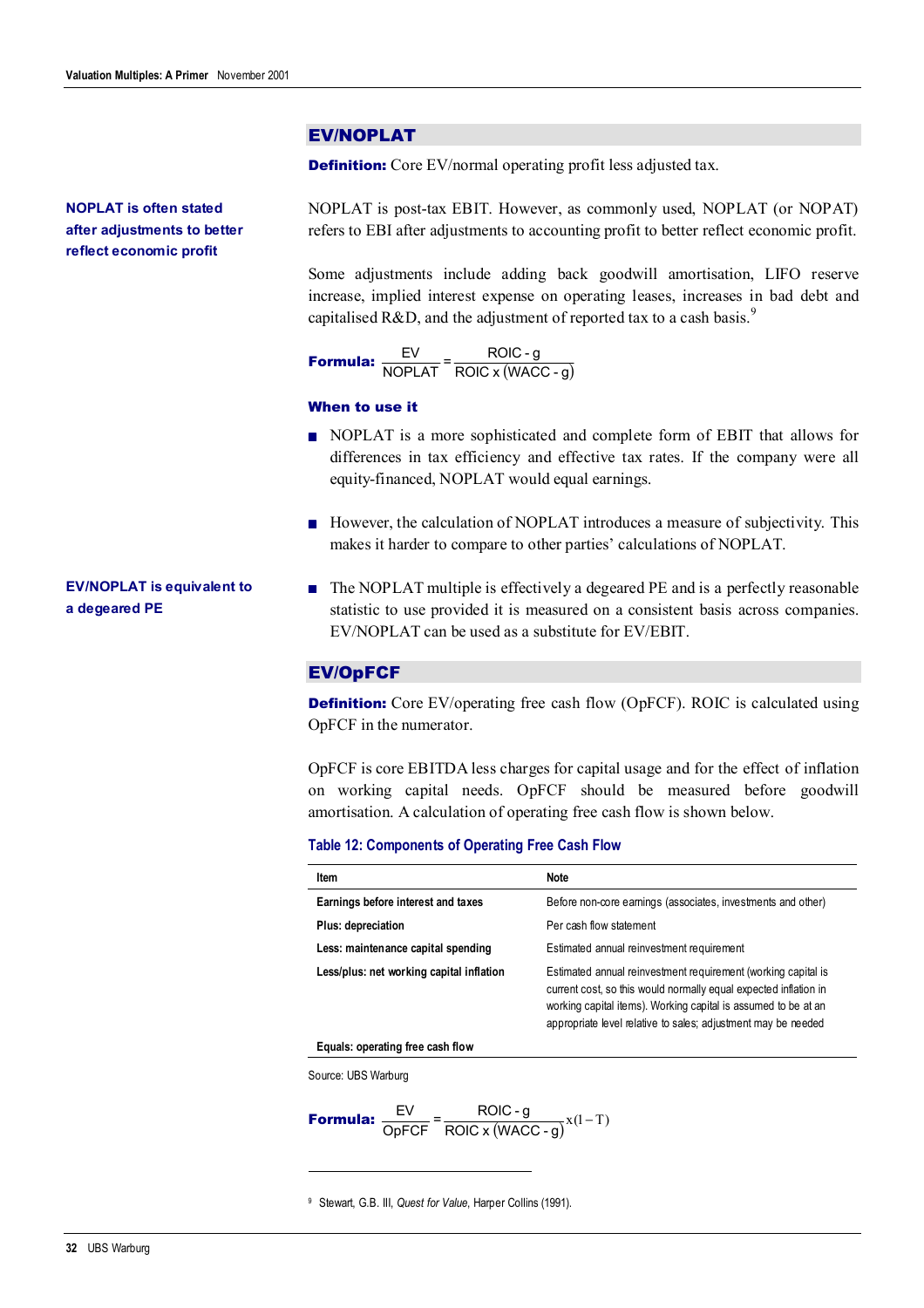**OpFCF is a suitable basis for valuation than either EBITDA or EBIT**

**Multiples using OpFCF easier to interpret than those using free cash flow**

# When to use it

- EV/OpFCF is a price to cash flow measure similar to EV/EBIT. OpFCF is not a true cash flow, however, as it does not include actual capital expenditure or change in working capital; it is a normalised EBIT or a smoothed cash flow.
- OpFCF is more comparable than EBITDA and less susceptible to accounting distortions than EBIT, and is therefore a more suitable basis for valuation multiples. OpFCF does, however, add another layer of subjectivity via the calculation of maintenance capital spending and net working capital inflation.
- EV/OpFCF is preferable to EV/EBITDA for comparing companies within a sector, or for comparing companies across sectors or markets where companies have widely varying degrees of capital intensity.
- Operating free cash flow is a smoothed measure of free cash flow to the firm, for which historical figures can be highly volatile. Because of this, multiples using OpFCF can be easier to interpret than those using free cash flow.
- This multiple cannot be used when current cash flow is negative. Use normalised OpFCF or a forward-priced multiple instead.

# EV/Enterprise Free Cash Flow

**Definition:** Core EV/normalised after-tax core enterprise free cash flow (or FCF, also known as free cash flow to the firm). ROIC is calculated using after-tax FCF in the numerator.

**Formula:** 
$$
\frac{EV}{FCF} = \frac{1}{(WACC - g)}
$$

#### Enterprise Free Cash Flow

Enterprise free cash flow is the cash available to the providers of finance.  $FCF =$ debt cash flow  $+$  equity cash flow. It may be used:

- **To pay interest or repay debt**
- **To build cash balances or other investments**
- **To pay dividends or buy back shares**

Free cash flow must be after tax and all investment expenditure needed to support the future cash flow forecast.

**FCF is the cash available to all providers of finance**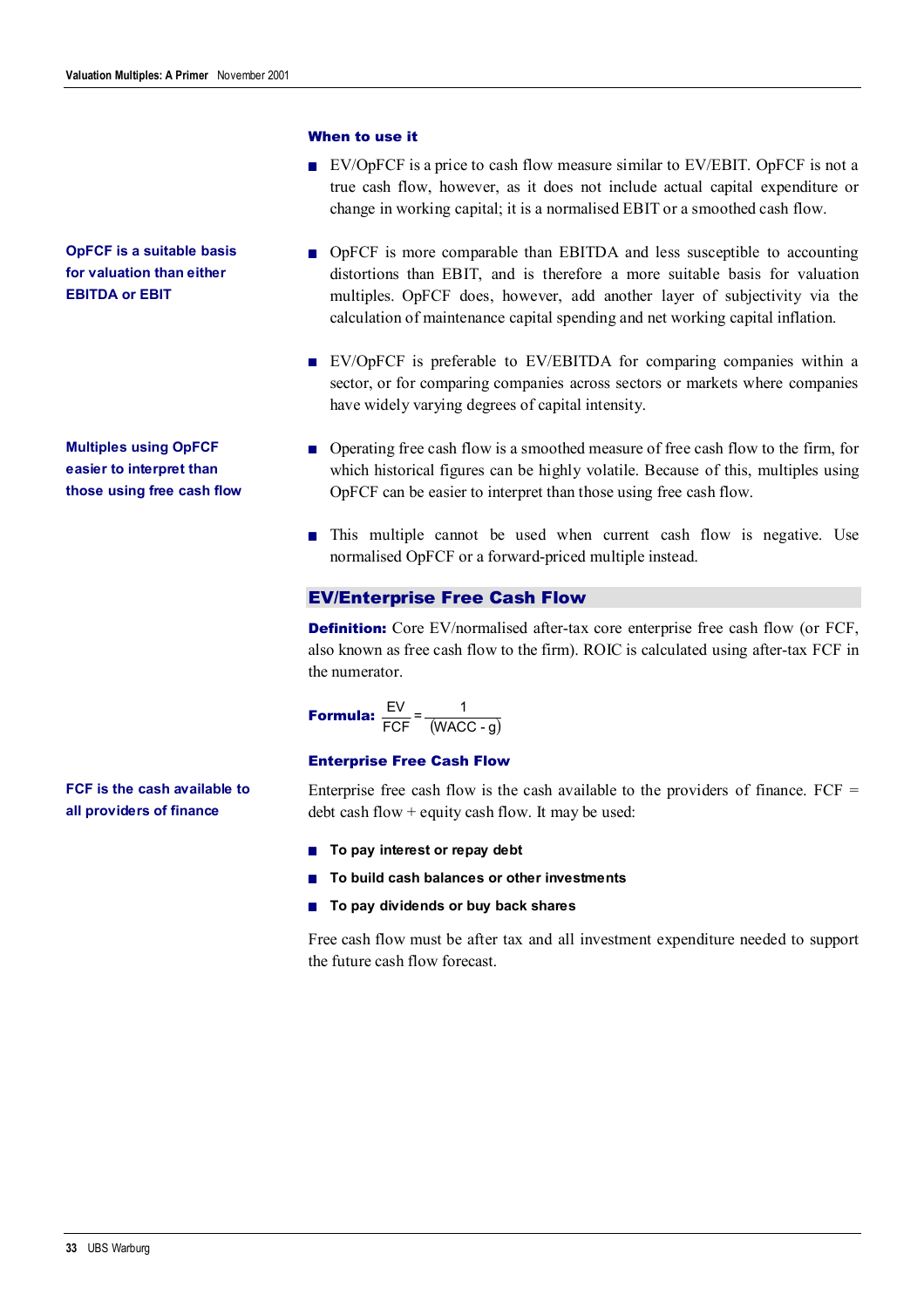### **Table 13: Enterprise Free Cash Flow Calculation**

| EBIT (normal operating profit)                     | Χ     |
|----------------------------------------------------|-------|
| Tax on normal operating profit                     | (X)   |
| NOPLAT (normal operating profit less adjusted tax) | X     |
| Depreciation and amortisation                      | X     |
| Gross cash flow                                    | X     |
| Capital expenditure                                | (X)   |
| Change in working capital                          | (X)/X |
| Non-cash changes in operating provisions           | (X)/X |
| Enterprise free cash flow                          | X     |

Source: UBS Warburg

### FCF Should Include Effective Cash Flows

**Some transactions result in effective cash flows that should be included in FCF**

Errors can arise if FCF only reflects strict cash movements. Some transactions have operating and financing effects but no actual cash movement; typically this would involve equal and offsetting effective operating and financing flows. The operating effect of a non-cash transaction should be included in FCF even though there is no actual cash movement. Some examples might include

- **Share option schemes**
- **Capital (finance) leases**
- **Unfunded pensions**
- **Investment where the consideration is in securities**

Thus, for example, the grant of share options to employees is a non-cash transaction. However, such a grant can be considered as two distinct cash flows:

- An *operating* cash outflow (representing employee compensation)
- A *financing* cash inflow (representing its reinvestment into share options)

While the net cash flow is zero, the transaction has a valuation impact, since only the operating cash flow is included in the valuation.

### When to use it

- FCF is similar to OpFCF but is calculated using actual working capital changes, capital spending and other non-cash adjustments.
- Use of historic FCF can be problematic, because fluctuations in cash flow items can cause it to be highly volatile, making EV/FCF a less useful multiple.
- One underappreciated benefit of accounting is that the revenue/cost matching principle results in an allocation of costs and benefits, however imperfectly. This means that profit may be a better predictor of future cash flow than any single cash flow. Since cash flow may be more 'lumpy' (if, for example, a company has made a substantial investment, which will depress current cash flow), the user must be careful that it is representative or otherwise 'normal'.

**Historical FCF can be problematic in valuation because of its volatility**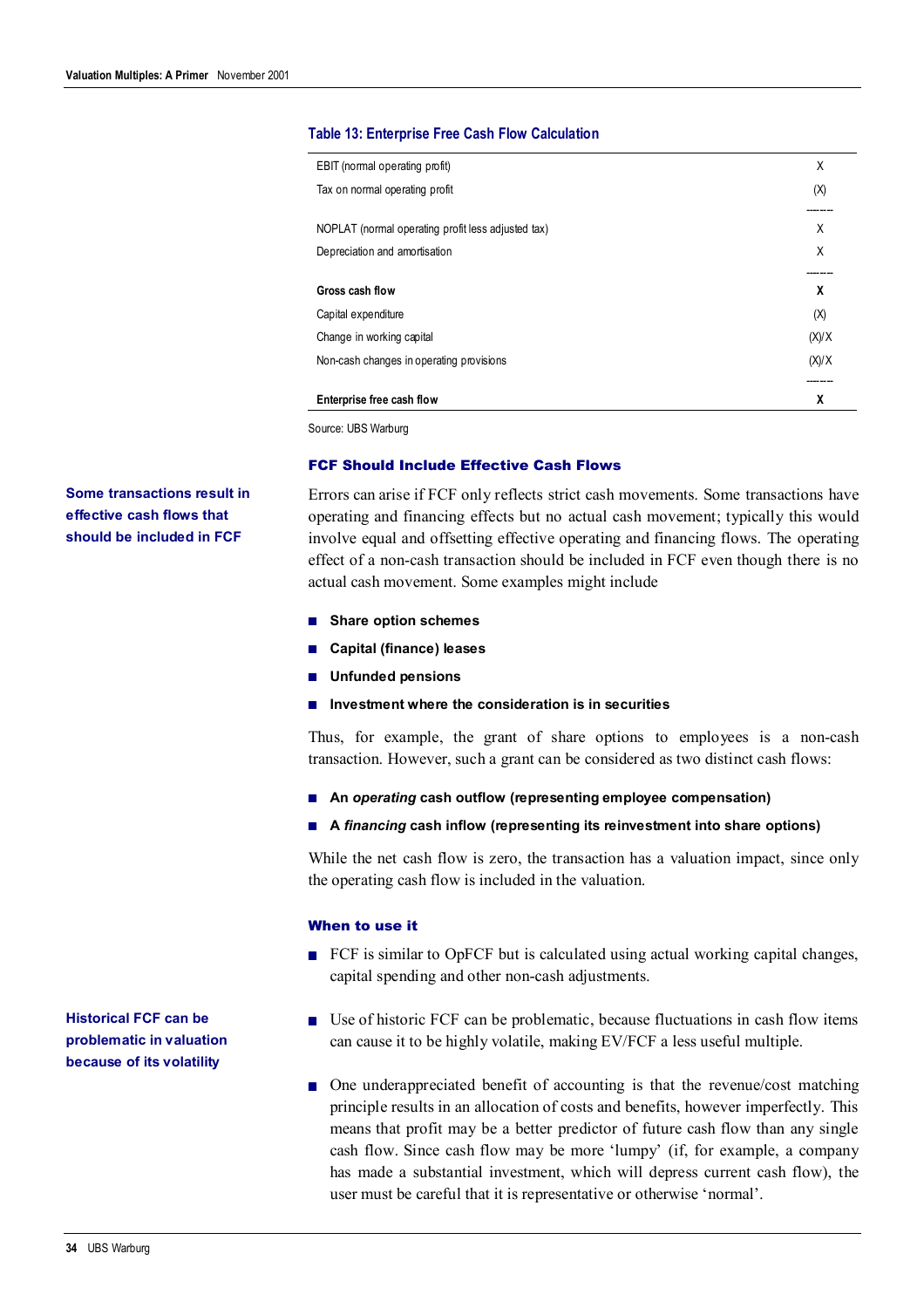**Items included in EV and capital must be consistent**  $\blacksquare$  Cash flow is better used – in fact is essential – in a discounted cash flow valuation because multi-period cash flow is used instead of a point estimate. We prefer the use of a smoothed cash flow figure such as OpFCF, provided the assumptions underlying the calculation are sensible.

### EV/Invested Capital

**Definition:** core EV/invested capital.

Invested capital, measured from the asset side of the balance sheet, is the sum of net tangible and intangible assets and net working capital. Invested capital excludes non-core investments and other assets, and to ensure comparability these must also be excluded from enterprise value.

Alternative calculations are possible:

- **Total capital employed:** Total capital employed is invested capital plus investments and associates. Return on total capital employed differs from return on invested capital in that the numerator for return on total capital employed includes income from non-core operating investments and other assets. To ensure comparability, enterprise value must also include the value of these assets.
- **Adjusted capital employed:** This is total capital employed adjusted to bring book capital closer to economic capital. These adjustments (to assets; from Stern, Stewart) include adding back accumulated goodwill amortisation, LIFO reserve and cumulative write-offs of special items, among others.
- **Replacement capital employed:** Capital employed at replacement value, intended to better approximate the cost of replacing the capital base at current prices and therefore the return on assets at market value. This can be roughly approximated by adding back accumulated depreciation in addition to making the other adjustments noted above.

**Formula:**  $\frac{EV}{\text{Invested capital}} = \left(\frac{\text{ROIC} \cdot g}{\text{ROIC} \times (\text{WACC} \cdot g)} \times \text{ROIC}\right) \text{or } \frac{\text{ROIC} \cdot g}{\text{WACC} \cdot g}$ I  $\overline{)}$  $\left( \begin{array}{c} 1 \end{array} \right)$ I l ſ

### When to use it

- The enterprise equivalent of price to book value, EV/invested capital is equal to EV/NOPLAT  $\times$  ROIC (whereas price to book is equal to PE  $\times$  ROE).
- Note that invested capital measures only *operating* assets whereas net book value includes the value of the firm's cash holdings. Net income includes return on cash, but NOPLAT does not. NOPLAT is in this respect a better indication of core profitability than net income.
- This is a useful measure for sectors where tangible assets are key. Because of its close linkage to return on capital, it is useful to view this measure together with return on capital.

**Invested capital, unlike book value, excludes nonoperating cash**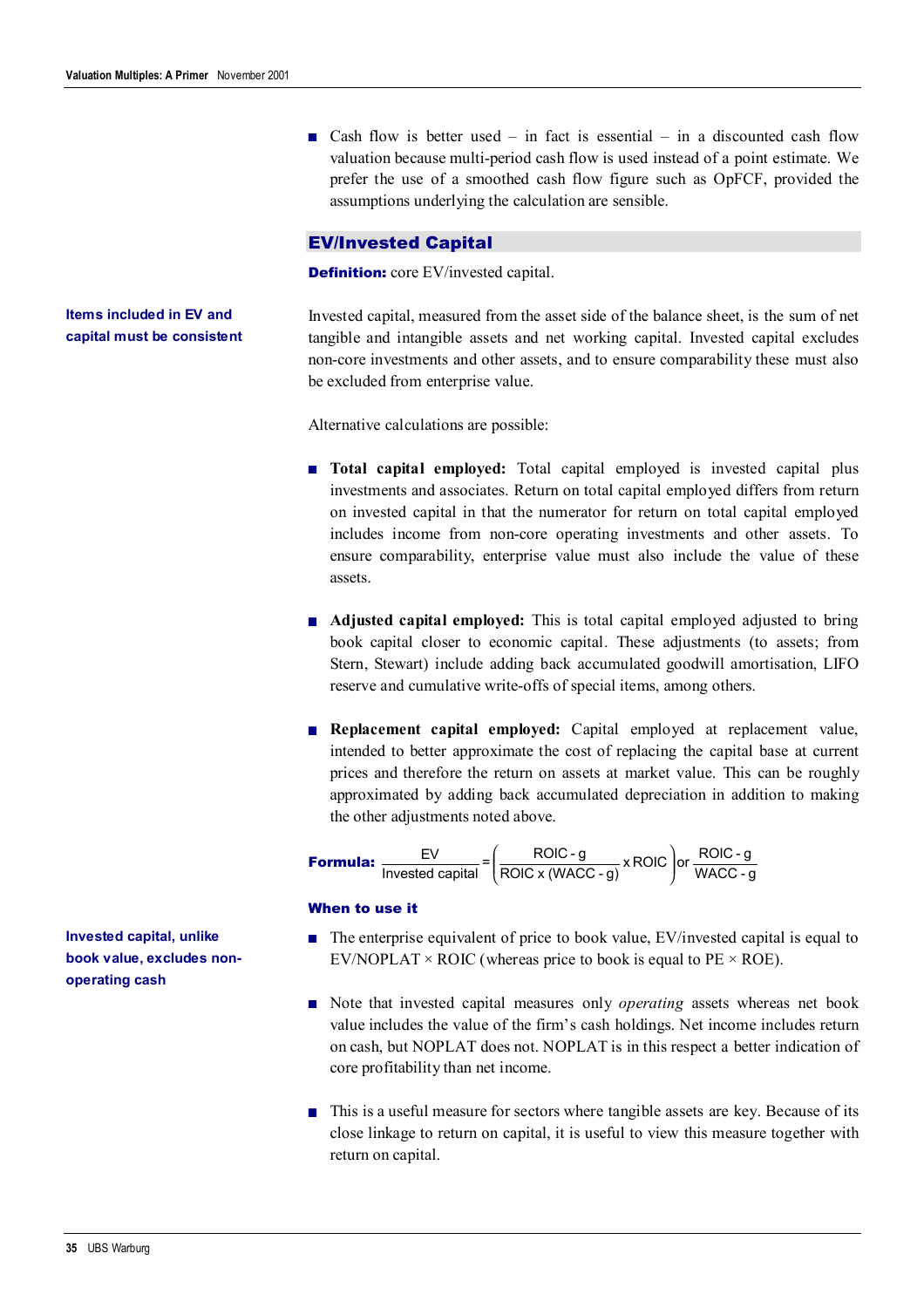■ Items included in invested capital or total capital employed must be consistent with items included in enterprise value.

# EV/Capacity Measure

**Definition:** Core EV/units of capacity (such as tonnes of cement capacity) or another revenue-generating unit (such as subscribers).

**Formula:** 
$$
\frac{EV}{Unit} = \frac{ROIC \cdot g}{ROIC \times (WACC \cdot g)} \times \frac{NOPLAT}{Unit}
$$

#### When to use it

- Enterprise value multiples are often used to compare the implied value of productive assets (eg tonnes of cement capacity, fixed telephone lines) to enable comparison across firms operating within the same industry.
- This value can be compared to the cost of replacing the asset on a gross basis or after factoring in depreciation to adjust for the remaining life of the asset in use.
- A common variant is to look at the implied market value of each revenuegenerating unit such as subscribers. Thus the value per, say, customer that the market ascribes to the firm can then be compared to the amount of revenue or profit the customer generates.
- These measures tell us nothing about the relative underlying profitability of the assets nor do they give any other clues about the drivers behind differences in value. They do not tell us *why* the (unit of capacity, customer, etc) is valued as it is, nor what the appropriate value should be.
- Ultimately, the market value of a firm is determined not by the amount of capacity it has but by the economic value it creates. There may be wide relative differences in EV per widget between companies – and these may be deserved.
- The way to gauge these differences is to estimate a fair EV per unit multiple by determining the sustainable NOPLAT per unit.
- Consider, for example, a cement firm with a return on capital of 12% growing at 3% pa. It if earns US\$10 per tonne in operating profit than an investor with a required return on capital of 10% will be willing to pay up to US\$107 per tonne of capacity:

 $\frac{EV}{Tonne} = \frac{.12 - .03}{.12(.10 - .03)}$  x US\$10 = 10.7 x US\$10 = US\$107 per tonne

**EV multiples can be used to compare crossborder implied market values of revenue-generating units**

**Differences in per-unit profitability will determine differences in valuation**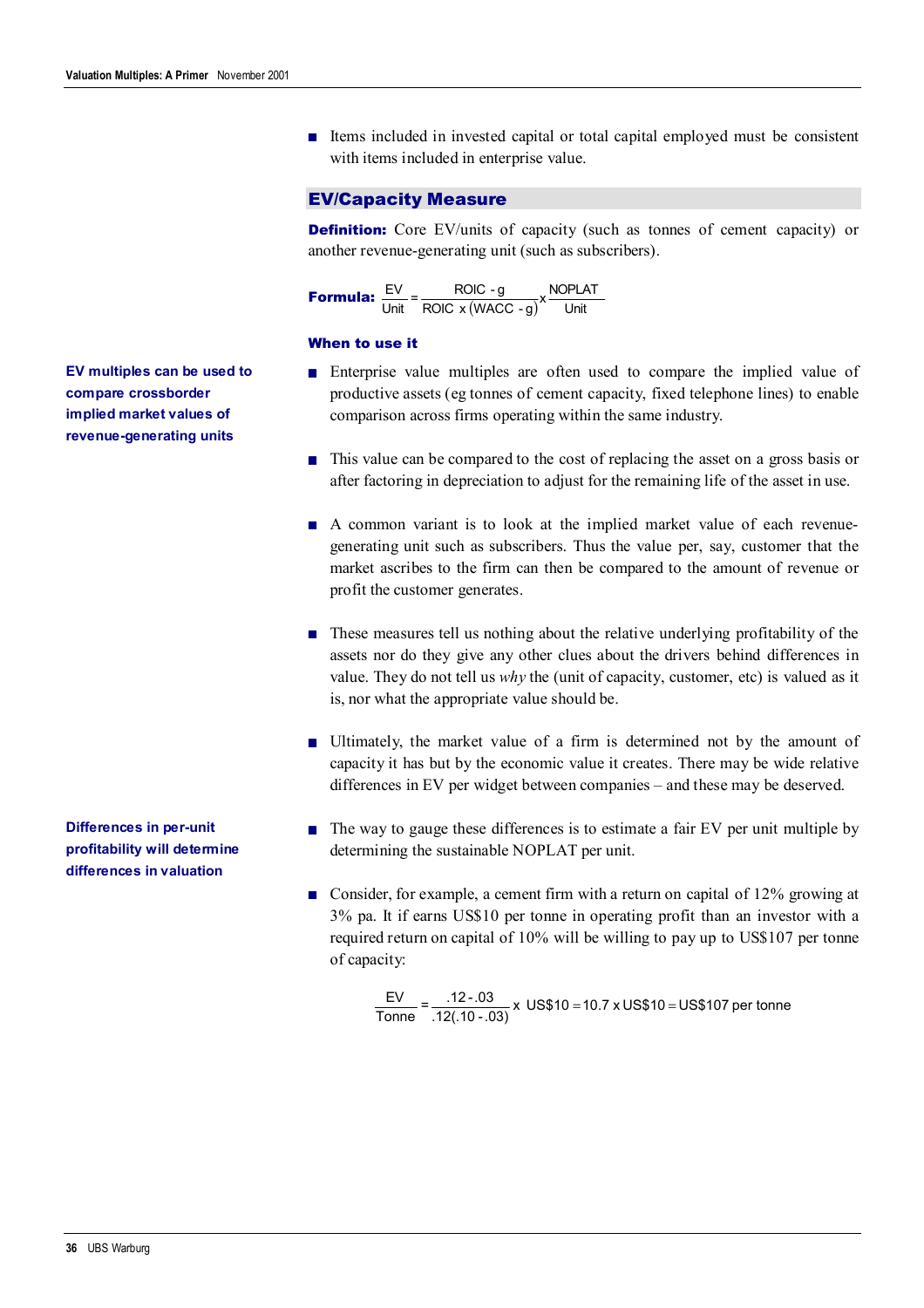# Section 5

# **Equity multiples reflect residual claims**

Equity Multiples

# What Are Equity Multiples?

An equity multiple, as the name suggests, is the expression of the market value of equityholders' stake in an enterprise, relative to a key statistic relating to that value.

As we have noted earlier, the statistic must relate to the value being measured. Since shareholders are subordinate to all other claimants of the cash flow and assets of a business, any statistic used in an equity multiple must be one that represents residual profit, cash flow, assets or another residual measure. All senior claims must have been deducted first.

# Equity Multiples

# Price/Earnings

**Definition:** Current market capitalisation/net income attributable to common shareholders or alternatively, price per share/attributable earnings per share.

**Formula:**  $\frac{\text{Market cap}}{\text{Net income}} = \frac{\text{ROE - g}}{\text{ROE x (COE - g)}}$ 

### When to use it

- The PE ratio is the most commonly used equity multiple (it was first introduced in the 1930s). Data availability is one reason why: earnings, both historical and forecast, are easily available.
- Earnings are, however, subject to different accounting policies. We recommend using adjusted earnings in calculating the ratio; UBS Warburg defines 'adjusted' earnings as earnings before exceptional items and goodwill amortisation.
- Price to earnings multiples cannot be used when earnings are negative. As an alternative, use normalised earnings or calculate a forward-priced multiple (see page 10).
- Use this multiple when earnings are representative of future earnings and the trend in those earnings. For example, if there are significant write-offs in a year, earnings are unlikely to be representative. Use pre-exceptional or preextraordinary earnings instead.
- As far as possible, use for comparisons of companies, sectors and markets that have similar accounting policies. Alternatives are to adjust earnings to a common basis across sectors and markets; or to use earnings before the most material distorting items such as depreciation and goodwill amortisation.
- Different capital structures will affect multiples because of the gearing effect on earnings; two companies with identical operating profit may have widely different earnings. One alternative approach is to use NOPLAT or tax-adjusted earnings before interest.

**Use earnings before exceptional items and goodwill amortisation**

**Gearing will affect the PE multiple**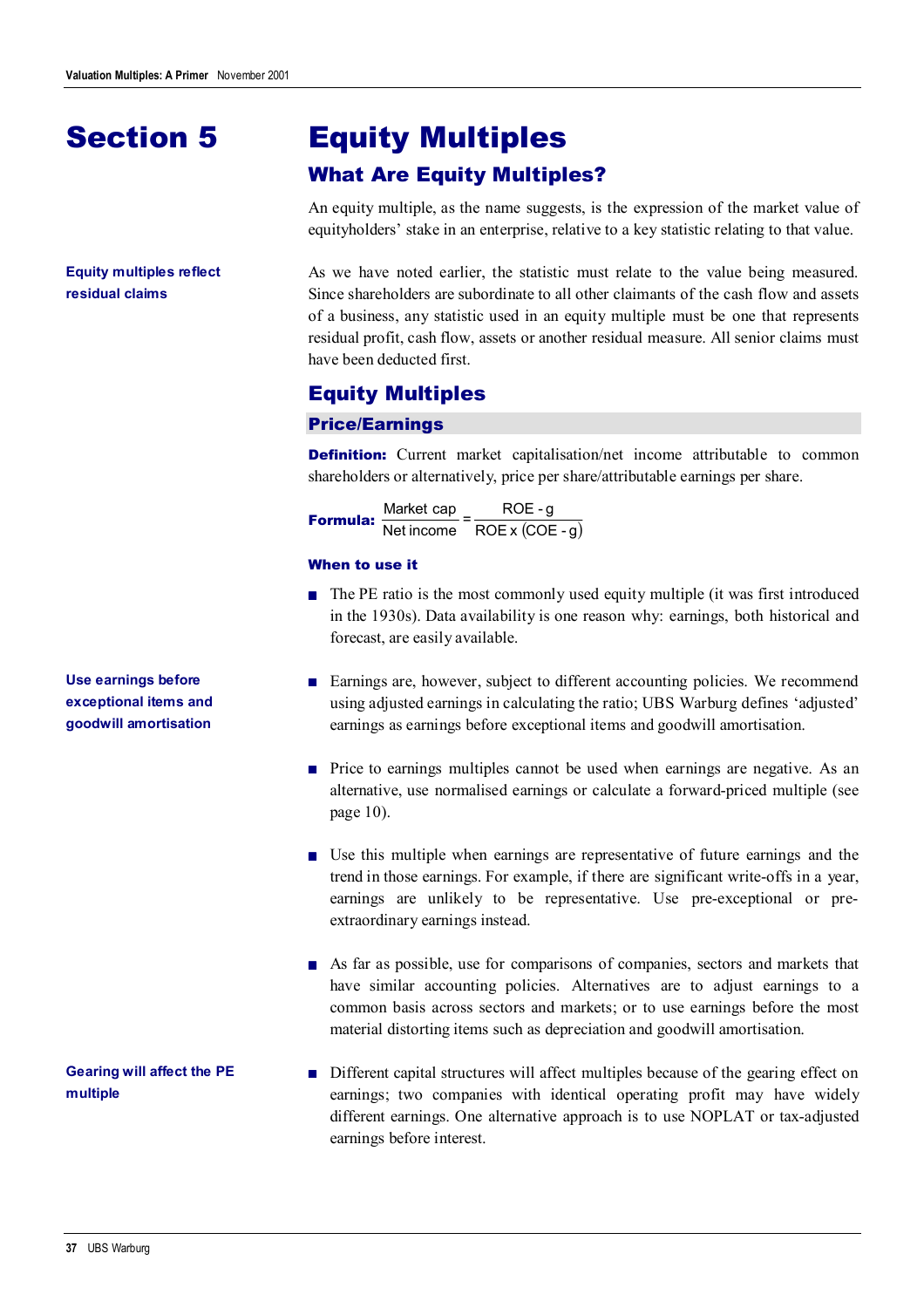- An important weakness of the PE ratio is that it does not explicitly take into account balance sheet risk (although it is implicitly incorporated into the underlying cost of equity<sup>10</sup>).
- Furthermore, the PE ratio does not explicitly take into account the amount of investment required to support future growth. You can, however, take this into account indirectly (see *The Effect of Growth on Value*, page 18).

## Price/Cash Earnings

**Definition:** Market capitalisation/net income attributable to common shareholders plus depreciation, amortisation and changes in non-cash provisions.

**Formula:**  $\frac{\text{Market cap}}{\text{Cash earnings}} = \frac{\text{ROE} \cdot g}{\text{ROE} \times (\text{COE} \cdot g)} \times \frac{\text{Earnings}}{\text{Cash earnings}}$ 

#### When to use it

- **•** Cash earnings are usually defined as simply net profit plus depreciation  $\&$ amortisation. This is a rough and frequently misleading measure of cash flow, as it ignores the many other factors that affect cash flow, including changes in net debt, changes in working capital and so forth.
- This problem is magnified when using prospective cash earnings, because of the additional complications involved in forecasting changes in net debt; the estimated capital structure can have a large impact on forecast earnings. Furthermore, historical cash flow can be a very volatile.
- As a result, price to cash earnings is difficult to use as a base valuation measure.
- Price to cash earnings should be used as a supplement to other measures, particularly in conjunction with multiples that are unadjusted for accounting differences between comparables, where those differences are material.

# Price/Book Value

**Definition:** Market capitalisation/book value (alternatively price per share/book value per share).

**Formula:**  $\frac{\text{Market cap}}{\text{Book value}} = \left(\frac{\text{ROE - g}}{\text{ROE x (COE - g)}} \times \text{ROE}\right) \text{ or } \frac{\text{ROE - g}}{\text{COE - g}}$  $\overline{1}$ ľ I l ſ

#### When to use it

 $\overline{a}$ 

■ Price to book value is a useful measure where tangible assets are the source of value generation. Because of its close linkage to return on equity (price to book is PE multiplied by ROE), it is useful to view price to book value together with ROE.

<sup>10</sup> The cost of equity is related to the degree of financial leverage through the equity beta:

$$
\beta \text{equiv} \ y = \beta \text{asset} + \frac{D}{E} (\beta \text{asset} - \beta \text{debt})
$$

**A useful measure where tangible assets are key**

**Best used as a supplement**

**to other measures**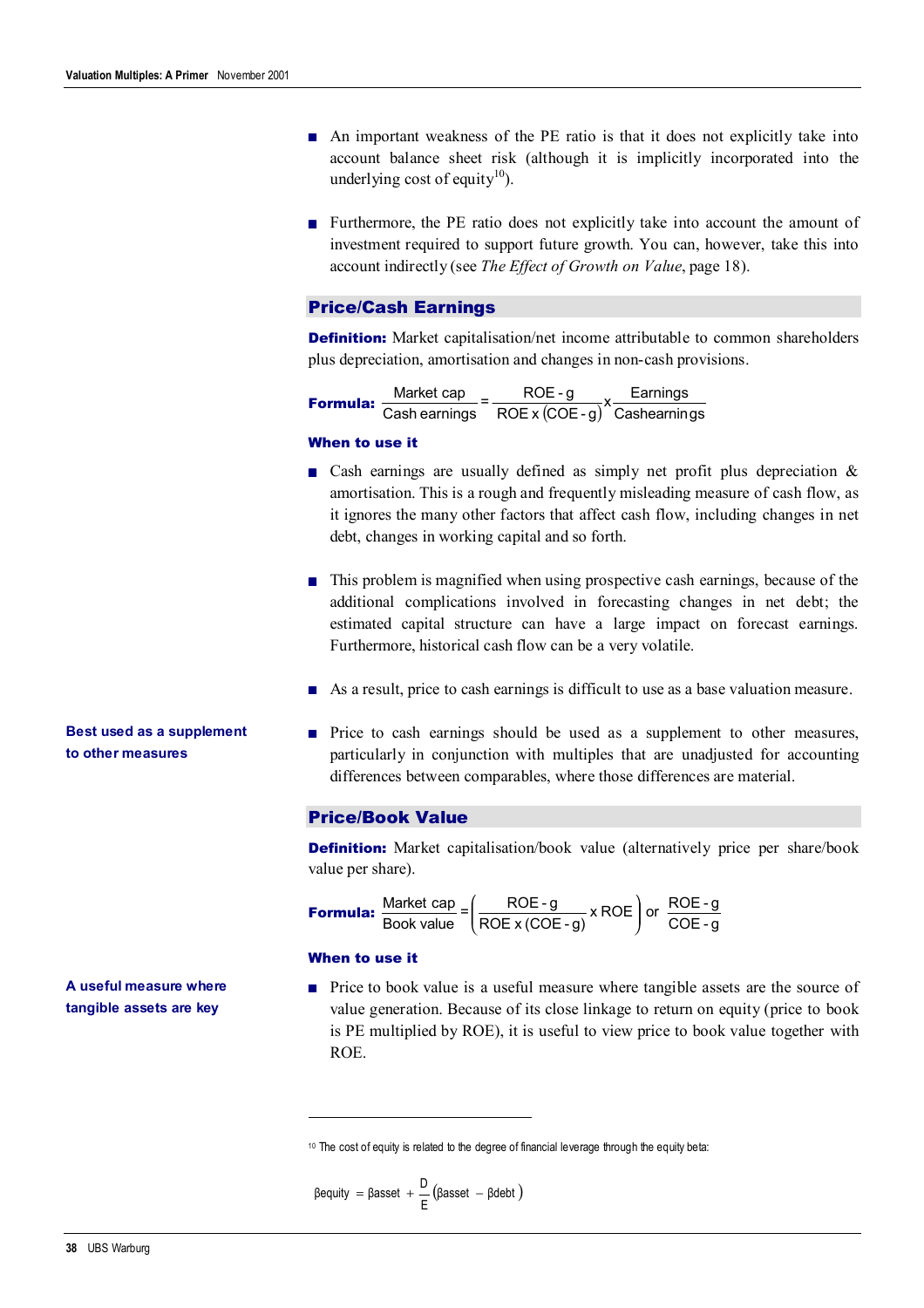■ Using this measure with industrial companies requires care because net assets are based on historical cost book value, an unreliable indicator of economic value.

- Book values are not directly comparable where accounting policies cause them to deviate markedly from economic substance, nor are they directly comparable among companies with differing accounting policies. For example, book value would not be comparable between a company that revalues its assets (permitted under international accounting standards) and one that does not (revaluation is not permitted under US GAAP).
- Ideally, book value should be adjusted for these differences. Some adjustments that might be made include:
	- **—** Stripping out revaluation surpluses on the basis that it is more practical than attempting to revalue all comparables
	- **—** Restoring excess depreciation (or deducting inadequate depreciation)
	- **—** Restoring accumulated goodwill amortisation and written-off goodwill
	- **—** Restoring the LIFO reserve, etc
- This ratio is most widely used in valuing financials, especially banks, which squeeze a small spread from a large base of assets (loans) and multiply that spread by utilising high levels of leverage (deposits). Return on equity is therefore an important criteria in valuing bank stocks.

# Price/Earnings Growth

**Definition:** The 'PEG' ratio is the prospective PE divided by average forecast earnings growth. It is most widely used to value growth companies where it is assumed that growth opportunities arise from reinvesting at a premium rate of return or from efficiency gains.<sup>11</sup>

**Formula:**  $\frac{PE}{Growth} = \frac{ROE - g}{100 \times g \times ROE \times (COE - g)}$ 

## When to use it

 $\overline{a}$ 

The PEG is based on the assumption that a PE ratio is positively linearly correlated to the expected growth rate in earnings, ie PEG is constant. Unfortunately, however, there is no linear relationship between the PE ratio and earnings growth. Nevertheless, PEGs can be used for relative valuation in certain circumstances:

■ Notably, at higher rates of growth PEG ratios are stable and less sensitive to changes in growth than PE ratios (see chart below), which makes PEG ratios more suitable for valuing high-growth companies – for which they are typically

**Book value should be adjusted to remove accounting distortions**

**PEGs most suitable for valuing high-growth companies…**

<sup>11</sup> For a more detailed discussion of PEG ratios, see our report *Price Earnings Growth: A PEG for Your Valuations*, November 1997.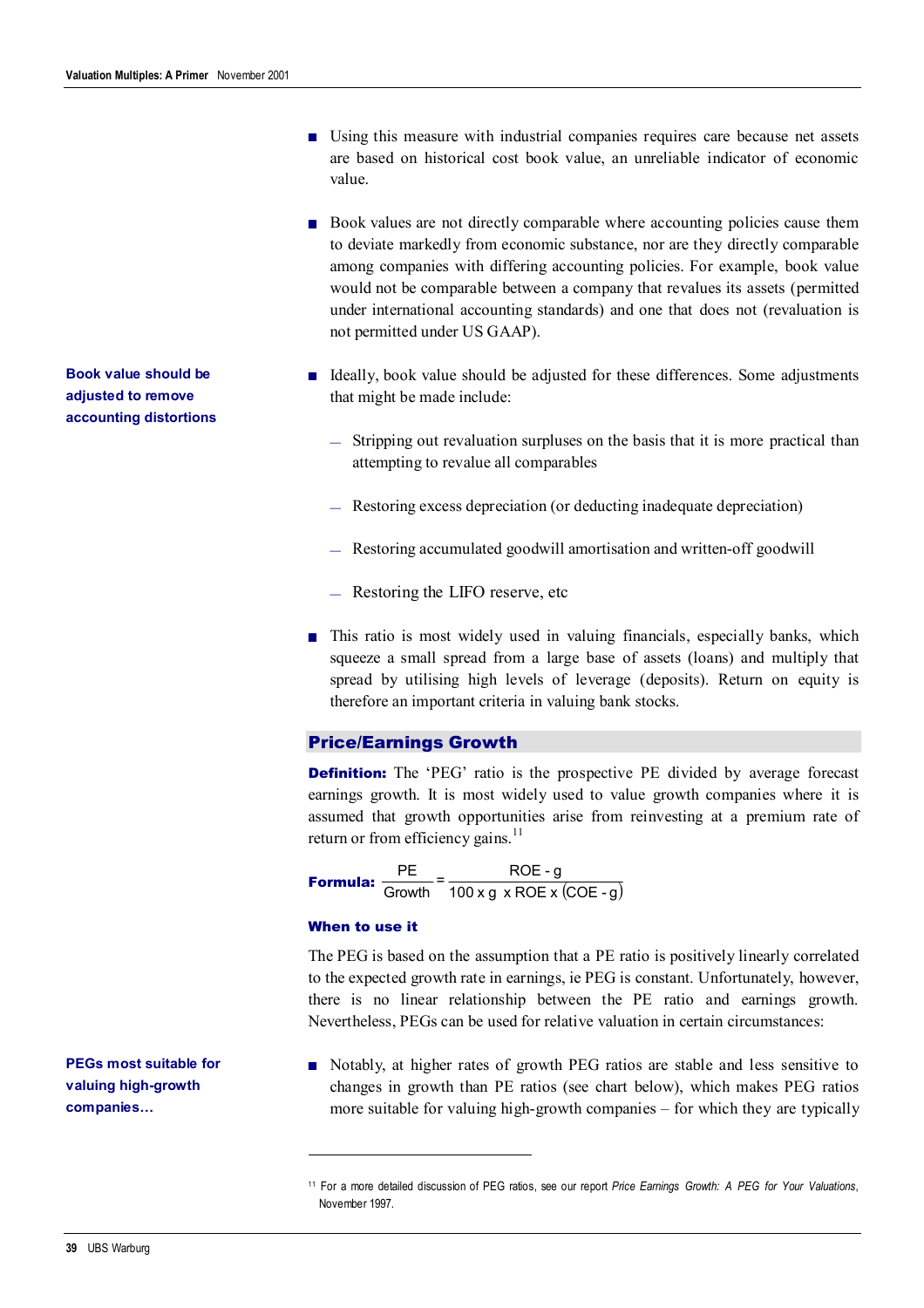used. The range of growth rates for which PEG valuations are suitable is also larger than that for PE ratios.



#### **Chart 18: Variation of PEG with Growth and ROE**

Source: UBS Warburg Note: Based on a COE of 12%

- This particularly applies to companies within sectors, making it more suitable for intrasector PEG ratios. It is less suitable for comparisons of companies with sectors, companies with markets, sectors with markets and across sectors.
- PEG ratios are most useful for comparisons of companies with value-adding growth as opposed to inflationary growth.
- Relative PEG valuations are best suited to companies with returns and growth rates close to the market.
- As growth rates decline, variation in PEG ratios increases, making them less useful. (For PE ratios, the opposite is true; variation in the PE rises with the growth rate.)

One can also calculate enterprise value multiples to enterprise earnings growth, although this is uncommon.

# Dividend Yield

**Definition:** Forecast dividend/current market capitalisation.

- Dividends are the ultimate cash flow that the investor receives. The dividend yield is the market's rate of capitalisation of cash paid out to investors, and can be compared to the market's required yield to determine how a stock should be priced.
- Share value can be obtained by multiplying forecast dividends by the 'dividend multiple' (ie, 1/market's required dividend yield).

**…particularly within the same sector**

**Use the 'dividend multiple' or (1/market required yield)**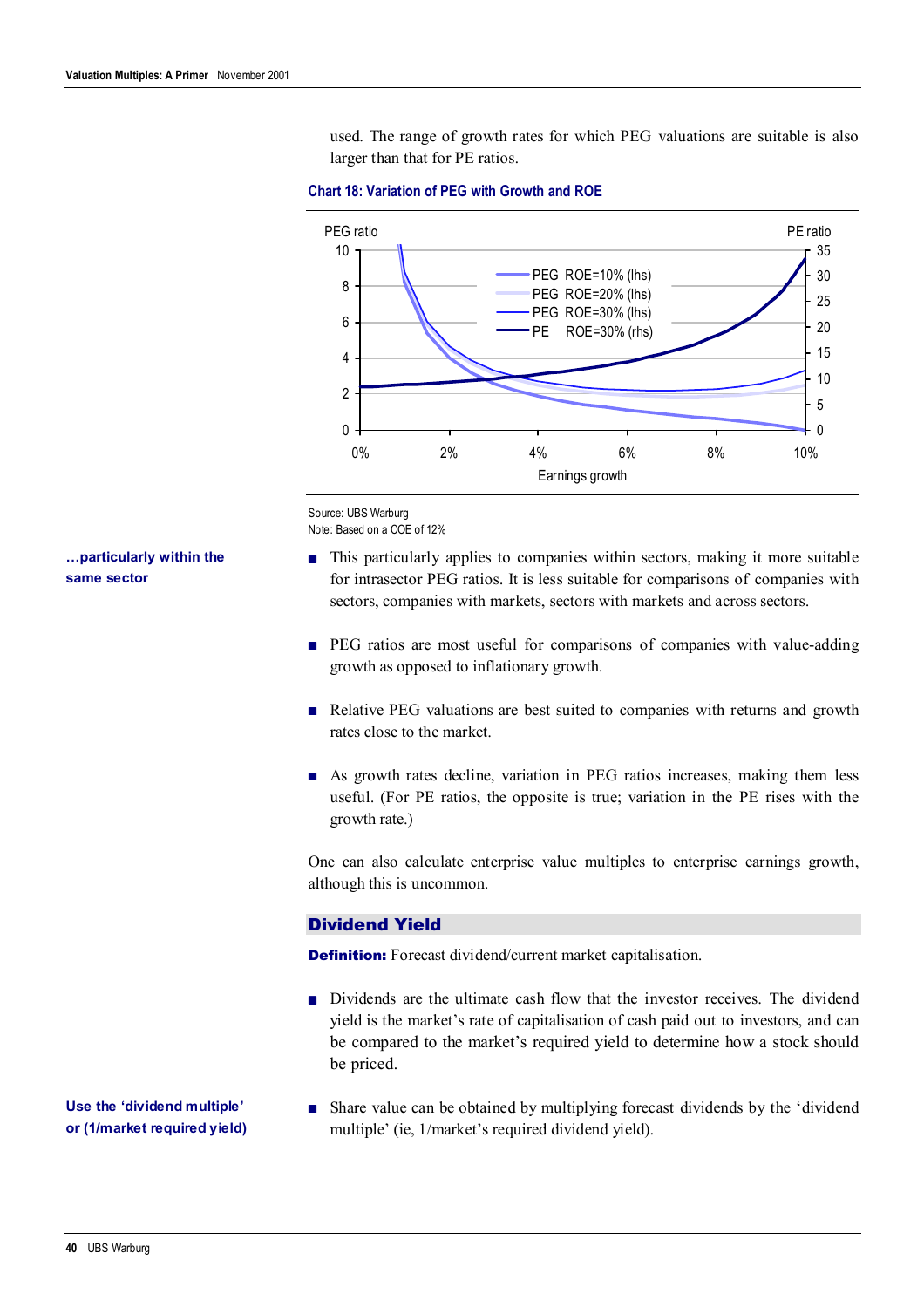■ Corporate financiers frequently use market dividend yield as a benchmark for capitalising dividends in order to estimate the appropriate value for a stock in an initial public offering.

### When to use it

- Dividends are the ultimate 'in pocket' cash flow to investors. They are useful for estimating a floor value for a stock, since both dividends and market yields can be observed.
- Keep in mind, however, that actual dividends are subject to corporate dividend policy as well as withholding and franking tax policies. Thus nominal dividend yields are not comparable across different tax jurisdictions. When valuing a stock, the sustainability of the dividend cash flow must also be considered.

**Useful for estimating a floor value for a stock**

**But dividend yields are not comparable across different tax regimes**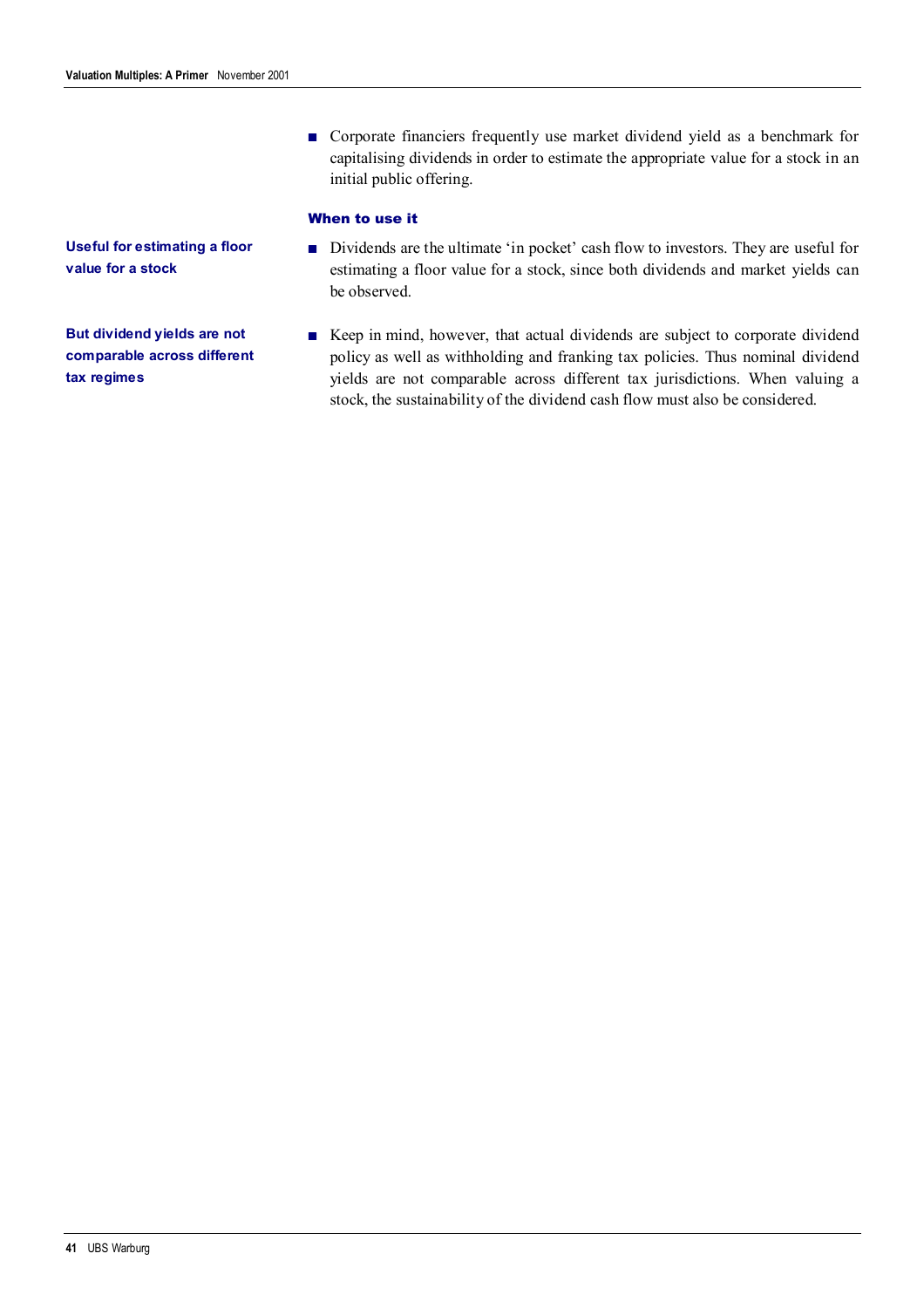# Appendix: Derivation of Target Multiple Formulas

Valuation is a function of value drivers – growth, return on capital, investor required return, etc. The following formulas show how value drivers can be used in a 2-stage model to derive target enterprise value multiples (for equity multiples, use ROE instead of ROIC, COE instead of WACC, equity FCF instead of FCF, and earnings instead of NOPLAT). The target multiple calculator model is available on our website: www.ubswarburg.com/research/gvg.

# EV/Sales Multiple

$$
\frac{EV}{Sales} = \frac{ROIC \cdot g}{ROIC \times (WACC \cdot g)} \times \left(1 - \frac{(1+g)^n}{(1+WACC)^n}\right) + \frac{1}{WACC} \times \frac{(1+g)^n}{(1+WACC)^n} \times (1-T) \times M
$$

# EV/EBITDA Multiple

$$
\frac{EV}{EBITDA} = \frac{ROIC \cdot g}{ROIC \cdot x (WACC \cdot g)} \cdot x \left(1 - \frac{(1+g)^n}{(1+WACC)^n}\right) + \frac{1}{WACC} \cdot x \cdot \frac{(1+g)^n}{(1+WACC)^n} \cdot x \cdot (1-T) \cdot x \cdot (1-D)
$$

# EV/EBIT Multiple

$$
\frac{EV}{EBIT} = \frac{ROIC \cdot g}{ROIC \times (WACC \cdot g)} \times \left(1 - \frac{(1+g)^n}{(1+WACC)^n}\right) + \frac{1}{WACC} \times \frac{(1+g)^n}{(1+WACC)^n} \times (1-T)
$$

# EV/NOPLAT Multiple

$$
\frac{EV}{NOPLAT} = \frac{ROIC \cdot g}{ROIC \times (WACC \cdot g)} \times \left(1 - \frac{(1+g)^n}{(1+WACC)^n}\right) + \frac{1}{WACC} \times \frac{(1+g)^n}{(1+WACC)^n}
$$

# **■ ■ ■ ■ ■ ■ ■ ■ ■ ■ ■ ■ ■ ■ ■ ■**

# The Proof

Each formula is based upon a standard DCF model which has a constant growth rate in free cash flow of g% for a period of 'n' years and a terminal value at the end of that period.

The link between NOPLAT, FCF and the reinvestment rate (r):

$$
FCF = NOPLAT \times (1-r) \qquad \qquad \dots \quad 1
$$

The link between growth (g), post-tax return on invested capital (ROIC) and reinvestment rate (r):

$$
g = \text{ROIC} \times r
$$
 or  $r = g / \text{ROIC}$  ..... 2

The value (EV) of a perpetuity of cash flow (FCF) growing at a constant rate (g) and discounted at the weighted average cost of capital (WACC):

$$
EV = \frac{FCF_1}{(WACC - g)}
$$
 ...... 3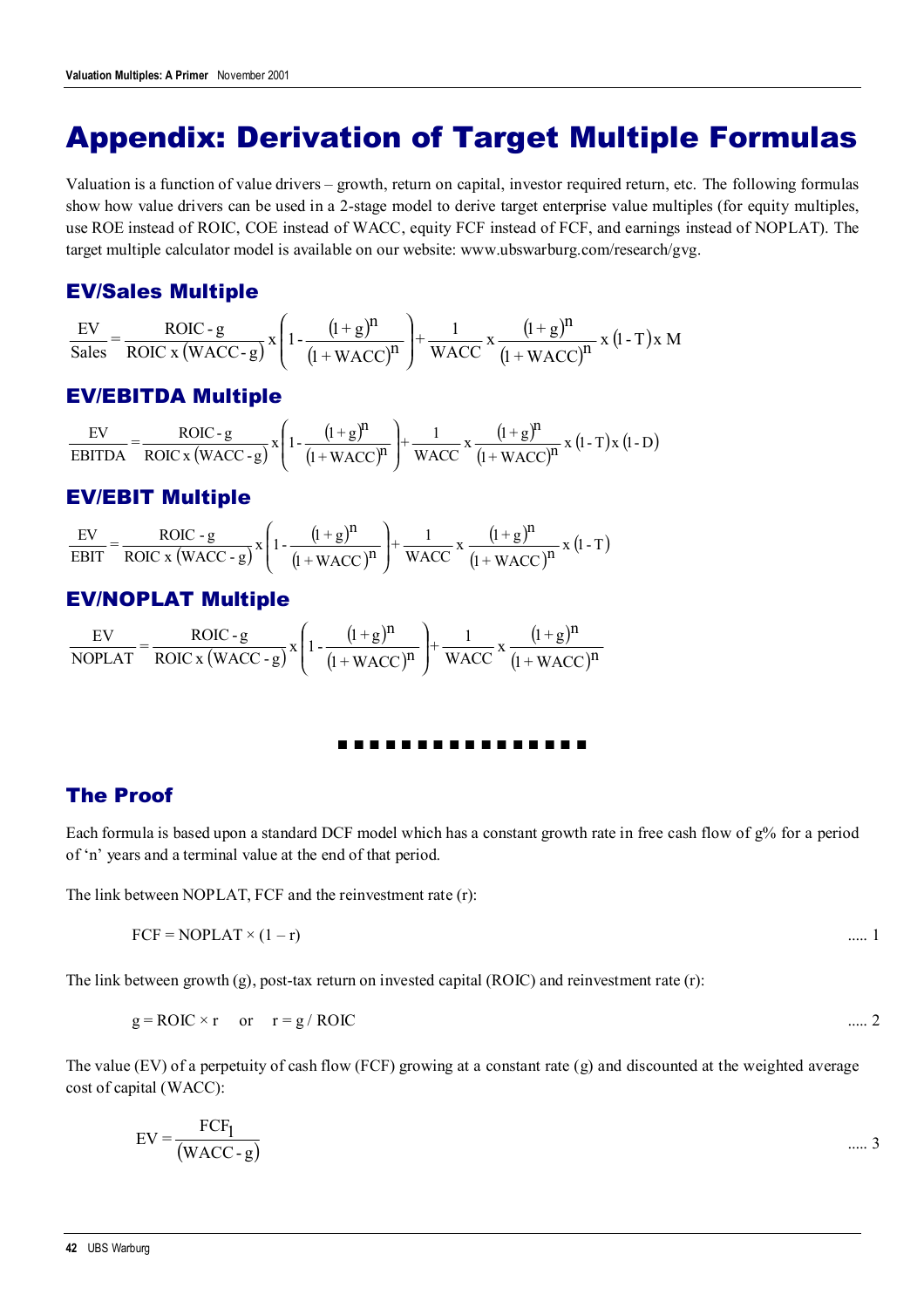Formula 3 above can be modified to apply to a growing annuity of cash flows which stops after n years:

$$
EV = \frac{FCF_1}{(WACC - g)} x \left[ 1 - \frac{(1+g)^n}{(1+WACC)^n} \right]
$$
 ...... 4

Substituting equations 1 and 2 into 3 gives:

$$
EV = \frac{NOPLAT_1 x \left(1 - \frac{g}{ROIC}\right)}{(WACC - g)}
$$
 ...... 5

and rearranging:

$$
EV = \frac{NOPLAT_1 \times (ROIC - g)}{ROIC \times (WACC - g)}
$$
 ...... 6

In calculating a terminal value at the end of the growth period, it is assumed that ROIC equals WACC (ie conditions of zero value-adding growth). Therefore equation 6 becomes:

$$
EV = \frac{NOPLAT_1}{WACC}
$$
 ...... 7

Formulae 1 and 2 can also be substituted into equation 4. Following rearrangement this becomes:

$$
EV = \frac{NOPLAT_1 x (ROIC - g)}{ROIC x (WACC - g)} x \left[ 1 - \frac{(1 + g)^n}{(1 + WACC)^n} \right]
$$
 ...... 8

# Putting it Together

Equation 8 represents the value of cash flows in the growth period. Equation 7 can be used to value subsequent cash flows, although NOPLAT<sub>1</sub> needs to be replaced by NOPLAT<sub>(n+1)</sub> and this 'terminal value' must be discounted to a present value. The overall value then becomes:

$$
EV = \frac{NOPLAT_1 x (ROIC - g)}{ROIC x (WACC - g)} x \left[ 1 - \frac{(1+g)^n}{(1+WACC)^n} \right] + \frac{NOPLAT_1 x (1+g)^n}{WACC} x \frac{1}{(1+WACC)^n} \quad \dots \quad 9
$$

Dividing by  $NOPLAT_1$  gives the formula for the EV/NOPLAT multiple:

$$
\frac{EV}{NOPLAT_1} = \frac{(ROIC \cdot g)}{ROIC \times (WACC \cdot g)} \times \left[1 - \frac{(1+g)^n}{(1+WACC)^n}\right] + \frac{1}{WACC} \times \frac{(1+g)^n}{(1+WACC)^n} \quad \dots \quad 10
$$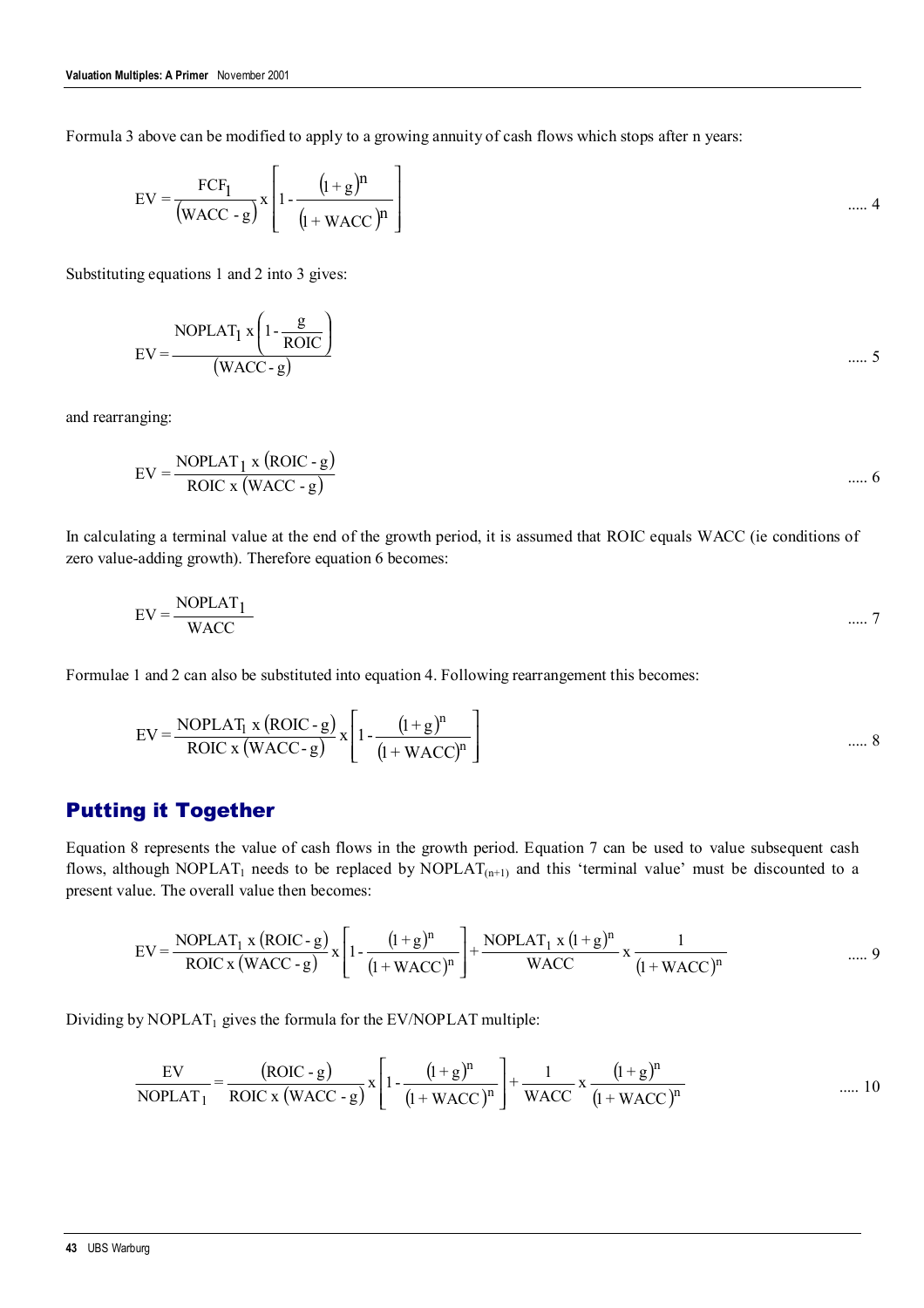If the effective rate of corporation tax is T%, depreciation as a percentage of EBITDA is D% and the EBIT margin is M%, then the following links can be derived:

$$
\text{Sales} \times \text{M} = \text{EBIT} \tag{1}
$$
\n
$$
\text{EBIT} \times (1 - \text{T}) = \text{NOPLAT} \tag{2}
$$

$$
EBITDA \times (1 - D) = EBIT
$$
 ...... 13

Substituting equation 12 into equation 10 gives the formula for the EV/EBIT multiple:

$$
\frac{EV}{EBIT} = \frac{ROIC \cdot g}{ROIC \times (WACC \cdot g)} \times \left(1 - \frac{(1+g)^n}{(1+WACC)^n}\right) + \frac{1}{WACC} \times \frac{(1+g)^n}{(1+WACC)^n} \times (1-T) \quad \dots \quad 14
$$

Substituting equations 13 into equation 14 gives the formula for the EV/EBITDA multiple:

$$
\frac{EV}{EBITDA} = \frac{ROIC \cdot g}{ROIC \times (WACC \cdot g)} \times \left(1 - \frac{(1+g)^n}{(1+WACC)^n}\right) + \frac{1}{WACC} \times \frac{(1+g)^n}{(1+WACC)^n} \times (1-T) \times (1-D) \quad \dots \quad 15
$$

Substituting equations 11 into equation 14 gives the formula for the EV/sales multiple:

$$
\frac{EV}{Sales} = \frac{ROIC \cdot g}{ROIC \times (WACC \cdot g)} \times \left(1 - \frac{(1+g)^n}{(1+WACC)^n}\right) + \frac{1}{WACC} \times \frac{(1+g)^n}{(1+WACC)^n} \times (1-T) \times M \qquad \qquad \dots \quad 16
$$

**Note:** In using these formula there is a problem where WACC is exactly the same as g as this produces a 'divide by zero' error. However, the formula works for any values of WACC and g where these are different even if they are very close in value. To avoid the 'divide by zero' problem the formula actually used in the GVG target multiple model have a very small number (0.0000001) added to the input value of g. This has no material effect on the multiples produced but does virtually ensure that the 'divide by zero' error will not arise, even if the user happens to choose the same values for WACC and g.